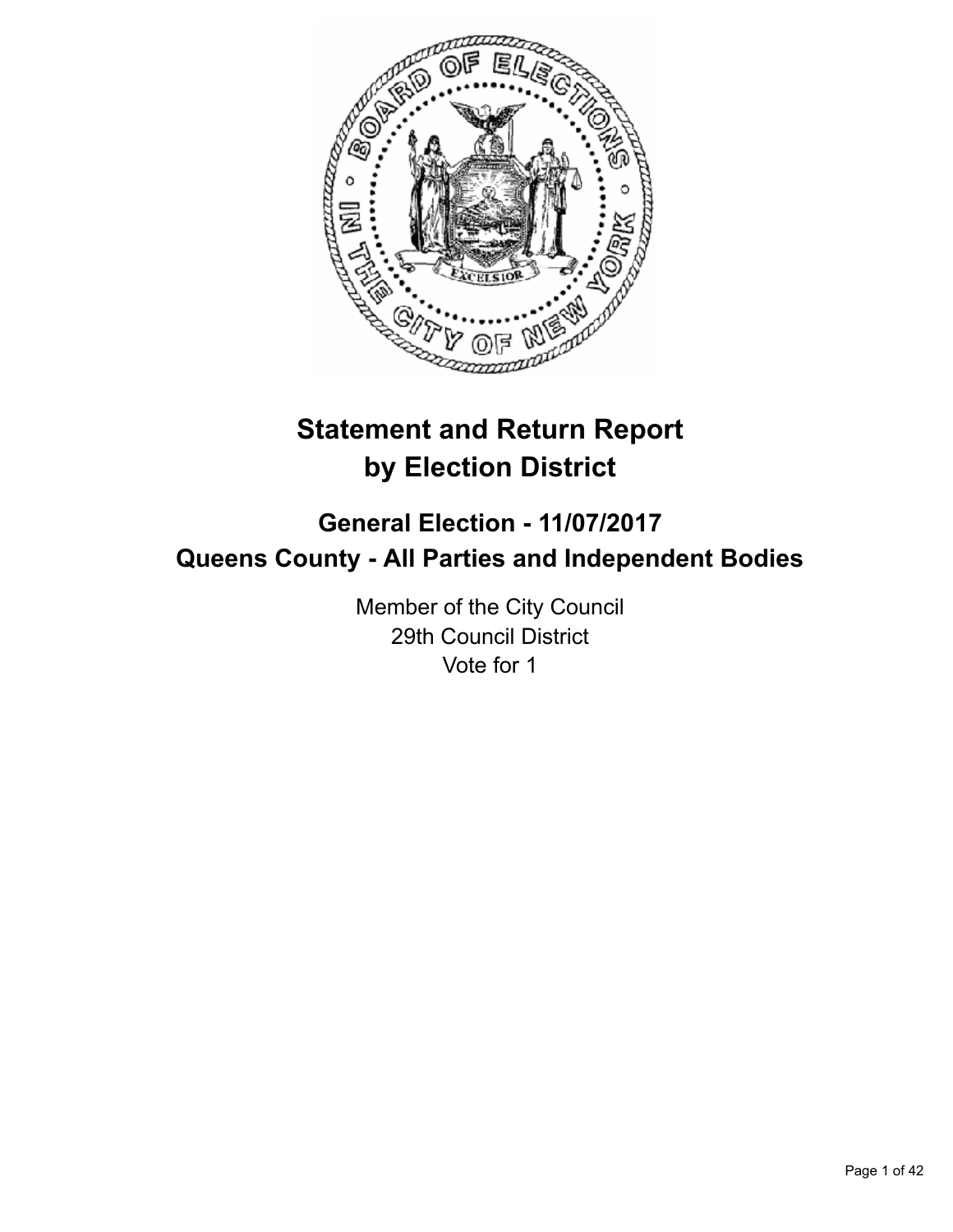

| PUBLIC COUNTER                                           | 117          |
|----------------------------------------------------------|--------------|
| <b>MANUALLY COUNTED EMERGENCY</b>                        | 0            |
| <b>ABSENTEE / MILITARY</b>                               | 2            |
| AFFIDAVIT                                                | $\mathbf{0}$ |
| <b>Total Ballots</b>                                     | 119          |
| Less - Inapplicable Federal/Special Presidential Ballots | $\Omega$     |
| <b>Total Applicable Ballots</b>                          | 119          |
| KAREN KOSLOWITZ (DEMOCRATIC)                             | 90           |
| <b>Total Votes</b>                                       | 90           |
| Unrecorded                                               | 29           |

#### **065/24**

| <b>PUBLIC COUNTER</b>                                    | 57       |
|----------------------------------------------------------|----------|
| <b>MANUALLY COUNTED EMERGENCY</b>                        | 0        |
| <b>ABSENTEE / MILITARY</b>                               | 16       |
| <b>AFFIDAVIT</b>                                         | $\Omega$ |
| <b>Total Ballots</b>                                     | 73       |
| Less - Inapplicable Federal/Special Presidential Ballots | $\Omega$ |
| <b>Total Applicable Ballots</b>                          | 73       |
| KAREN KOSLOWITZ (DEMOCRATIC)                             | 57       |
| KALISTA JORGENS (WRITE-IN)                               |          |
| <b>Total Votes</b>                                       | 58       |
| Unrecorded                                               | 15       |
|                                                          |          |

#### **066/24**

| <b>PUBLIC COUNTER</b>                                    | 113 |
|----------------------------------------------------------|-----|
| MANUALLY COUNTED EMERGENCY                               | 0   |
| ABSENTEE / MILITARY                                      | 0   |
| AFFIDAVIT                                                | 0   |
| <b>Total Ballots</b>                                     | 113 |
| Less - Inapplicable Federal/Special Presidential Ballots | 0   |
| <b>Total Applicable Ballots</b>                          | 113 |
| KAREN KOSLOWITZ (DEMOCRATIC)                             | 91  |
| <b>Total Votes</b>                                       | 91  |
| Unrecorded                                               | 22  |

| <b>PUBLIC COUNTER</b>                                    | 134 |
|----------------------------------------------------------|-----|
| <b>MANUALLY COUNTED EMERGENCY</b>                        | 0   |
| ABSENTEE / MILITARY                                      | 5   |
| AFFIDAVIT                                                | 2   |
| <b>Total Ballots</b>                                     | 141 |
| Less - Inapplicable Federal/Special Presidential Ballots | 0   |
| <b>Total Applicable Ballots</b>                          | 141 |
| KAREN KOSLOWITZ (DEMOCRATIC)                             | 102 |
| <b>Total Votes</b>                                       | 102 |
| Unrecorded                                               | 39  |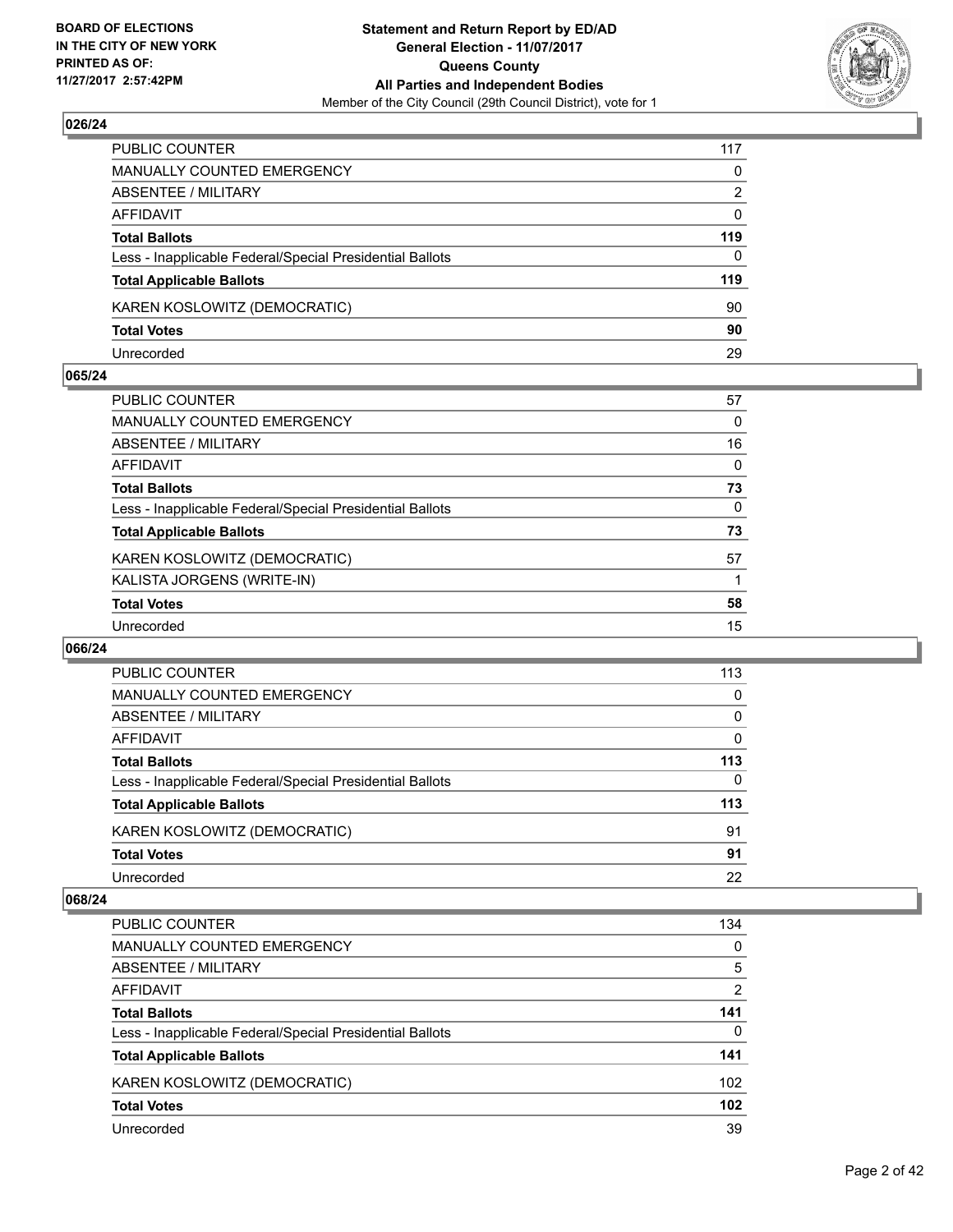

| PUBLIC COUNTER                                           | 0            |
|----------------------------------------------------------|--------------|
| MANUALLY COUNTED EMERGENCY                               | 0            |
| ABSENTEE / MILITARY                                      | 0            |
| <b>AFFIDAVIT</b>                                         | $\Omega$     |
| <b>Total Ballots</b>                                     | 0            |
| Less - Inapplicable Federal/Special Presidential Ballots | $\Omega$     |
| <b>Total Applicable Ballots</b>                          | 0            |
| KAREN KOSLOWITZ (DEMOCRATIC)                             | 0            |
| <b>Total Votes</b>                                       | $\mathbf{0}$ |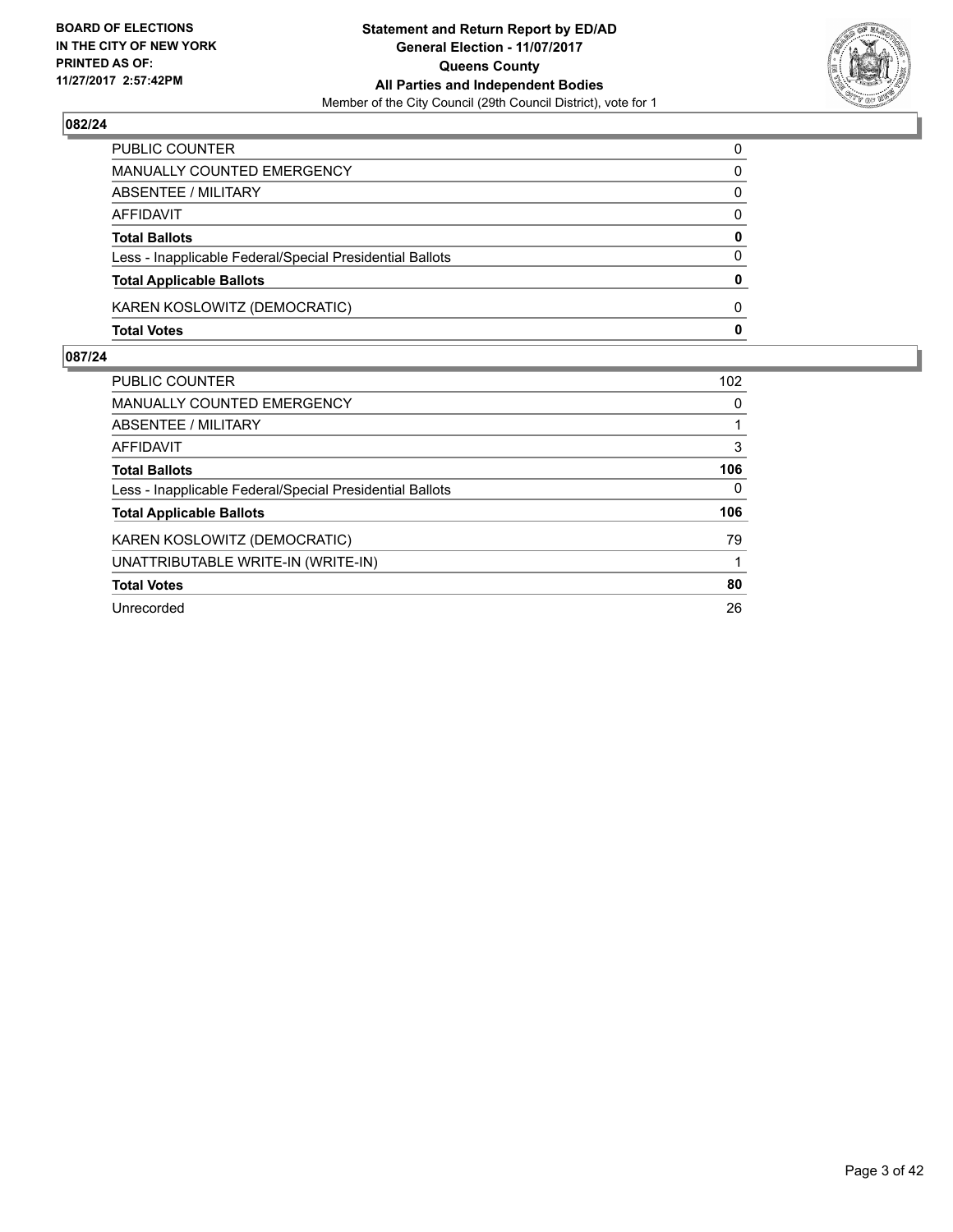

| PUBLIC COUNTER                                           | 129              |
|----------------------------------------------------------|------------------|
| <b>MANUALLY COUNTED EMERGENCY</b>                        | $\Omega$         |
| <b>ABSENTEE / MILITARY</b>                               | $\mathbf{0}$     |
| AFFIDAVIT                                                |                  |
| <b>Total Ballots</b>                                     | 130              |
| Less - Inapplicable Federal/Special Presidential Ballots | $\Omega$         |
| <b>Total Applicable Ballots</b>                          | 130              |
| KAREN KOSLOWITZ (DEMOCRATIC)                             | 102 <sub>2</sub> |
| <b>Total Votes</b>                                       | 102 <sub>2</sub> |
| Unrecorded                                               | 28               |

#### **003/27**

| PUBLIC COUNTER                                           | 208 |
|----------------------------------------------------------|-----|
| <b>MANUALLY COUNTED EMERGENCY</b>                        | 0   |
| ABSENTEE / MILITARY                                      | 5   |
| AFFIDAVIT                                                |     |
| <b>Total Ballots</b>                                     | 214 |
| Less - Inapplicable Federal/Special Presidential Ballots | 0   |
| <b>Total Applicable Ballots</b>                          | 214 |
| KAREN KOSLOWITZ (DEMOCRATIC)                             | 162 |
| HOWARD STORALL (WRITE-IN)                                |     |
| LORENA DICTTAR (WRITE-IN)                                |     |
| <b>Total Votes</b>                                       | 164 |
| Unrecorded                                               | 50  |
|                                                          |     |

| <b>PUBLIC COUNTER</b>                                    | 160 |
|----------------------------------------------------------|-----|
| <b>MANUALLY COUNTED EMERGENCY</b>                        | 0   |
| ABSENTEE / MILITARY                                      | 3   |
| <b>AFFIDAVIT</b>                                         |     |
| <b>Total Ballots</b>                                     | 164 |
| Less - Inapplicable Federal/Special Presidential Ballots | 0   |
| <b>Total Applicable Ballots</b>                          | 164 |
| KAREN KOSLOWITZ (DEMOCRATIC)                             | 119 |
| DOUGLAS COLOMBO (WRITE-IN)                               |     |
| JOHN T WOODS (WRITE-IN)                                  |     |
| UNATTRIBUTABLE WRITE-IN (WRITE-IN)                       | 2   |
| WILFRED WINFEILD HENDRON II (WRITE-IN)                   |     |
| <b>Total Votes</b>                                       | 124 |
|                                                          |     |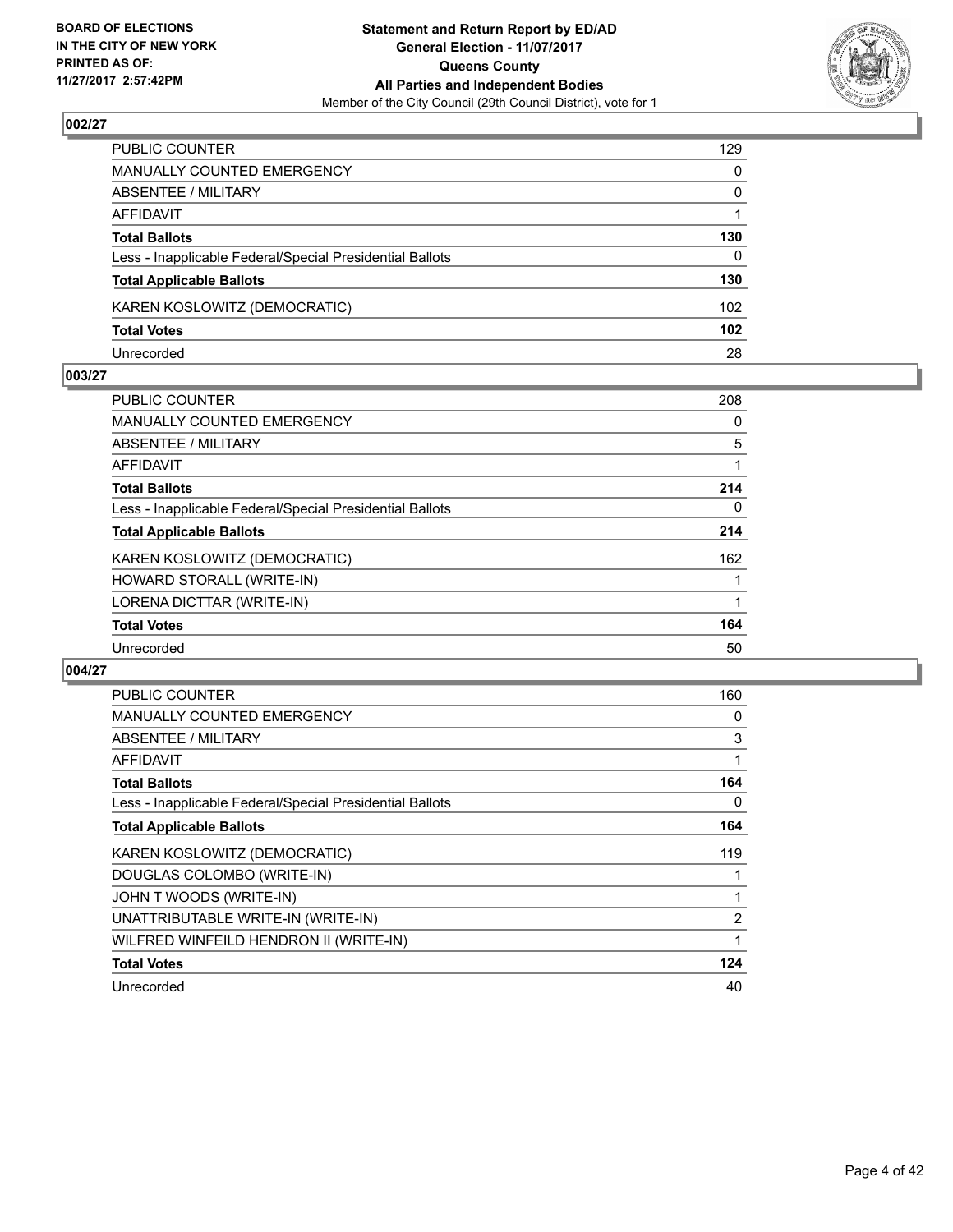

| <b>PUBLIC COUNTER</b>                                    | 204 |
|----------------------------------------------------------|-----|
| <b>MANUALLY COUNTED EMERGENCY</b>                        | 0   |
| ABSENTEE / MILITARY                                      | 9   |
| <b>AFFIDAVIT</b>                                         | 5   |
| <b>Total Ballots</b>                                     | 218 |
| Less - Inapplicable Federal/Special Presidential Ballots | 0   |
| <b>Total Applicable Ballots</b>                          | 218 |
| KAREN KOSLOWITZ (DEMOCRATIC)                             | 172 |
| DONALD TRUMP (WRITE-IN)                                  |     |
| <b>MURRAY BERGER (WRITE-IN)</b>                          |     |
| SENADA RAMOSEVIC (WRITE-IN)                              |     |
| <b>Total Votes</b>                                       | 175 |
| Unrecorded                                               | 43  |

| <b>PUBLIC COUNTER</b>                                    | 361 |
|----------------------------------------------------------|-----|
| <b>MANUALLY COUNTED EMERGENCY</b>                        | 0   |
| <b>ABSENTEE / MILITARY</b>                               | 13  |
| <b>AFFIDAVIT</b>                                         | 1   |
| <b>Total Ballots</b>                                     | 375 |
| Less - Inapplicable Federal/Special Presidential Ballots | 0   |
| <b>Total Applicable Ballots</b>                          | 375 |
| KAREN KOSLOWITZ (DEMOCRATIC)                             | 290 |
| <b>BEN HORN (WRITE-IN)</b>                               | 1   |
| BENJAMIN IDOM (WRITE-IN)                                 | 1   |
| <b>BURIM NAMANI (WRITE-IN)</b>                           | 1   |
| CHRIS INVIDIATA (WRITE-IN)                               | 1   |
| LOWELL RUPUPORT (WRITE-IN)                               | 1   |
| MICKEY MOUSE (WRITE-IN)                                  | 1   |
| PETER BEADLE (WRITE-IN)                                  | 1   |
| UNATTRIBUTABLE WRITE-IN (WRITE-IN)                       | 1   |
| <b>Total Votes</b>                                       | 298 |
| Unrecorded                                               | 77  |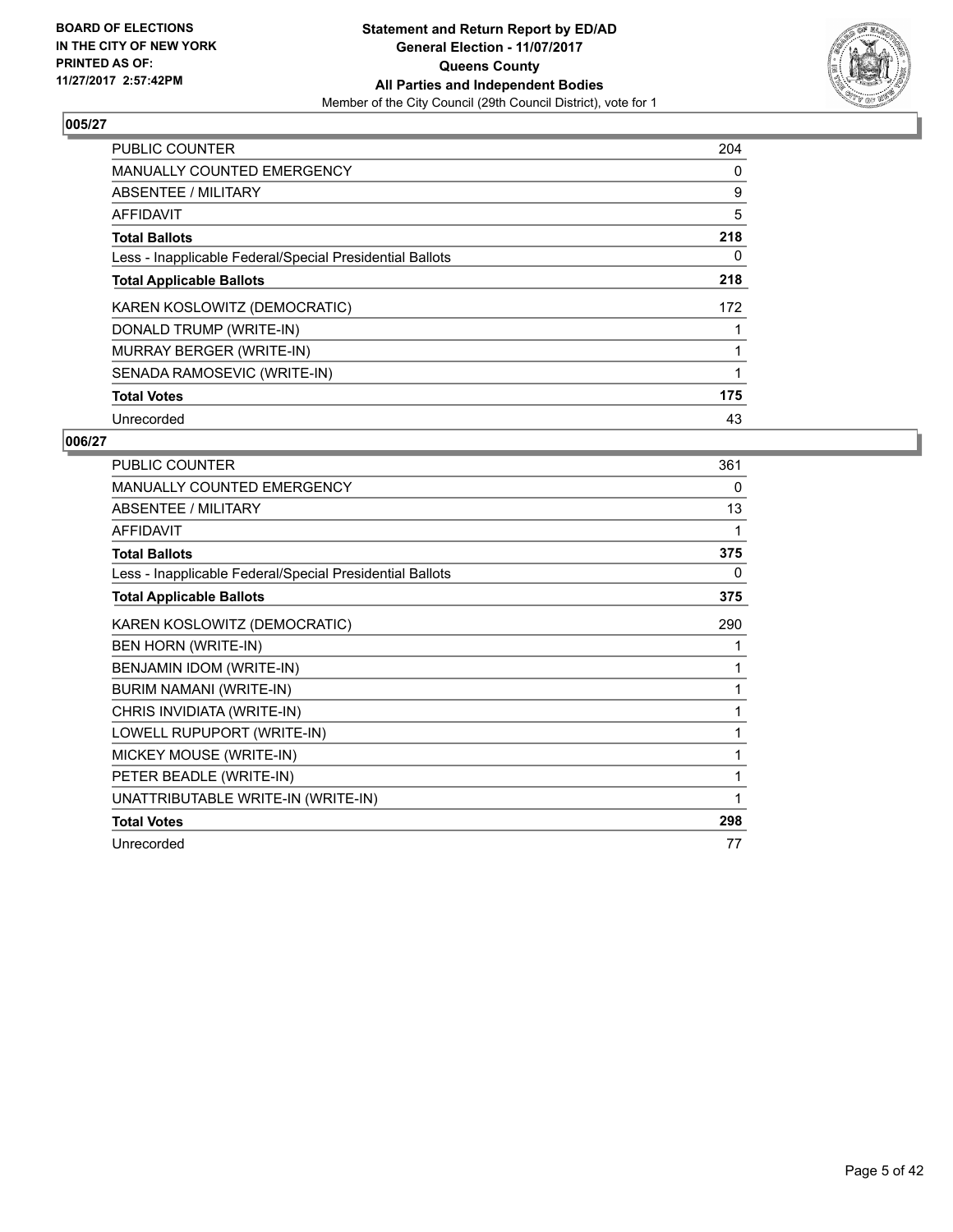

| <b>PUBLIC COUNTER</b>                                    | 327            |
|----------------------------------------------------------|----------------|
| <b>MANUALLY COUNTED EMERGENCY</b>                        | 0              |
| ABSENTEE / MILITARY                                      | 5              |
| AFFIDAVIT                                                | $\overline{2}$ |
| <b>Total Ballots</b>                                     | 334            |
| Less - Inapplicable Federal/Special Presidential Ballots | 0              |
| <b>Total Applicable Ballots</b>                          | 334            |
| KAREN KOSLOWITZ (DEMOCRATIC)                             | 280            |
| ANTONIO REYNOSO (WRITE-IN)                               |                |
| JIM LECZYNSTAL (WRITE-IN)                                |                |
| JOSEPH CITY (WRITE-IN)                                   |                |
| LEON HOPKINS (WRITE-IN)                                  | 1              |
| MICKEY MOUSE (WRITE-IN)                                  | 1              |
| UNATTRIBUTABLE WRITE-IN (WRITE-IN)                       | 1              |
| <b>Total Votes</b>                                       | 286            |
| Unrecorded                                               | 48             |

# **008/27**

| <b>PUBLIC COUNTER</b>                                    | 261 |
|----------------------------------------------------------|-----|
| <b>MANUALLY COUNTED EMERGENCY</b>                        | 0   |
| ABSENTEE / MILITARY                                      | 10  |
| AFFIDAVIT                                                | 6   |
| <b>Total Ballots</b>                                     | 277 |
| Less - Inapplicable Federal/Special Presidential Ballots | 0   |
| <b>Total Applicable Ballots</b>                          | 277 |
| KAREN KOSLOWITZ (DEMOCRATIC)                             | 222 |
| BILL DE BLASIO (WRITE-IN)                                |     |
| <b>EMANUEL STELER (WRITE-IN)</b>                         | 1   |
| PHIL SERPICO (WRITE-IN)                                  | 2   |
| UNATTRIBUTABLE WRITE-IN (WRITE-IN)                       | 1   |
| <b>VLADIMIR PUTIN (WRITE-IN)</b>                         | 1   |
| <b>Total Votes</b>                                       | 228 |
| Unrecorded                                               | 49  |

| PUBLIC COUNTER                                           | 139            |
|----------------------------------------------------------|----------------|
| <b>MANUALLY COUNTED EMERGENCY</b>                        | 0              |
| ABSENTEE / MILITARY                                      | $\overline{2}$ |
| AFFIDAVIT                                                |                |
| <b>Total Ballots</b>                                     | 142            |
| Less - Inapplicable Federal/Special Presidential Ballots | 0              |
| <b>Total Applicable Ballots</b>                          | 142            |
| KAREN KOSLOWITZ (DEMOCRATIC)                             | 121            |
| <b>Total Votes</b>                                       | 121            |
| Unrecorded                                               | 21             |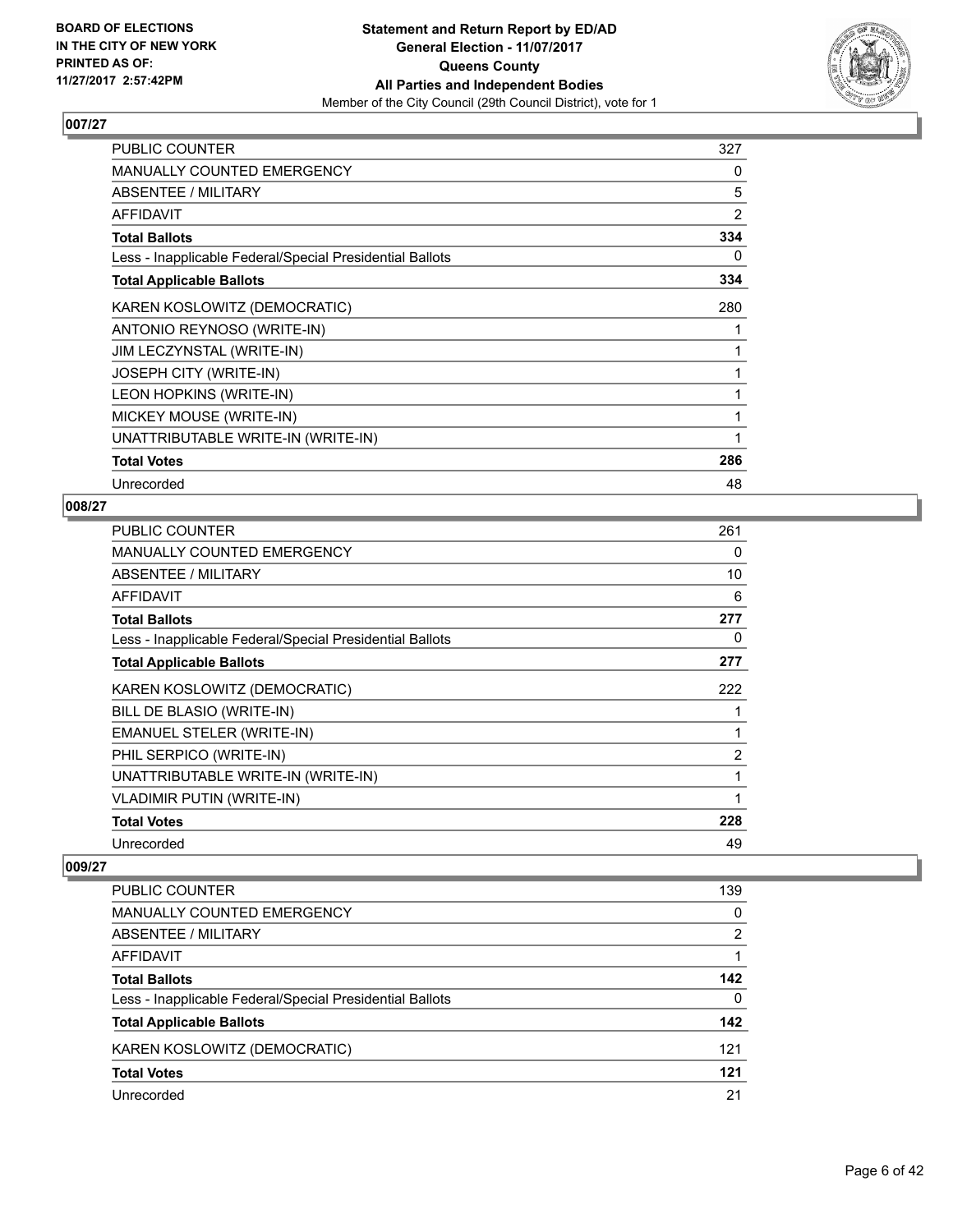

| PUBLIC COUNTER                                           | 18       |
|----------------------------------------------------------|----------|
| <b>MANUALLY COUNTED EMERGENCY</b>                        | 0        |
| ABSENTEE / MILITARY                                      | 0        |
| <b>AFFIDAVIT</b>                                         |          |
| <b>Total Ballots</b>                                     | 19       |
| Less - Inapplicable Federal/Special Presidential Ballots | $\Omega$ |
| <b>Total Applicable Ballots</b>                          | 19       |
| KAREN KOSLOWITZ (DEMOCRATIC)                             | 14       |
| <b>Total Votes</b>                                       | 14       |
| Unrecorded                                               | 5        |

#### **019/27**

| <b>PUBLIC COUNTER</b>                                    | 232 |
|----------------------------------------------------------|-----|
| <b>MANUALLY COUNTED EMERGENCY</b>                        | 0   |
| ABSENTEE / MILITARY                                      | 65  |
| AFFIDAVIT                                                | 5   |
| <b>Total Ballots</b>                                     | 302 |
| Less - Inapplicable Federal/Special Presidential Ballots | 0   |
| <b>Total Applicable Ballots</b>                          | 302 |
| KAREN KOSLOWITZ (DEMOCRATIC)                             | 243 |
| ADAM ROTHELIN (WRITE-IN)                                 |     |
| JOSHUA BROOKS (WRITE-IN)                                 |     |
| UNATTRIBUTABLE WRITE-IN (WRITE-IN)                       |     |
| <b>Total Votes</b>                                       | 246 |
| Unrecorded                                               | 56  |
|                                                          |     |

| <b>PUBLIC COUNTER</b>                                    | 245 |
|----------------------------------------------------------|-----|
| <b>MANUALLY COUNTED EMERGENCY</b>                        | 0   |
| <b>ABSENTEE / MILITARY</b>                               | 12  |
| AFFIDAVIT                                                | 7   |
| <b>Total Ballots</b>                                     | 264 |
| Less - Inapplicable Federal/Special Presidential Ballots | 0   |
| <b>Total Applicable Ballots</b>                          | 264 |
| KAREN KOSLOWITZ (DEMOCRATIC)                             | 217 |
| DOROTHY BABIS (WRITE-IN)                                 |     |
| J. GRACE MUDD (WRITE-IN)                                 |     |
| MARION DELGADO (WRITE-IN)                                |     |
| RAPPER NAS (WRITE-IN)                                    |     |
| <b>Total Votes</b>                                       | 221 |
| Unrecorded                                               | 43  |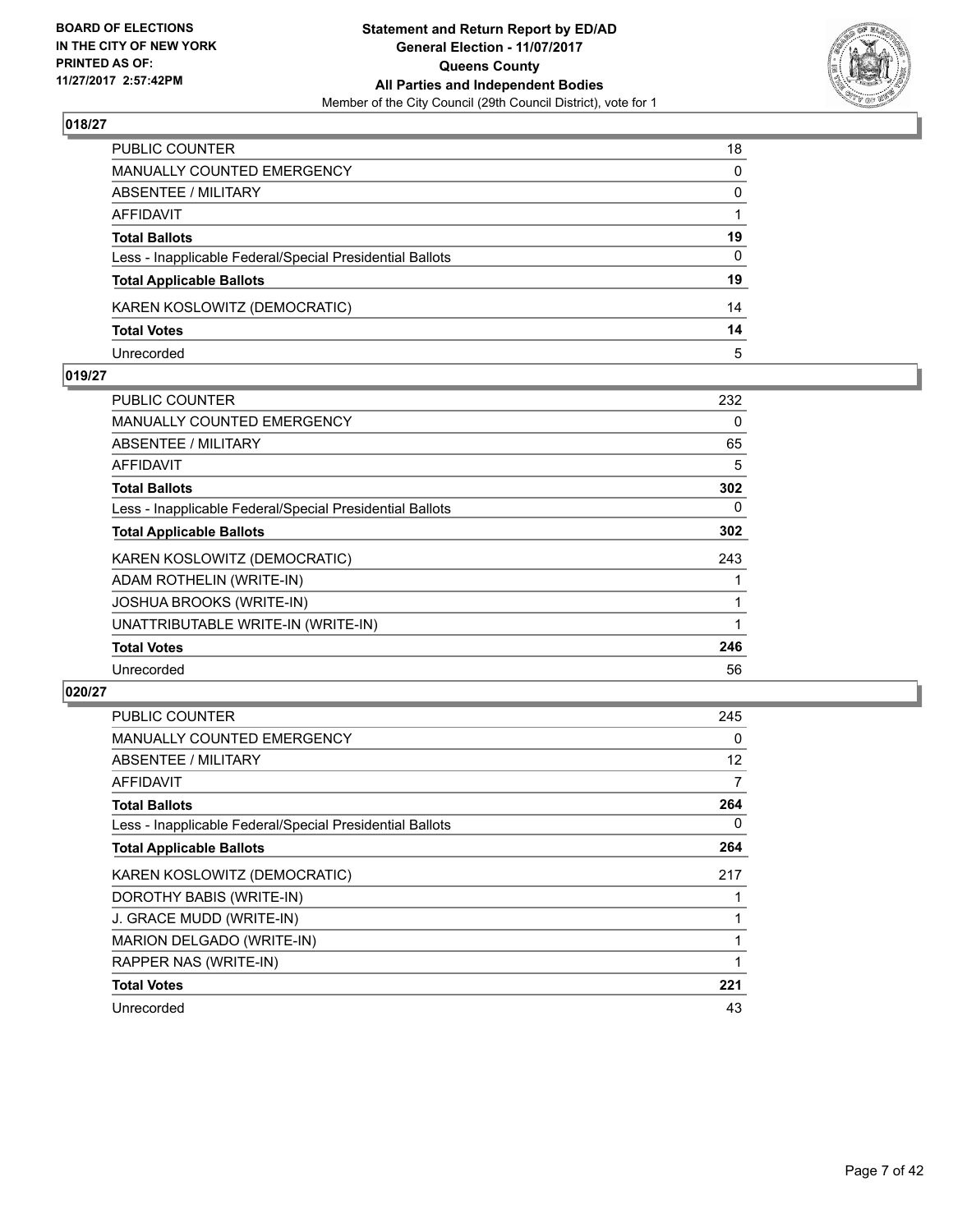

| <b>PUBLIC COUNTER</b>                                    | 348            |
|----------------------------------------------------------|----------------|
| MANUALLY COUNTED EMERGENCY                               | 0              |
| ABSENTEE / MILITARY                                      | 6              |
| <b>AFFIDAVIT</b>                                         | $\overline{2}$ |
| <b>Total Ballots</b>                                     | 356            |
| Less - Inapplicable Federal/Special Presidential Ballots | 0              |
| <b>Total Applicable Ballots</b>                          | 356            |
| KAREN KOSLOWITZ (DEMOCRATIC)                             | 281            |
| BILL NORTH (WRITE-IN)                                    |                |
| ELEANOR FLANNELY (WRITE-IN)                              |                |
| UNATTRIBUTABLE WRITE-IN (WRITE-IN)                       | 2              |
| <b>Total Votes</b>                                       | 285            |
| Unrecorded                                               | 71             |

## **022/27**

| <b>PUBLIC COUNTER</b>                                    | 191            |
|----------------------------------------------------------|----------------|
| <b>MANUALLY COUNTED EMERGENCY</b>                        | 0              |
| ABSENTEE / MILITARY                                      | 28             |
| AFFIDAVIT                                                | 2              |
| <b>Total Ballots</b>                                     | 221            |
| Less - Inapplicable Federal/Special Presidential Ballots | 0              |
| <b>Total Applicable Ballots</b>                          | 221            |
| KAREN KOSLOWITZ (DEMOCRATIC)                             | 176            |
| KATHRYN CHIN (WRITE-IN)                                  |                |
| LIZARD WOMAN (WRITE-IN)                                  |                |
| MICHAEL TOLKIN (WRITE-IN)                                |                |
| PETER JOVISHOFF (WRITE-IN)                               | $\overline{2}$ |
| UNATTRIBUTABLE WRITE-IN (WRITE-IN)                       | 3              |
| <b>Total Votes</b>                                       | 184            |
| Unrecorded                                               | 37             |

| PUBLIC COUNTER                                           | 50 |
|----------------------------------------------------------|----|
| MANUALLY COUNTED EMERGENCY                               | 0  |
| ABSENTEE / MILITARY                                      | 0  |
| AFFIDAVIT                                                | 0  |
| <b>Total Ballots</b>                                     | 50 |
| Less - Inapplicable Federal/Special Presidential Ballots | 0  |
| <b>Total Applicable Ballots</b>                          | 50 |
| KAREN KOSLOWITZ (DEMOCRATIC)                             | 41 |
| WILLIAM SCHWERD (WRITE-IN)                               |    |
| <b>Total Votes</b>                                       | 42 |
| Unrecorded                                               | 8  |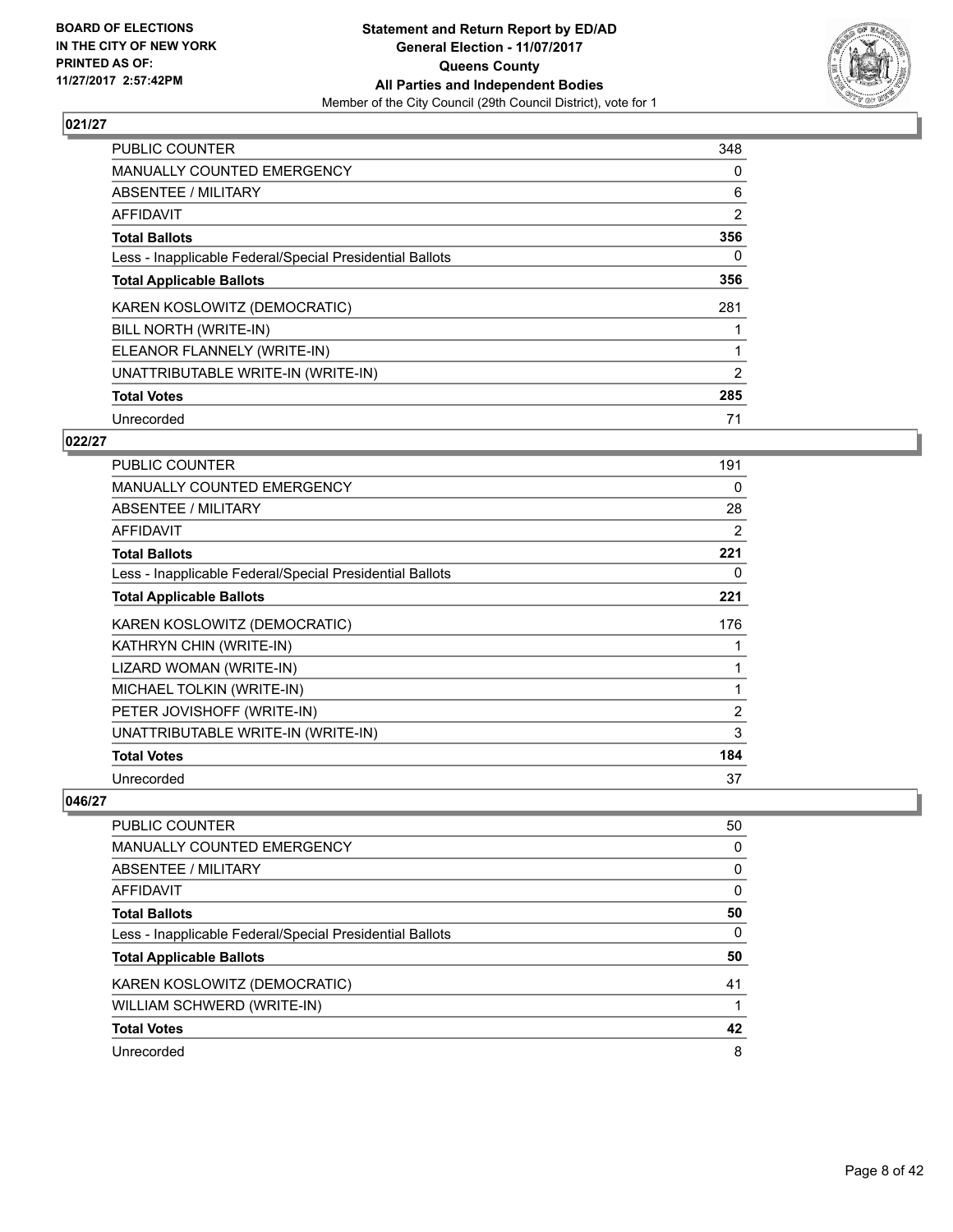

| <b>PUBLIC COUNTER</b>                                    | 127            |
|----------------------------------------------------------|----------------|
| <b>MANUALLY COUNTED EMERGENCY</b>                        | 0              |
| ABSENTEE / MILITARY                                      | $\overline{2}$ |
| AFFIDAVIT                                                |                |
| <b>Total Ballots</b>                                     | 130            |
| Less - Inapplicable Federal/Special Presidential Ballots | 0              |
| <b>Total Applicable Ballots</b>                          | 130            |
| KAREN KOSLOWITZ (DEMOCRATIC)                             | 115            |
| <b>BO DIETL (WRITE-IN)</b>                               |                |
| UNATTRIBUTABLE WRITE-IN (WRITE-IN)                       |                |
| <b>Total Votes</b>                                       | 117            |
| Unrecorded                                               | 13             |

## **048/27**

| <b>PUBLIC COUNTER</b>                                    | 132 |
|----------------------------------------------------------|-----|
| <b>MANUALLY COUNTED EMERGENCY</b>                        | 0   |
| ABSENTEE / MILITARY                                      |     |
| AFFIDAVIT                                                | 0   |
| <b>Total Ballots</b>                                     | 133 |
| Less - Inapplicable Federal/Special Presidential Ballots | 0   |
| <b>Total Applicable Ballots</b>                          | 133 |
| KAREN KOSLOWITZ (DEMOCRATIC)                             | 88  |
| UNATTRIBUTABLE WRITE-IN (WRITE-IN)                       |     |
| <b>Total Votes</b>                                       | 89  |
| Unrecorded                                               | 44  |

| <b>PUBLIC COUNTER</b>                                    | 172      |
|----------------------------------------------------------|----------|
| <b>MANUALLY COUNTED EMERGENCY</b>                        | 0        |
| ABSENTEE / MILITARY                                      | 5        |
| AFFIDAVIT                                                | 3        |
| <b>Total Ballots</b>                                     | 180      |
| Less - Inapplicable Federal/Special Presidential Ballots | $\Omega$ |
| <b>Total Applicable Ballots</b>                          | 180      |
| KAREN KOSLOWITZ (DEMOCRATIC)                             | 131      |
| JANICE JOPLIN (WRITE-IN)                                 |          |
| NICKCOLES R. MARTINEZ (WRITE-IN)                         |          |
| <b>Total Votes</b>                                       | 133      |
| Unrecorded                                               | 47       |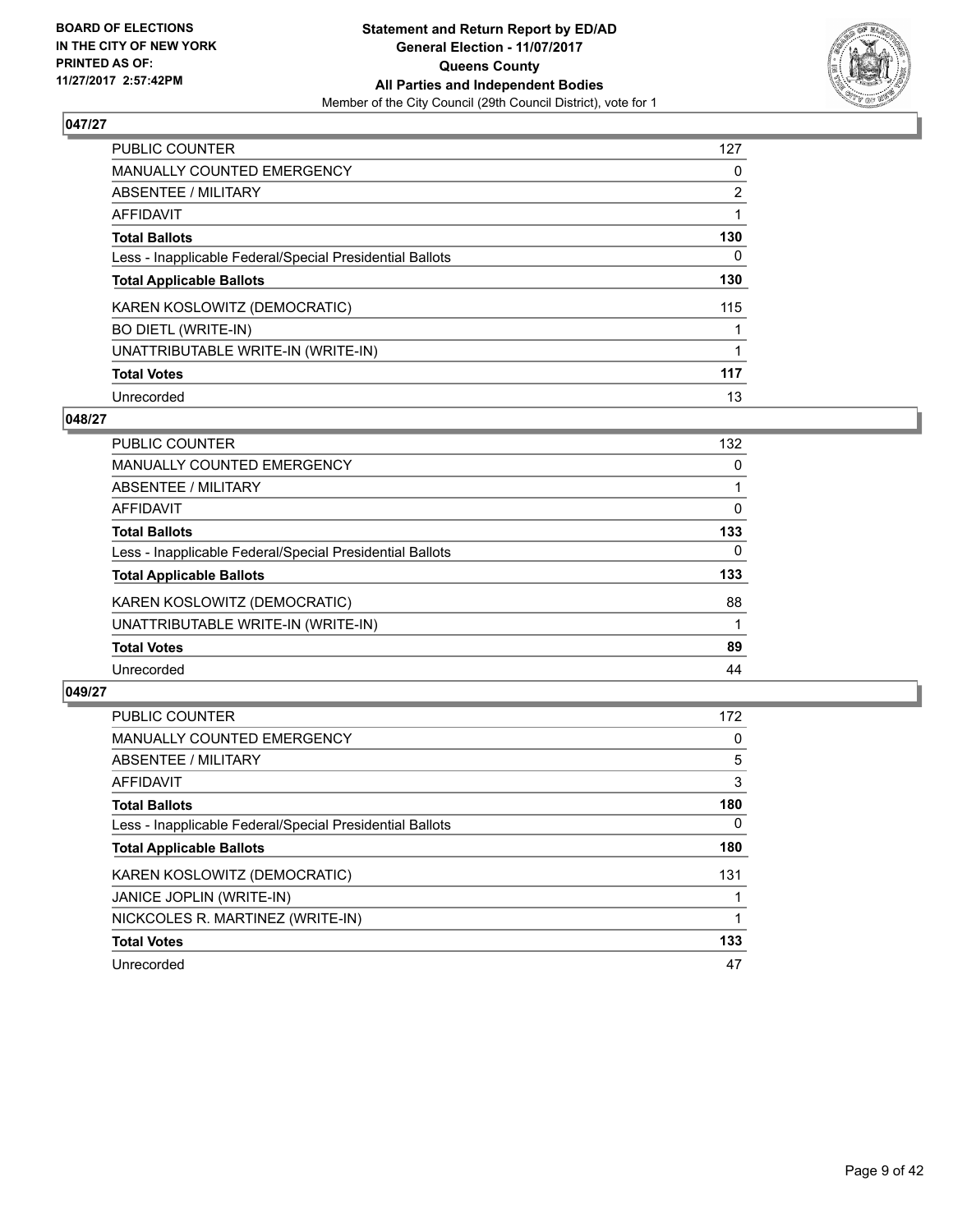

| <b>PUBLIC COUNTER</b>                                    | 158 |
|----------------------------------------------------------|-----|
| <b>MANUALLY COUNTED EMERGENCY</b>                        | 0   |
| ABSENTEE / MILITARY                                      | 4   |
| <b>AFFIDAVIT</b>                                         | 1   |
| <b>Total Ballots</b>                                     | 163 |
| Less - Inapplicable Federal/Special Presidential Ballots | 0   |
| <b>Total Applicable Ballots</b>                          | 163 |
| KAREN KOSLOWITZ (DEMOCRATIC)                             | 122 |
| DARA HAAS (WRITE-IN)                                     |     |
| ELIZABETH DALEY (WRITE-IN)                               |     |
| PETER PAKOVIC (WRITE-IN)                                 |     |
| YIGIAN WANG (WRITE-IN)                                   |     |
| YUAN WENJING (WRITE-IN)                                  | 1   |
| <b>Total Votes</b>                                       | 127 |
| Unrecorded                                               | 36  |

## **052/27**

| 197      |
|----------|
| 0        |
| 5        |
|          |
| 203      |
| $\Omega$ |
| 203      |
| 142      |
| 2        |
| 144      |
| 59       |
|          |

| <b>PUBLIC COUNTER</b>                                    | 123 |
|----------------------------------------------------------|-----|
| <b>MANUALLY COUNTED EMERGENCY</b>                        | 0   |
| ABSENTEE / MILITARY                                      | 3   |
| AFFIDAVIT                                                | 0   |
| <b>Total Ballots</b>                                     | 126 |
| Less - Inapplicable Federal/Special Presidential Ballots | 0   |
|                                                          |     |
| <b>Total Applicable Ballots</b>                          | 126 |
| KAREN KOSLOWITZ (DEMOCRATIC)                             | 91  |
| JOSEPH W. PATON (WRITE-IN)                               |     |
| UNATTRIBUTABLE WRITE-IN (WRITE-IN)                       |     |
| <b>Total Votes</b>                                       | 93  |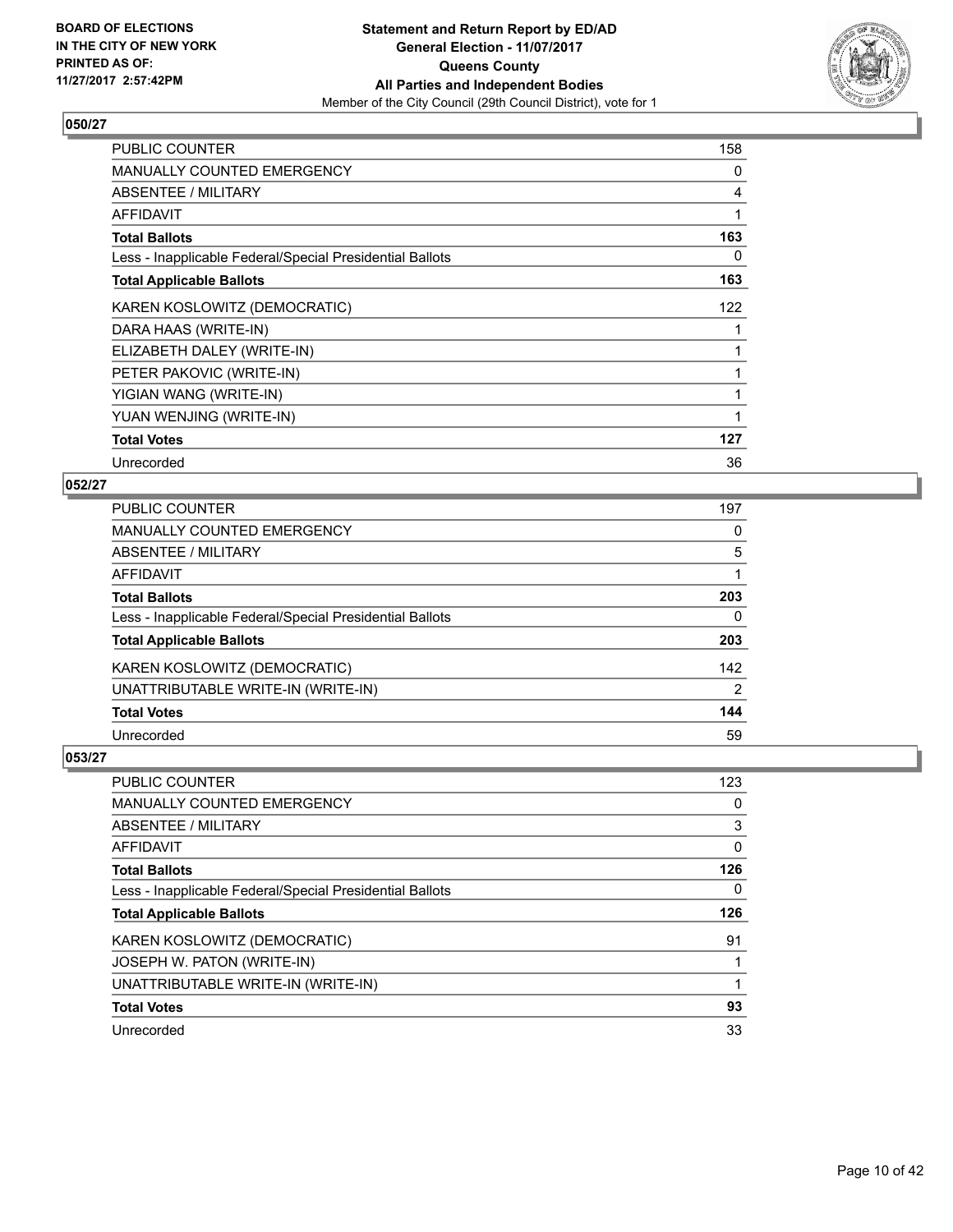

| <b>PUBLIC COUNTER</b>                                    | 132            |
|----------------------------------------------------------|----------------|
| <b>MANUALLY COUNTED EMERGENCY</b>                        | 0              |
| ABSENTEE / MILITARY                                      | $\overline{2}$ |
| AFFIDAVIT                                                | 0              |
| <b>Total Ballots</b>                                     | 134            |
| Less - Inapplicable Federal/Special Presidential Ballots | 0              |
| <b>Total Applicable Ballots</b>                          | 134            |
| KAREN KOSLOWITZ (DEMOCRATIC)                             | 110            |
| JIMMY MCMILLAN (WRITE-IN)                                |                |
| TALI BECKETT (WRITE-IN)                                  |                |
| UNATTRIBUTABLE WRITE-IN (WRITE-IN)                       |                |
| <b>Total Votes</b>                                       | 113            |
| Unrecorded                                               | 21             |

## **055/27**

| <b>PUBLIC COUNTER</b>                                    | 212 |
|----------------------------------------------------------|-----|
| <b>MANUALLY COUNTED EMERGENCY</b>                        | 0   |
| ABSENTEE / MILITARY                                      | 2   |
| <b>AFFIDAVIT</b>                                         | 0   |
| <b>Total Ballots</b>                                     | 214 |
| Less - Inapplicable Federal/Special Presidential Ballots | 0   |
| <b>Total Applicable Ballots</b>                          | 214 |
| KAREN KOSLOWITZ (DEMOCRATIC)                             | 160 |
| LEE DONALD RADIN (WRITE-IN)                              |     |
| <b>Total Votes</b>                                       | 161 |
| Unrecorded                                               | 53  |
|                                                          |     |

| PUBLIC COUNTER                                           | 157 |
|----------------------------------------------------------|-----|
| MANUALLY COUNTED EMERGENCY                               | 0   |
| ABSENTEE / MILITARY                                      | 4   |
| AFFIDAVIT                                                | 0   |
| <b>Total Ballots</b>                                     | 161 |
| Less - Inapplicable Federal/Special Presidential Ballots | 0   |
| <b>Total Applicable Ballots</b>                          | 161 |
| KAREN KOSLOWITZ (DEMOCRATIC)                             | 121 |
| <b>Total Votes</b>                                       | 121 |
| Unrecorded                                               | 40  |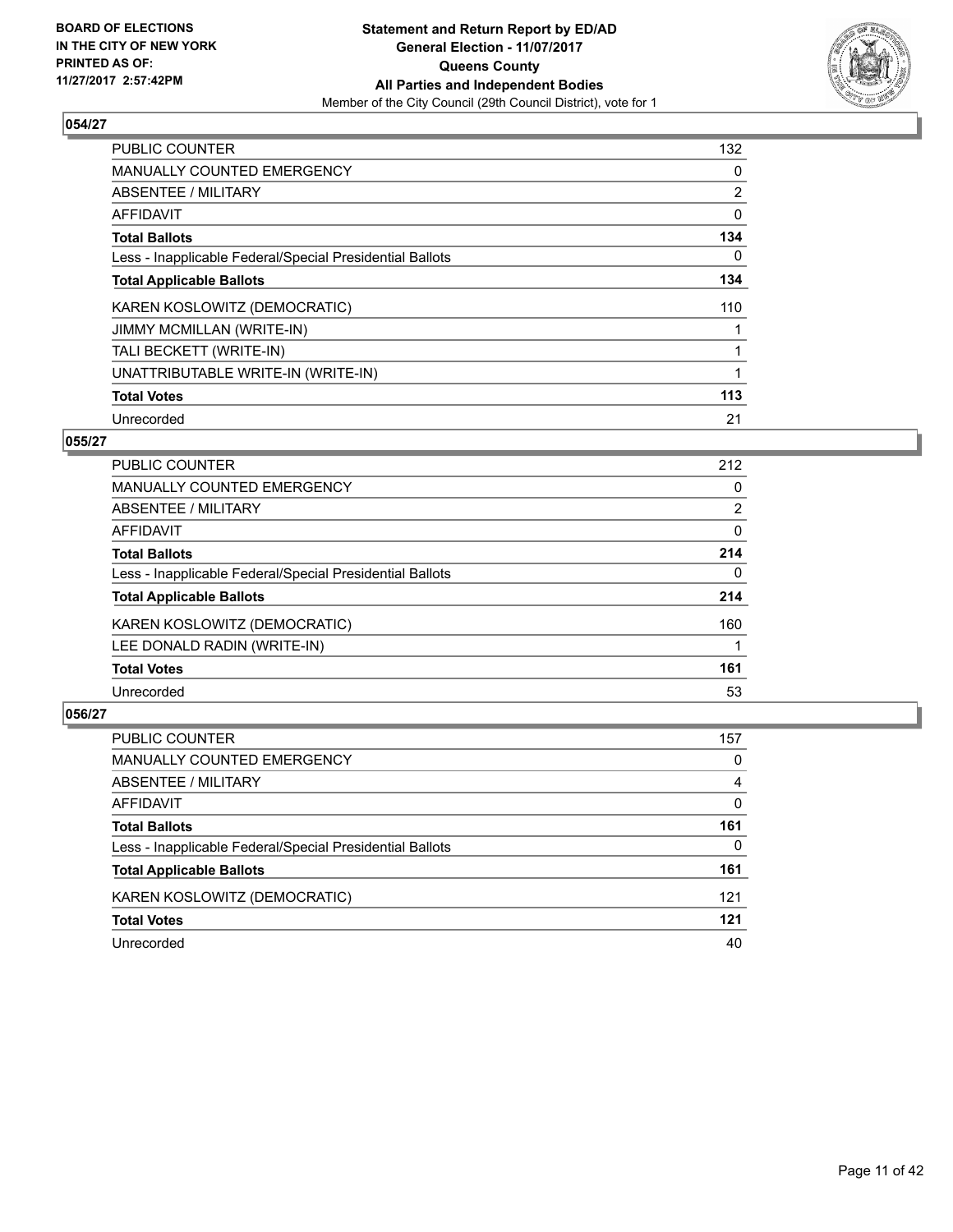

| PUBLIC COUNTER                                           | 0            |
|----------------------------------------------------------|--------------|
| MANUALLY COUNTED EMERGENCY                               | 0            |
| ABSENTEE / MILITARY                                      | $\mathbf{0}$ |
| AFFIDAVIT                                                | $\Omega$     |
| <b>Total Ballots</b>                                     | 0            |
| Less - Inapplicable Federal/Special Presidential Ballots | $\Omega$     |
| <b>Total Applicable Ballots</b>                          | $\mathbf{0}$ |
| KAREN KOSLOWITZ (DEMOCRATIC)                             | $\Omega$     |
| <b>Total Votes</b>                                       | $\mathbf{0}$ |

# **070/27**

| PUBLIC COUNTER                                           | 0        |
|----------------------------------------------------------|----------|
| MANUALLY COUNTED EMERGENCY                               | $\Omega$ |
| ABSENTEE / MILITARY                                      | 0        |
| AFFIDAVIT                                                | $\Omega$ |
| <b>Total Ballots</b>                                     | 0        |
| Less - Inapplicable Federal/Special Presidential Ballots | 0        |
| <b>Total Applicable Ballots</b>                          | $\Omega$ |
| KAREN KOSLOWITZ (DEMOCRATIC)                             | 0        |
| <b>Total Votes</b>                                       | 0        |
|                                                          |          |

# **071/27**

| PUBLIC COUNTER                                           | 0            |
|----------------------------------------------------------|--------------|
| MANUALLY COUNTED EMERGENCY                               | $\mathbf{0}$ |
| ABSENTEE / MILITARY                                      | $\Omega$     |
| AFFIDAVIT                                                | $\mathbf{0}$ |
| <b>Total Ballots</b>                                     | $\mathbf{0}$ |
| Less - Inapplicable Federal/Special Presidential Ballots | $\mathbf{0}$ |
| <b>Total Applicable Ballots</b>                          | 0            |
| KAREN KOSLOWITZ (DEMOCRATIC)                             | $\Omega$     |
| <b>Total Votes</b>                                       | $\mathbf{0}$ |
|                                                          |              |

# **072/27 COMBINED into: 070/27**

| <b>PUBLIC COUNTER</b>                                    | 86 |
|----------------------------------------------------------|----|
| <b>MANUALLY COUNTED EMERGENCY</b>                        | 0  |
| ABSENTEE / MILITARY                                      | 0  |
| AFFIDAVIT                                                |    |
| <b>Total Ballots</b>                                     | 87 |
| Less - Inapplicable Federal/Special Presidential Ballots | 0  |
| <b>Total Applicable Ballots</b>                          | 87 |
| KAREN KOSLOWITZ (DEMOCRATIC)                             | 76 |
| UNATTRIBUTABLE WRITE-IN (WRITE-IN)                       |    |
| <b>Total Votes</b>                                       | 77 |
| Unrecorded                                               | 10 |
|                                                          |    |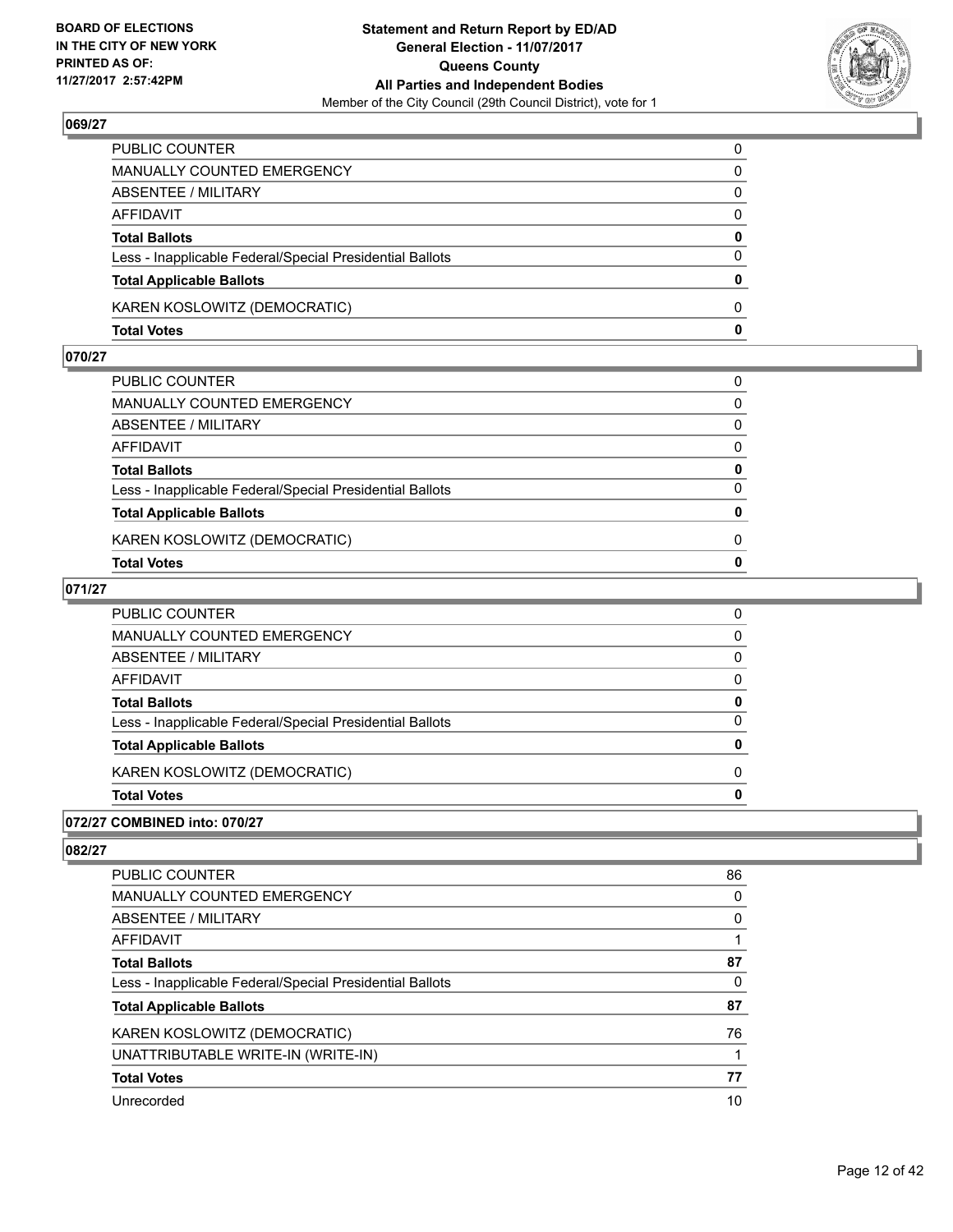

| <b>PUBLIC COUNTER</b>                                    | 205 |
|----------------------------------------------------------|-----|
| <b>MANUALLY COUNTED EMERGENCY</b>                        | 0   |
| ABSENTEE / MILITARY                                      | 5   |
| AFFIDAVIT                                                | 5   |
| <b>Total Ballots</b>                                     | 215 |
| Less - Inapplicable Federal/Special Presidential Ballots | 0   |
| <b>Total Applicable Ballots</b>                          | 215 |
| KAREN KOSLOWITZ (DEMOCRATIC)                             | 169 |
| <b>JESSICA CAMPBELL (WRITE-IN)</b>                       |     |
| SHMUEL SCHONFELD (WRITE-IN)                              |     |
| STEVEN V. CARL (WRITE-IN)                                |     |
| TIA VEENAN (WRITE-IN)                                    |     |
| UNATTRIBUTABLE WRITE-IN (WRITE-IN)                       | 1   |
| <b>Total Votes</b>                                       | 174 |
| Unrecorded                                               | 41  |

## **086/27**

| <b>PUBLIC COUNTER</b>                                    | 139            |
|----------------------------------------------------------|----------------|
| <b>MANUALLY COUNTED EMERGENCY</b>                        | 0              |
| ABSENTEE / MILITARY                                      | $\overline{2}$ |
| AFFIDAVIT                                                | 1              |
| <b>Total Ballots</b>                                     | 142            |
| Less - Inapplicable Federal/Special Presidential Ballots | 0              |
| <b>Total Applicable Ballots</b>                          | 142            |
| KAREN KOSLOWITZ (DEMOCRATIC)                             | 103            |
| DEREK JETER (WRITE-IN)                                   |                |
| I DANEEK MILLER (WRITE-IN)                               | 1              |
| MELISSA GALFANO (WRITE-IN)                               | 1              |
| SHARI ROLNICK (WRITE-IN)                                 | 2              |
| <b>Total Votes</b>                                       | 108            |
| Unrecorded                                               | 34             |

| <b>PUBLIC COUNTER</b>                                    | 86 |
|----------------------------------------------------------|----|
| <b>MANUALLY COUNTED EMERGENCY</b>                        | 0  |
| ABSENTEE / MILITARY                                      |    |
| AFFIDAVIT                                                |    |
| <b>Total Ballots</b>                                     | 94 |
| Less - Inapplicable Federal/Special Presidential Ballots | 0  |
| <b>Total Applicable Ballots</b>                          | 94 |
| KAREN KOSLOWITZ (DEMOCRATIC)                             | 75 |
| EDWARD GONZALEZ (WRITE-IN)                               |    |
| LUCIANO CAPRIO (WRITE-IN)                                |    |
| <b>Total Votes</b>                                       | 77 |
| Unrecorded                                               | 17 |
|                                                          |    |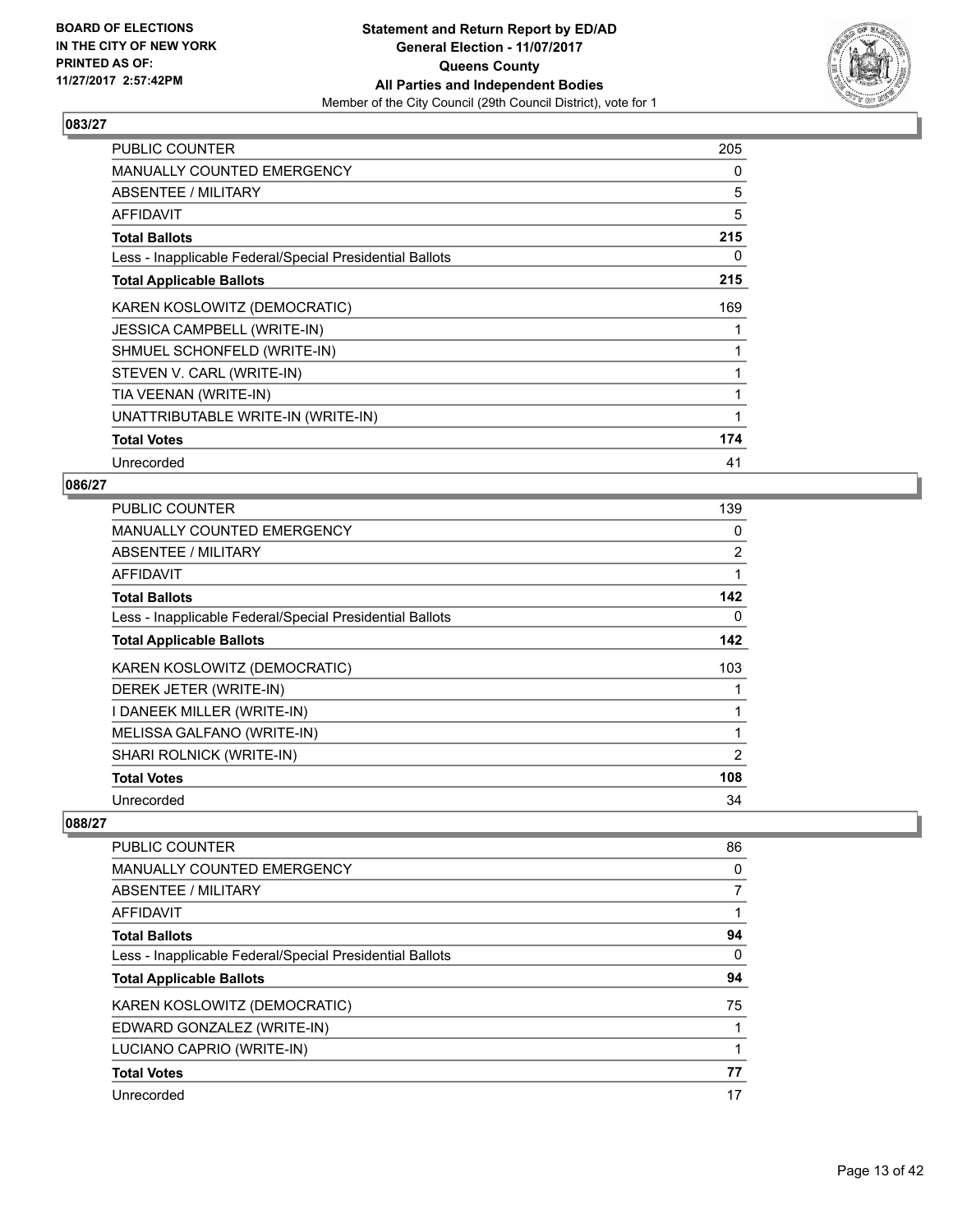

| PUBLIC COUNTER                                           | 86           |
|----------------------------------------------------------|--------------|
| <b>MANUALLY COUNTED EMERGENCY</b>                        | $\mathbf{0}$ |
| <b>ABSENTEE / MILITARY</b>                               | $\mathbf{0}$ |
| AFFIDAVIT                                                | 2            |
| <b>Total Ballots</b>                                     | 88           |
| Less - Inapplicable Federal/Special Presidential Ballots | 0            |
| <b>Total Applicable Ballots</b>                          | 88           |
| KAREN KOSLOWITZ (DEMOCRATIC)                             | 67           |
| <b>Total Votes</b>                                       | 67           |
| Unrecorded                                               | 21           |

#### **007/28**

| PUBLIC COUNTER                                           | 110 |
|----------------------------------------------------------|-----|
| <b>MANUALLY COUNTED EMERGENCY</b>                        | 0   |
| ABSENTEE / MILITARY                                      | 0   |
| AFFIDAVIT                                                |     |
| <b>Total Ballots</b>                                     | 111 |
| Less - Inapplicable Federal/Special Presidential Ballots | 0   |
| <b>Total Applicable Ballots</b>                          | 111 |
| KAREN KOSLOWITZ (DEMOCRATIC)                             | 79  |
| RONALD TIRINO (WRITE-IN)                                 |     |
| <b>Total Votes</b>                                       | 80  |
| Unrecorded                                               | 31  |
|                                                          |     |

| PUBLIC COUNTER                                           | 73 |
|----------------------------------------------------------|----|
| MANUALLY COUNTED EMERGENCY                               | 0  |
| ABSENTEE / MILITARY                                      |    |
| <b>AFFIDAVIT</b>                                         |    |
| <b>Total Ballots</b>                                     | 75 |
| Less - Inapplicable Federal/Special Presidential Ballots | 0  |
| <b>Total Applicable Ballots</b>                          | 75 |
| KAREN KOSLOWITZ (DEMOCRATIC)                             | 54 |
| <b>BO DIETL (WRITE-IN)</b>                               |    |
| <b>Total Votes</b>                                       | 55 |
| Unrecorded                                               | 20 |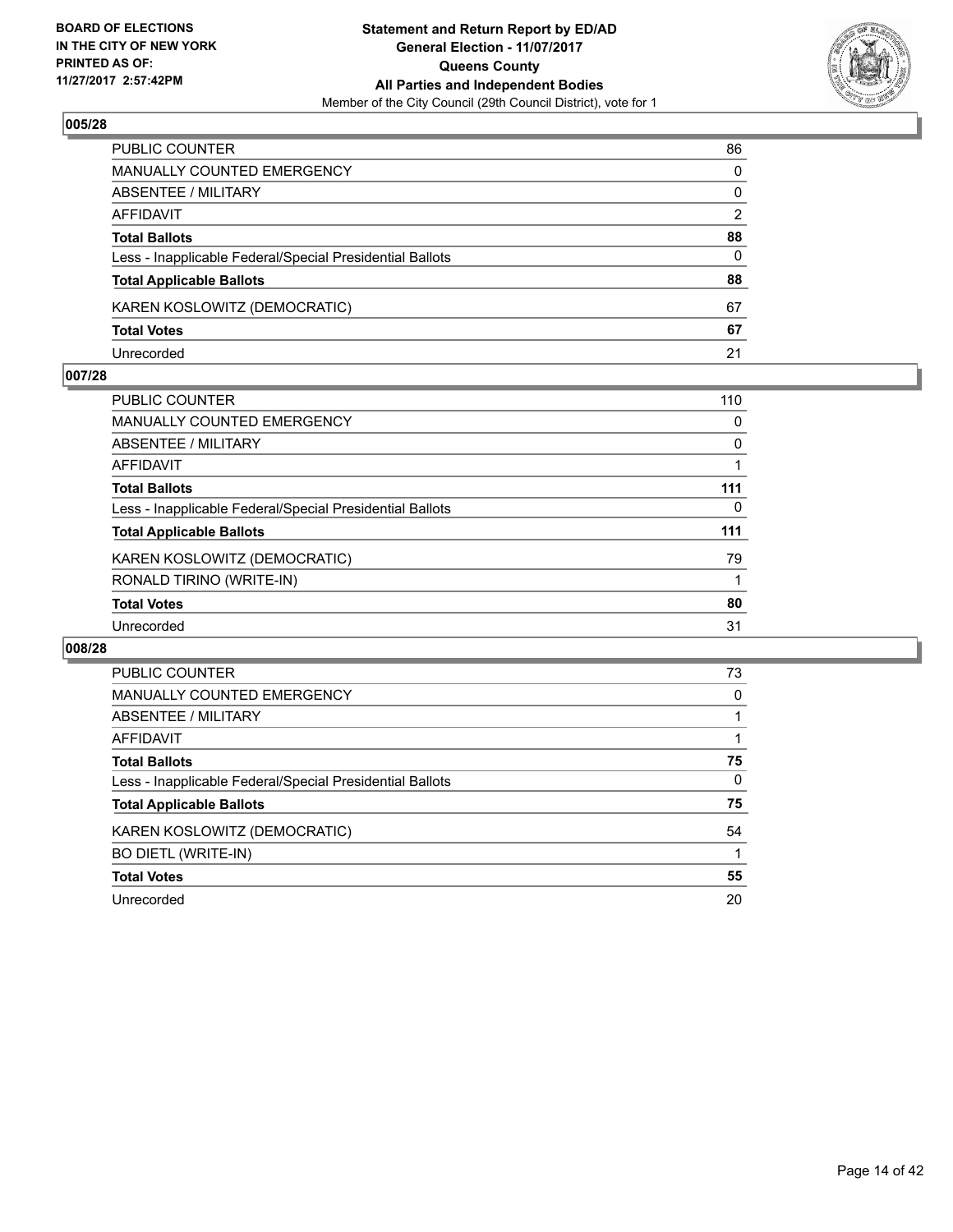

| <b>PUBLIC COUNTER</b>                                    | 172 |
|----------------------------------------------------------|-----|
| <b>MANUALLY COUNTED EMERGENCY</b>                        | 0   |
| ABSENTEE / MILITARY                                      | 42  |
| <b>AFFIDAVIT</b>                                         |     |
| <b>Total Ballots</b>                                     | 215 |
| Less - Inapplicable Federal/Special Presidential Ballots | 0   |
| <b>Total Applicable Ballots</b>                          | 215 |
| KAREN KOSLOWITZ (DEMOCRATIC)                             | 158 |
| BERNIE SANDERS (WRITE-IN)                                |     |
| <b>TERRY COLLINS (WRITE-IN)</b>                          |     |
| UNATTRIBUTABLE WRITE-IN (WRITE-IN)                       | 3   |
| <b>Total Votes</b>                                       | 163 |
| Unrecorded                                               | 52  |

## **011/28**

| <b>PUBLIC COUNTER</b>                                    | 165            |
|----------------------------------------------------------|----------------|
| <b>MANUALLY COUNTED EMERGENCY</b>                        | 0              |
| ABSENTEE / MILITARY                                      | $\overline{2}$ |
| <b>AFFIDAVIT</b>                                         | 2              |
| <b>Total Ballots</b>                                     | 169            |
| Less - Inapplicable Federal/Special Presidential Ballots | 0              |
| <b>Total Applicable Ballots</b>                          | 169            |
| KAREN KOSLOWITZ (DEMOCRATIC)                             | 135            |
| CESAR GIL PLANCHART (WRITE-IN)                           |                |
| UNATTRIBUTABLE WRITE-IN (WRITE-IN)                       |                |
| <b>Total Votes</b>                                       | 137            |
| Unrecorded                                               | 32             |

| <b>PUBLIC COUNTER</b>                                    | 199            |
|----------------------------------------------------------|----------------|
| <b>MANUALLY COUNTED EMERGENCY</b>                        | 0              |
| ABSENTEE / MILITARY                                      | 9              |
| <b>AFFIDAVIT</b>                                         | 5              |
| <b>Total Ballots</b>                                     | 213            |
| Less - Inapplicable Federal/Special Presidential Ballots | 0              |
| <b>Total Applicable Ballots</b>                          | 213            |
| KAREN KOSLOWITZ (DEMOCRATIC)                             | 170            |
| ETHAN FELDER (WRITE-IN)                                  | 1              |
| GOMEZ ADDAMS (WRITE-IN)                                  | 1              |
| HELAINE ROTHBERG-BUSHLOW (WRITE-IN)                      | 1              |
| JOHN MCGRATH (WRITE-IN)                                  | 1              |
| MICKEY MOUSE (WRITE-IN)                                  | 1              |
| MINNIE MOUSE (WRITE-IN)                                  | 1              |
| UNATTRIBUTABLE WRITE-IN (WRITE-IN)                       | $\overline{2}$ |
| <b>Total Votes</b>                                       | 178            |
| Unrecorded                                               | 35             |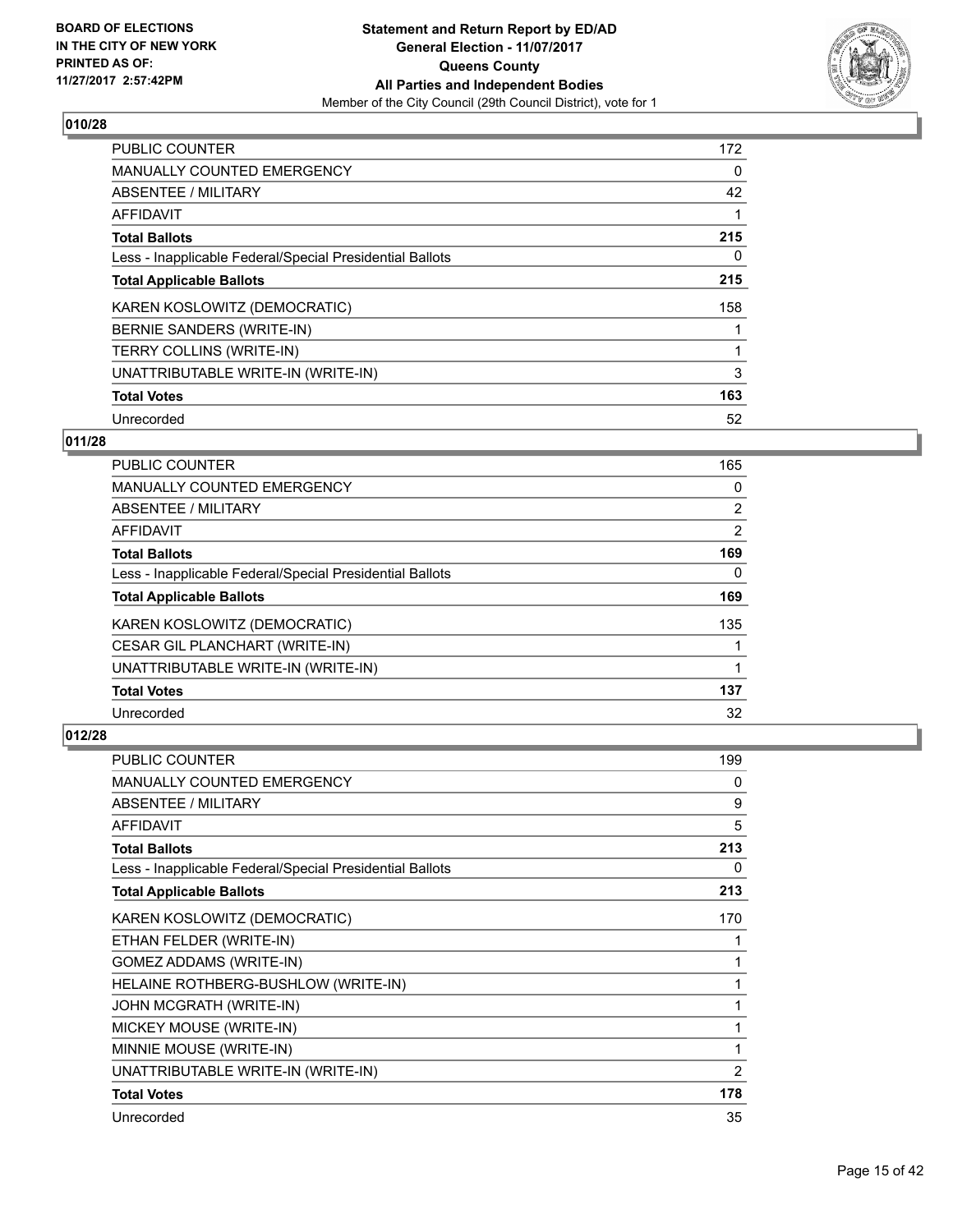

| <b>PUBLIC COUNTER</b>                                    | 261 |
|----------------------------------------------------------|-----|
| MANUALLY COUNTED EMERGENCY                               | 0   |
| <b>ABSENTEE / MILITARY</b>                               | 2   |
| <b>AFFIDAVIT</b>                                         | 2   |
| <b>Total Ballots</b>                                     | 265 |
| Less - Inapplicable Federal/Special Presidential Ballots | 0   |
| <b>Total Applicable Ballots</b>                          | 265 |
| KAREN KOSLOWITZ (DEMOCRATIC)                             | 195 |
| AL SMITH (WRITE-IN)                                      | 1   |
| <b>BO DIETL (WRITE-IN)</b>                               | 1   |
| DANA LECH (WRITE-IN)                                     | 1   |
| IKE ILKIW (WRITE-IN)                                     | 1   |
| JON SNOW (WRITE-IN)                                      | 1   |
| <b>KEVIN DUNN (WRITE-IN)</b>                             | 2   |
| RICHARD HABE (WRITE-IN)                                  | 2   |
| <b>Total Votes</b>                                       | 204 |
| Unrecorded                                               | 61  |

| <b>PUBLIC COUNTER</b>                                    | 273 |
|----------------------------------------------------------|-----|
| <b>MANUALLY COUNTED EMERGENCY</b>                        | 0   |
| ABSENTEE / MILITARY                                      | 3   |
| <b>AFFIDAVIT</b>                                         | 2   |
| <b>Total Ballots</b>                                     | 278 |
| Less - Inapplicable Federal/Special Presidential Ballots | 0   |
| <b>Total Applicable Ballots</b>                          | 278 |
| KAREN KOSLOWITZ (DEMOCRATIC)                             | 195 |
| BRIAN H. LOAY (WRITE-IN)                                 | 1   |
| BRIAN H. LOWY (WRITE-IN)                                 | 2   |
| DAVID FAUX (WRITE-IN)                                    | 1   |
| EVERLY D. BROWN (WRITE-IN)                               | 1   |
| <b>JOSEPH HENNESSY (WRITE-IN)</b>                        | 1   |
| JOSEPH NOCELINO (WRITE-IN)                               | 1   |
| <b>Total Votes</b>                                       | 202 |
| Unrecorded                                               | 76  |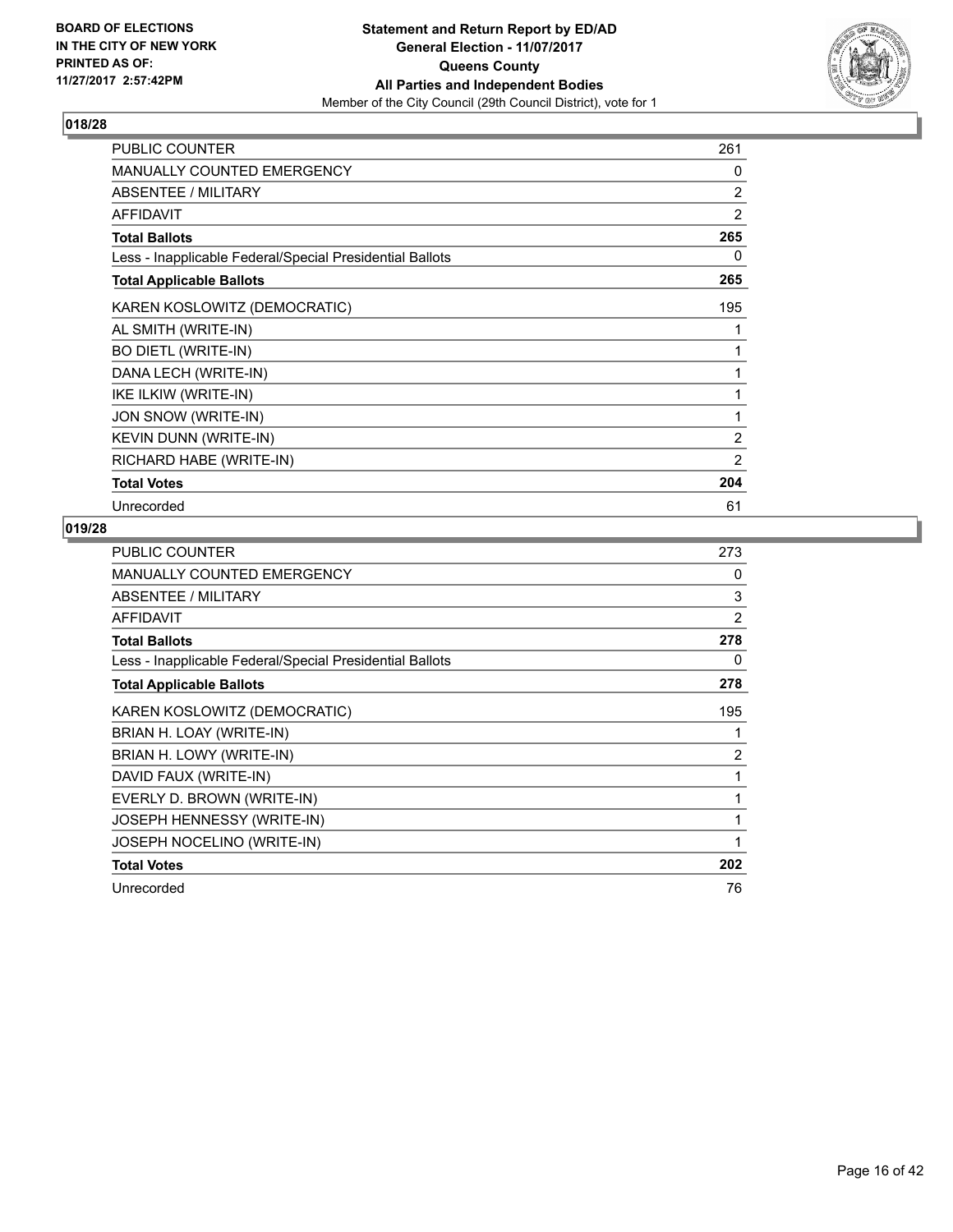

| <b>PUBLIC COUNTER</b>                                    | 247 |
|----------------------------------------------------------|-----|
| <b>MANUALLY COUNTED EMERGENCY</b>                        | 0   |
| ABSENTEE / MILITARY                                      | 4   |
| <b>AFFIDAVIT</b>                                         | 2   |
| <b>Total Ballots</b>                                     | 253 |
| Less - Inapplicable Federal/Special Presidential Ballots | 0   |
| <b>Total Applicable Ballots</b>                          | 253 |
| KAREN KOSLOWITZ (DEMOCRATIC)                             | 199 |
| <b>JABARI BRISPORT (WRITE-IN)</b>                        | 1   |
| JOEL LEVINE (WRITE-IN)                                   | 1   |
| JOHN DOE (WRITE-IN)                                      | 1   |
| JOSEF WASNER (WRITE-IN)                                  | 1   |
| MARIE O'BRIAN DAVIS (WRITE-IN)                           | 1   |
| MONIKA FIGIEL-LAMCZAK (WRITE-IN)                         | 1   |
| UNATTRIBUTABLE WRITE-IN (WRITE-IN)                       | 1   |
| <b>Total Votes</b>                                       | 206 |
| Unrecorded                                               | 47  |

| PUBLIC COUNTER                                           | 236 |
|----------------------------------------------------------|-----|
| MANUALLY COUNTED EMERGENCY                               | 0   |
| <b>ABSENTEE / MILITARY</b>                               | 7   |
| <b>AFFIDAVIT</b>                                         | 1   |
| <b>Total Ballots</b>                                     | 244 |
| Less - Inapplicable Federal/Special Presidential Ballots | 0   |
| <b>Total Applicable Ballots</b>                          | 244 |
| KAREN KOSLOWITZ (DEMOCRATIC)                             | 173 |
| ALEX RODRIGUEZ (WRITE-IN)                                | 1   |
| ANDREW HEVESI (WRITE-IN)                                 | 1   |
| DONALD TRUMP (WRITE-IN)                                  | 1   |
| JOE FEDICE (WRITE-IN)                                    | 1   |
| MICHAEL BLOOMBERG (WRITE-IN)                             | 1   |
| MICHAEL J. FAULKNER (WRITE-IN)                           | 1   |
| MICK E. MOUSE (WRITE-IN)                                 | 1   |
| MICKEY MOUSE (WRITE-IN)                                  | 1   |
| PANKAJ JAIN (WRITE-IN)                                   | 2   |
| ROBERT L. TURNER (WRITE-IN)                              | 1   |
| UNATTRIBUTABLE WRITE-IN (WRITE-IN)                       | 1   |
| <b>Total Votes</b>                                       | 185 |
| Unrecorded                                               | 59  |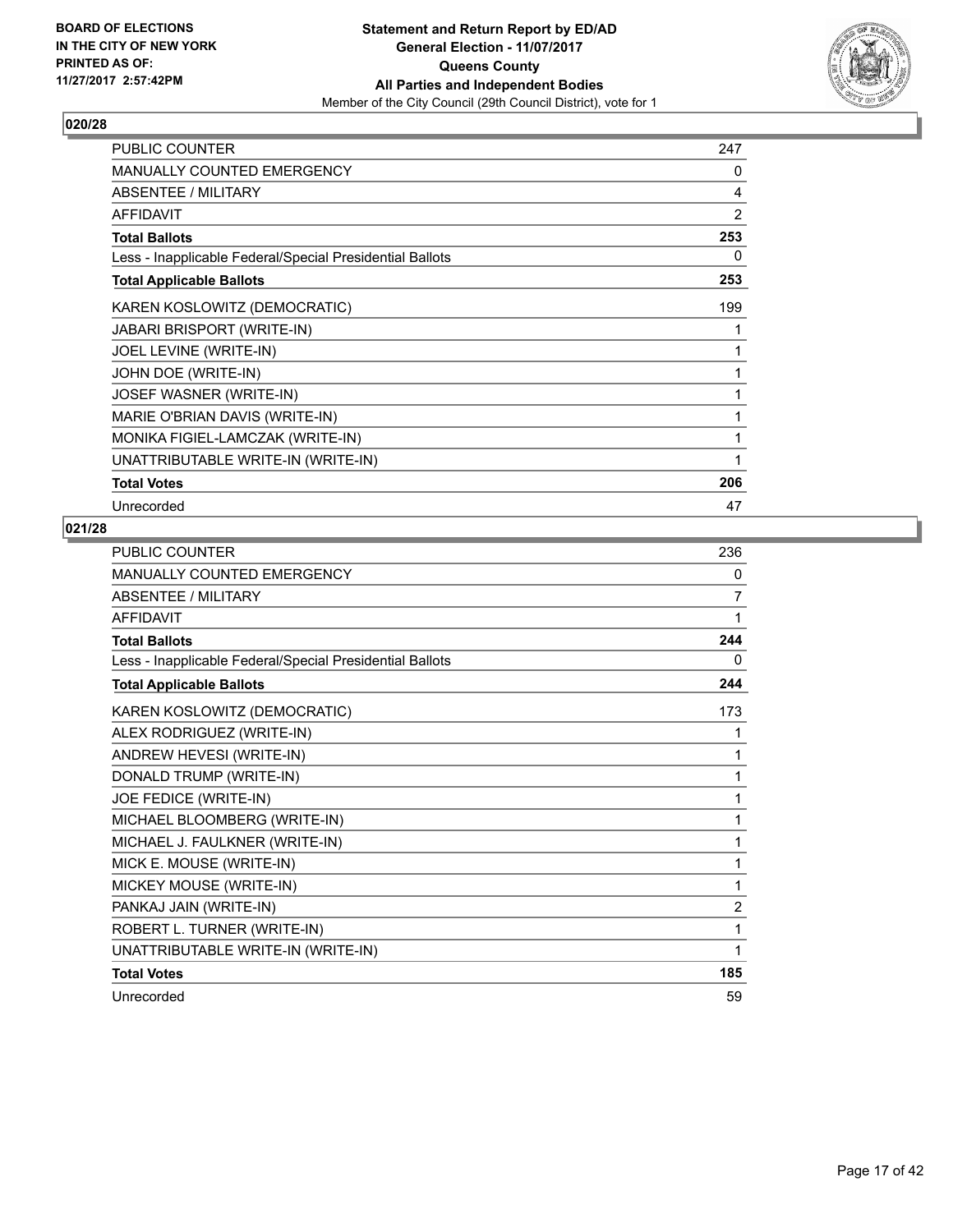

| <b>PUBLIC COUNTER</b>                                    | 301            |
|----------------------------------------------------------|----------------|
| <b>MANUALLY COUNTED EMERGENCY</b>                        | 0              |
| <b>ABSENTEE / MILITARY</b>                               | 9              |
| <b>AFFIDAVIT</b>                                         | $\overline{2}$ |
| <b>Total Ballots</b>                                     | 312            |
| Less - Inapplicable Federal/Special Presidential Ballots | $\Omega$       |
| <b>Total Applicable Ballots</b>                          | 312            |
| KAREN KOSLOWITZ (DEMOCRATIC)                             | 236            |
| CHARLES MACAWLEY (WRITE-IN)                              | 1              |
| DONALD TRUMP (WRITE-IN)                                  | 1              |
| DONALD TRUMP JR. (WRITE-IN)                              | 1              |
| EDWARD HERANDI (WRITE-IN)                                | 1              |
| <b>ISUAL MOORE (WRITE-IN)</b>                            |                |
| MICHAEL TOLKIN (WRITE-IN)                                |                |
| ROBERT SPENGLER (WRITE-IN)                               | 1              |
| ROXANNE MARTIN (WRITE-IN)                                | 1              |
| UNATTRIBUTABLE WRITE-IN (WRITE-IN)                       | $\overline{2}$ |
| VIVIAN MAY (WRITE-IN)                                    | 1              |
| ZVI SAMUELS (WRITE-IN)                                   | 1              |
| <b>Total Votes</b>                                       | 248            |
| Unrecorded                                               | 64             |

| <b>PUBLIC COUNTER</b>                                    | 263 |
|----------------------------------------------------------|-----|
| <b>MANUALLY COUNTED EMERGENCY</b>                        | 0   |
| <b>ABSENTEE / MILITARY</b>                               | 11  |
| AFFIDAVIT                                                | 2   |
| <b>Total Ballots</b>                                     | 276 |
| Less - Inapplicable Federal/Special Presidential Ballots | 0   |
| <b>Total Applicable Ballots</b>                          | 276 |
| KAREN KOSLOWITZ (DEMOCRATIC)                             | 236 |
| ELIZABETH R. PLATT (WRITE-IN)                            | 1   |
| ERIC A. ULRICH (WRITE-IN)                                | 1   |
| MICHAEL COHEN (WRITE-IN)                                 | 1   |
| MINNIE MOUSE (WRITE-IN)                                  | 1   |
| ROBERT SARDINAS (WRITE-IN)                               | 1   |
| <b>Total Votes</b>                                       | 241 |
| Unrecorded                                               | 35  |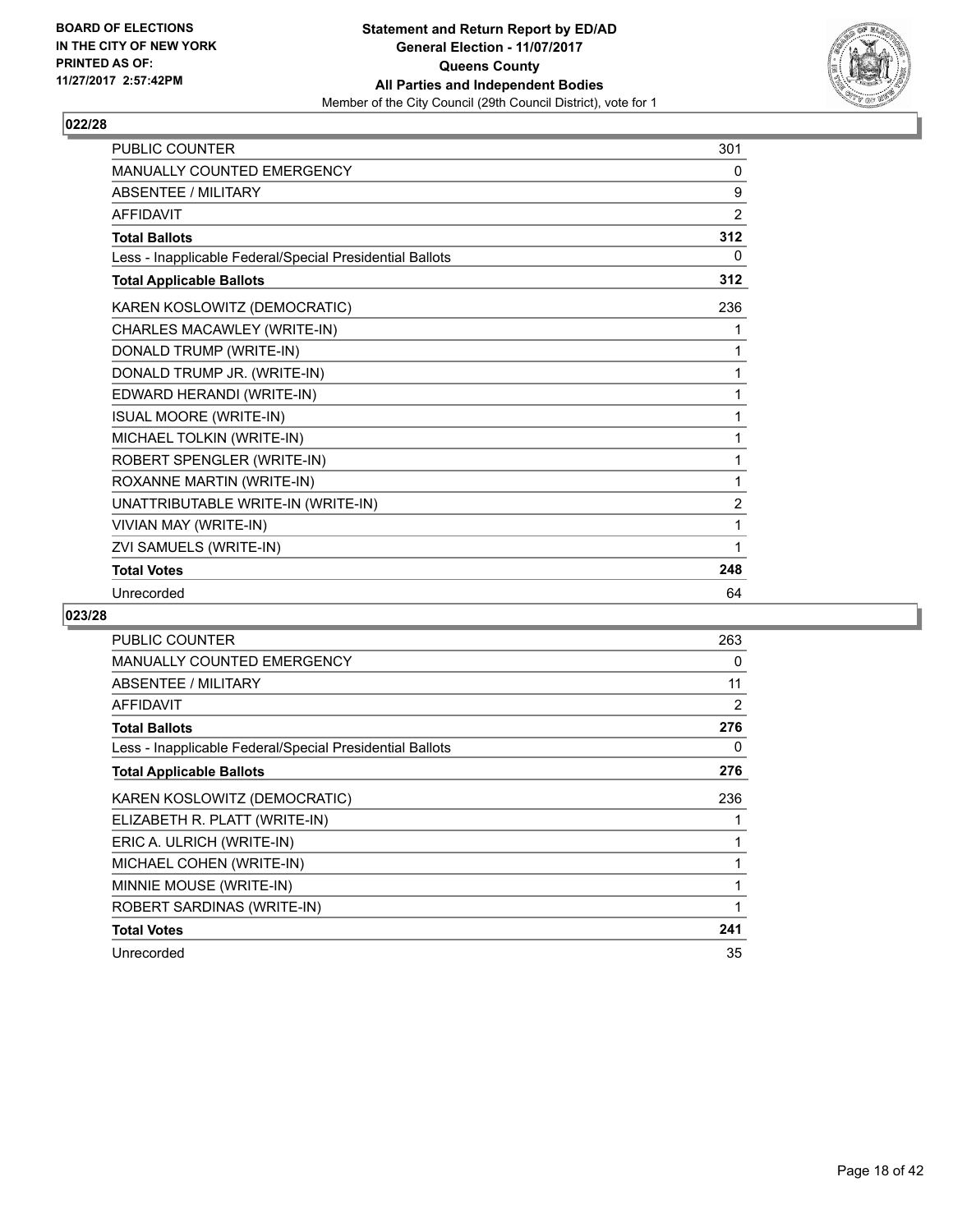

| <b>PUBLIC COUNTER</b>                                    | 196 |
|----------------------------------------------------------|-----|
| <b>MANUALLY COUNTED EMERGENCY</b>                        | 0   |
| ABSENTEE / MILITARY                                      | 22  |
| <b>AFFIDAVIT</b>                                         |     |
| <b>Total Ballots</b>                                     | 219 |
| Less - Inapplicable Federal/Special Presidential Ballots | 0   |
| <b>Total Applicable Ballots</b>                          | 219 |
| KAREN KOSLOWITZ (DEMOCRATIC)                             | 173 |
| ERIC SHERMAN (WRITE-IN)                                  |     |
| MICHAEL HILLS (WRITE-IN)                                 |     |
| MIDORI HILLS (WRITE-IN)                                  |     |
| PETER HAAS (WRITE-IN)                                    |     |
| SHMI KLEIN (WRITE-IN)                                    | 1   |
| UNATTRIBUTABLE WRITE-IN (WRITE-IN)                       | 1   |
| <b>Total Votes</b>                                       | 179 |
| Unrecorded                                               | 40  |

## **025/28**

| PUBLIC COUNTER                                           | 297 |
|----------------------------------------------------------|-----|
| <b>MANUALLY COUNTED EMERGENCY</b>                        | 0   |
| ABSENTEE / MILITARY                                      | 8   |
| <b>AFFIDAVIT</b>                                         | 3   |
| <b>Total Ballots</b>                                     | 308 |
| Less - Inapplicable Federal/Special Presidential Ballots | 0   |
| <b>Total Applicable Ballots</b>                          | 308 |
| KAREN KOSLOWITZ (DEMOCRATIC)                             | 233 |
| BERNIE SALMON (WRITE-IN)                                 | 1   |
| BIGELA DE SAN BARON (WRITE-IN)                           | 1   |
| GLENN A. MATHES II (WRITE-IN)                            | 1   |
| HILLARY CLINTON (WRITE-IN)                               | 1   |
| JAMES KUSLAM (WRITE-IN)                                  | 1   |
| MICKEY MOUSE (WRITE-IN)                                  | 1   |
| UNATTRIBUTABLE WRITE-IN (WRITE-IN)                       | 2   |
| <b>Total Votes</b>                                       | 241 |
| Unrecorded                                               | 67  |

| <b>PUBLIC COUNTER</b>                                    | 104 |
|----------------------------------------------------------|-----|
| <b>MANUALLY COUNTED EMERGENCY</b>                        | 0   |
| ABSENTEE / MILITARY                                      | 3   |
| AFFIDAVIT                                                |     |
| <b>Total Ballots</b>                                     | 108 |
| Less - Inapplicable Federal/Special Presidential Ballots | 0   |
| <b>Total Applicable Ballots</b>                          | 108 |
| KAREN KOSLOWITZ (DEMOCRATIC)                             | 88  |
| <b>Total Votes</b>                                       | 88  |
| Unrecorded                                               | 20  |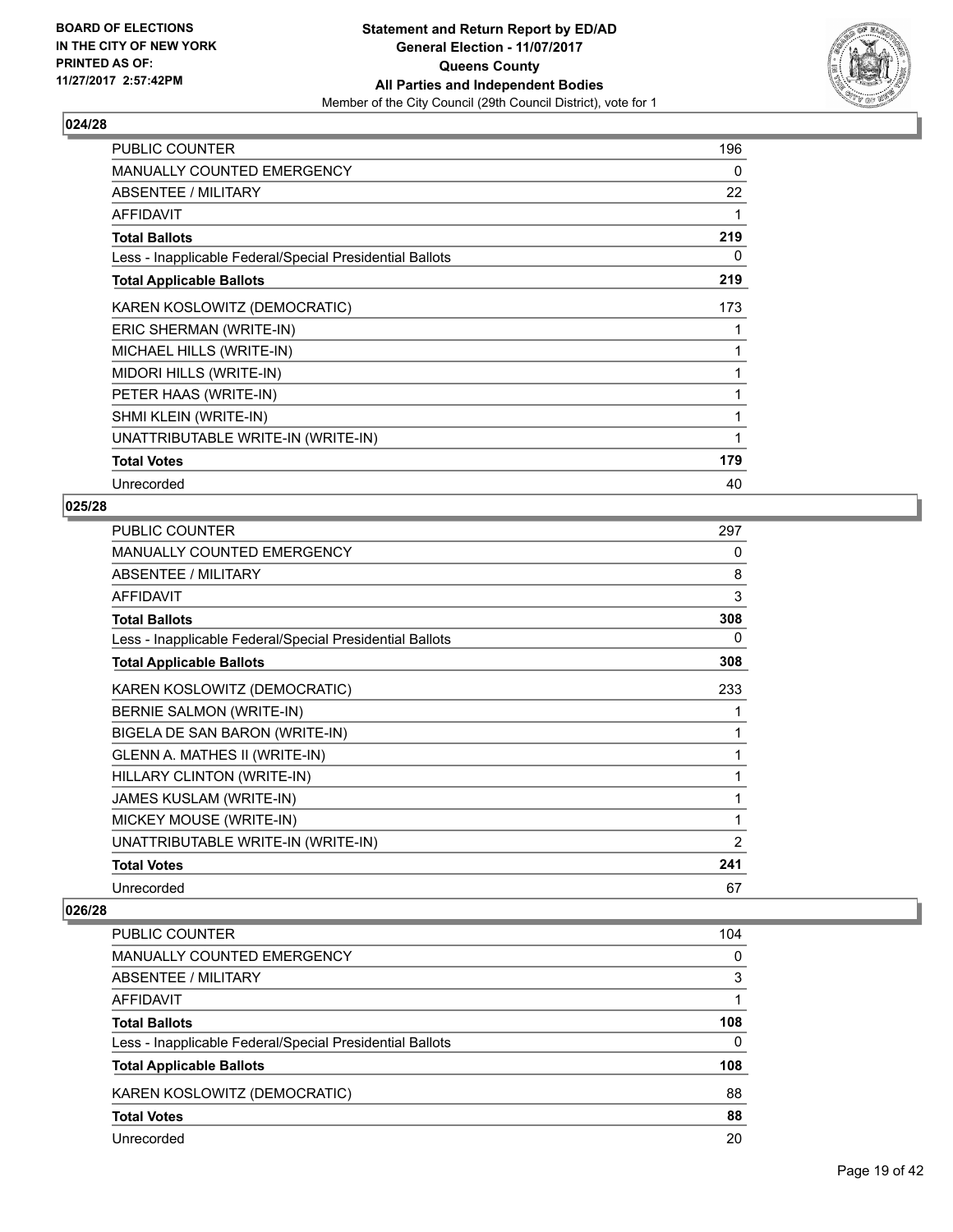

| <b>PUBLIC COUNTER</b>                                    | 117              |
|----------------------------------------------------------|------------------|
| <b>MANUALLY COUNTED EMERGENCY</b>                        | 0                |
| <b>ABSENTEE / MILITARY</b>                               | 4                |
| <b>AFFIDAVIT</b>                                         |                  |
| <b>Total Ballots</b>                                     | 122              |
| Less - Inapplicable Federal/Special Presidential Ballots | 0                |
| <b>Total Applicable Ballots</b>                          | 122              |
| KAREN KOSLOWITZ (DEMOCRATIC)                             | 100              |
| UNATTRIBUTABLE WRITE-IN (WRITE-IN)                       | 2                |
| <b>Total Votes</b>                                       | 102 <sub>2</sub> |
| Unrecorded                                               | 20               |

## **028/28**

| <b>PUBLIC COUNTER</b>                                    | 324 |
|----------------------------------------------------------|-----|
| <b>MANUALLY COUNTED EMERGENCY</b>                        | 0   |
| ABSENTEE / MILITARY                                      | 15  |
| <b>AFFIDAVIT</b>                                         | 2   |
| <b>Total Ballots</b>                                     | 341 |
| Less - Inapplicable Federal/Special Presidential Ballots | 0   |
| <b>Total Applicable Ballots</b>                          | 341 |
| KAREN KOSLOWITZ (DEMOCRATIC)                             | 269 |
| MARSHAW JOBIN (WRITE-IN)                                 |     |
| MICHAEL BLOOMBERG (WRITE-IN)                             |     |
| WILLIAM KREGLER (WRITE-IN)                               |     |
| <b>Total Votes</b>                                       | 272 |
| Unrecorded                                               | 69  |

| <b>PUBLIC COUNTER</b>                                    | 272 |
|----------------------------------------------------------|-----|
| <b>MANUALLY COUNTED EMERGENCY</b>                        | 0   |
| ABSENTEE / MILITARY                                      | 10  |
| AFFIDAVIT                                                | 2   |
| <b>Total Ballots</b>                                     | 284 |
| Less - Inapplicable Federal/Special Presidential Ballots | 0   |
| <b>Total Applicable Ballots</b>                          | 284 |
| KAREN KOSLOWITZ (DEMOCRATIC)                             | 220 |
| BISHOP SANCHEZ (WRITE-IN)                                |     |
| UNATTRIBUTABLE WRITE-IN (WRITE-IN)                       | 2   |
| <b>Total Votes</b>                                       | 223 |
| Unrecorded                                               | 61  |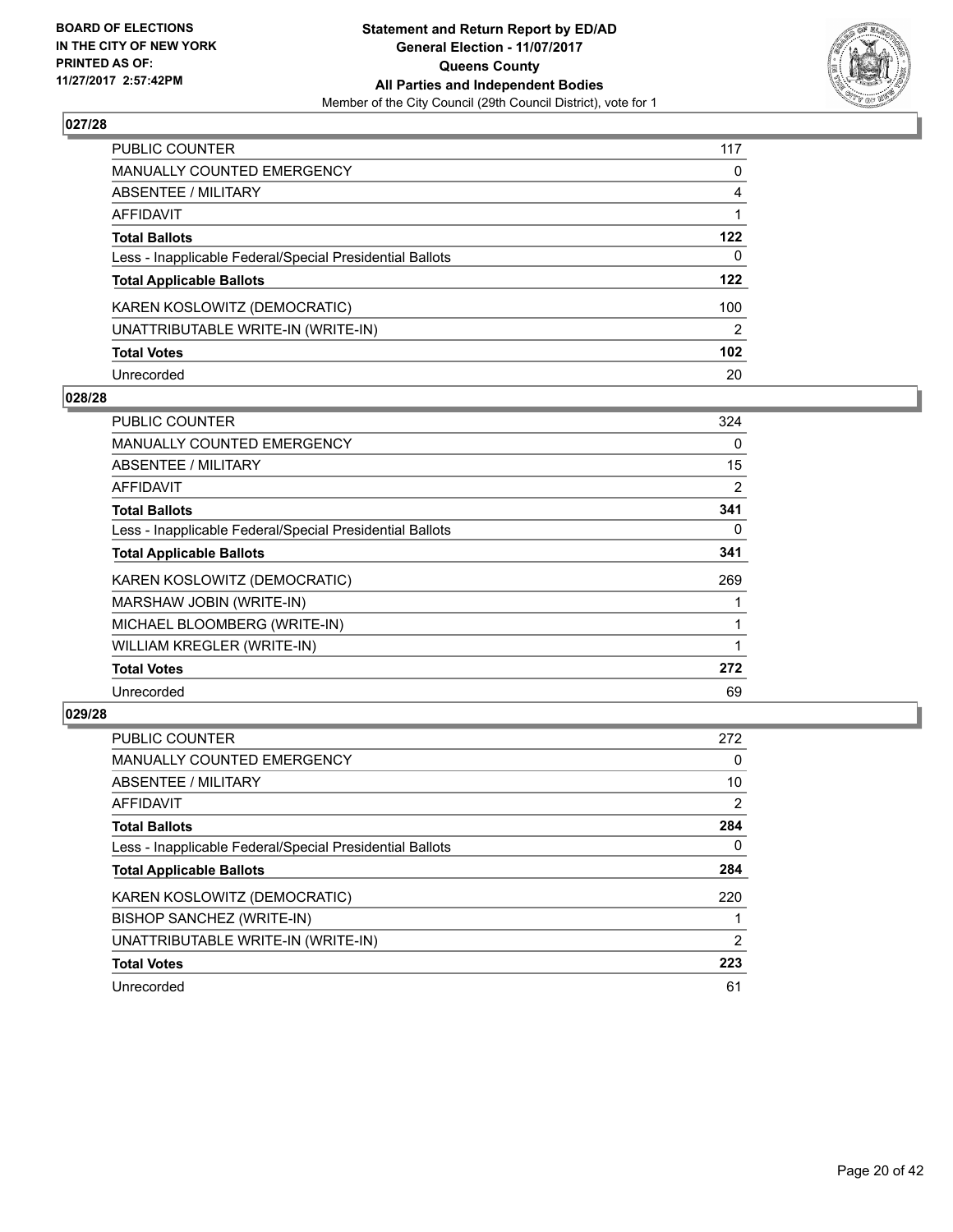

| <b>PUBLIC COUNTER</b>                                    | 251 |
|----------------------------------------------------------|-----|
| <b>MANUALLY COUNTED EMERGENCY</b>                        | 0   |
| ABSENTEE / MILITARY                                      | 33  |
| <b>AFFIDAVIT</b>                                         | 2   |
| <b>Total Ballots</b>                                     | 286 |
| Less - Inapplicable Federal/Special Presidential Ballots | 0   |
| <b>Total Applicable Ballots</b>                          | 286 |
| KAREN KOSLOWITZ (DEMOCRATIC)                             | 219 |
| DOROTHY DEMING (WRITE-IN)                                |     |
| STEPHAN BANNON (WRITE-IN)                                |     |
| UNATTRIBUTABLE WRITE-IN (WRITE-IN)                       |     |
| <b>Total Votes</b>                                       | 222 |
| Unrecorded                                               | 64  |

# **031/28**

| <b>PUBLIC COUNTER</b>                                    | 351 |
|----------------------------------------------------------|-----|
| MANUALLY COUNTED EMERGENCY                               | 0   |
| ABSENTEE / MILITARY                                      | 22  |
| <b>AFFIDAVIT</b>                                         | 0   |
| <b>Total Ballots</b>                                     | 373 |
| Less - Inapplicable Federal/Special Presidential Ballots | 0   |
| <b>Total Applicable Ballots</b>                          | 373 |
| KAREN KOSLOWITZ (DEMOCRATIC)                             | 305 |
| HOWDY DOODY (WRITE-IN)                                   |     |
| JEFFREY GLASSER (WRITE-IN)                               |     |
| MICHAEL COHEN (WRITE-IN)                                 |     |
| UNATTRIBUTABLE WRITE-IN (WRITE-IN)                       | 1   |
| <b>Total Votes</b>                                       | 309 |
| Unrecorded                                               | 64  |

| <b>PUBLIC COUNTER</b>                                    | 183            |
|----------------------------------------------------------|----------------|
| <b>MANUALLY COUNTED EMERGENCY</b>                        | 0              |
| <b>ABSENTEE / MILITARY</b>                               | $\overline{7}$ |
| AFFIDAVIT                                                | 0              |
| <b>Total Ballots</b>                                     | 190            |
| Less - Inapplicable Federal/Special Presidential Ballots | 0              |
| <b>Total Applicable Ballots</b>                          | 190            |
| KAREN KOSLOWITZ (DEMOCRATIC)                             | 139            |
| <b>GERALD CHARLES SKOLNIK (WRITE-IN)</b>                 | 2              |
| MICHAEL BLOOMBERG (WRITE-IN)                             |                |
| RACHEL MADDOW (WRITE-IN)                                 | 1              |
| <b>Total Votes</b>                                       | 143            |
| Unrecorded                                               | 47             |
| 033/28 COMBINED into: 034/28                             |                |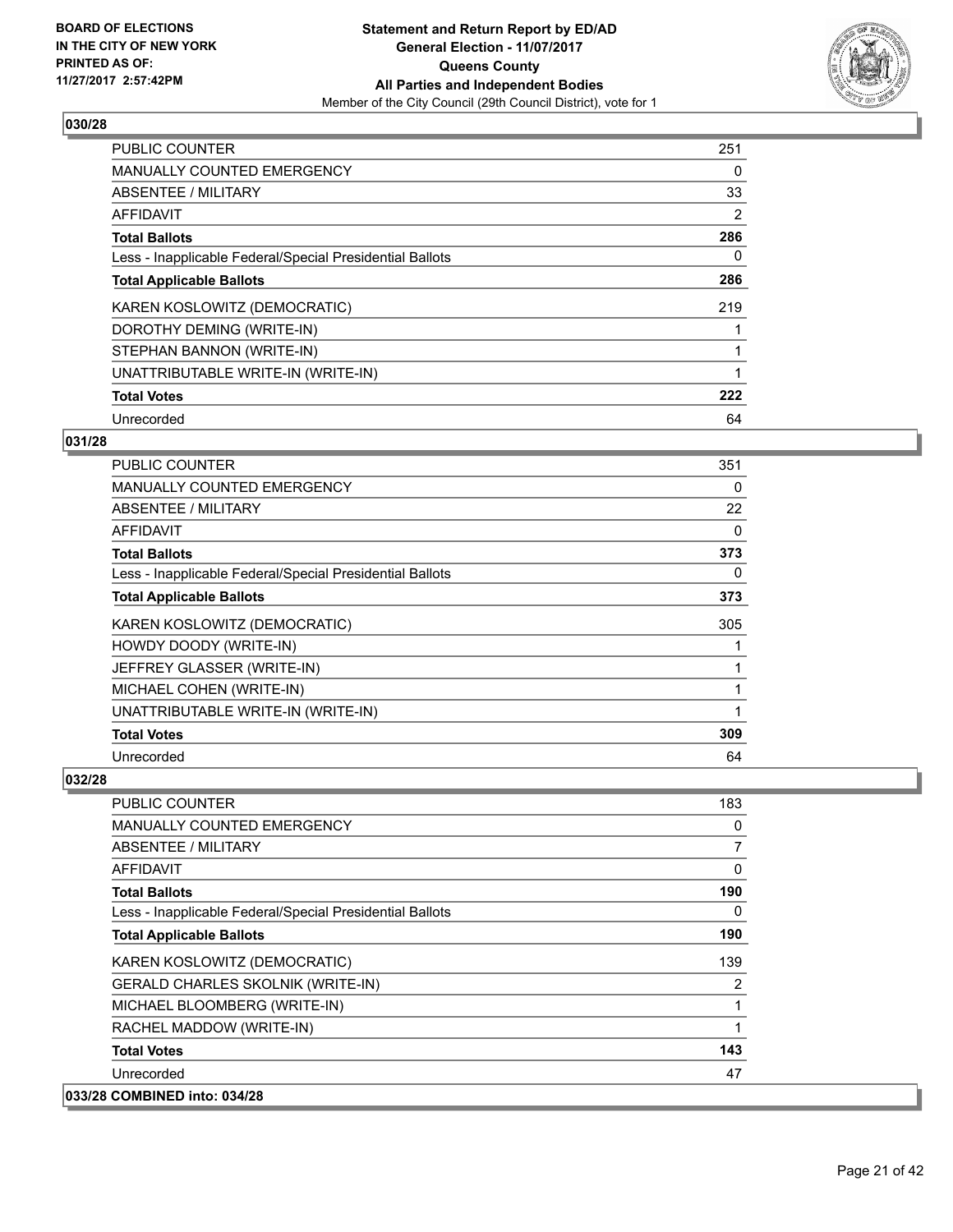

| PUBLIC COUNTER                                           | 28       |
|----------------------------------------------------------|----------|
| <b>MANUALLY COUNTED EMERGENCY</b>                        | 0        |
| <b>ABSENTEE / MILITARY</b>                               | 2        |
| AFFIDAVIT                                                | 0        |
| <b>Total Ballots</b>                                     | 30       |
| Less - Inapplicable Federal/Special Presidential Ballots | $\Omega$ |
| <b>Total Applicable Ballots</b>                          | 30       |
| KAREN KOSLOWITZ (DEMOCRATIC)                             | 26       |
| <b>Total Votes</b>                                       | 26       |
| Unrecorded                                               | 4        |

#### **035/28**

| <b>PUBLIC COUNTER</b>                                    | 275 |
|----------------------------------------------------------|-----|
| <b>MANUALLY COUNTED EMERGENCY</b>                        | 0   |
| ABSENTEE / MILITARY                                      | 27  |
| <b>AFFIDAVIT</b>                                         | 3   |
| <b>Total Ballots</b>                                     | 305 |
| Less - Inapplicable Federal/Special Presidential Ballots | 0   |
| <b>Total Applicable Ballots</b>                          | 305 |
| KAREN KOSLOWITZ (DEMOCRATIC)                             | 236 |
| JOEL SERRANO (WRITE-IN)                                  |     |
| MARIA STARANO (WRITE-IN)                                 | 1   |
| MICKEY MOUSE (WRITE-IN)                                  | 1   |
| NICHOLAS CARLISLE (WRITE-IN)                             | 1   |
| NICOLE BRAMSTEDY (WRITE-IN)                              | 1   |
| UNATTRIBUTABLE WRITE-IN (WRITE-IN)                       | 1   |
| <b>Total Votes</b>                                       | 242 |
| Unrecorded                                               | 63  |

| <b>PUBLIC COUNTER</b>                                    | 328 |
|----------------------------------------------------------|-----|
| <b>MANUALLY COUNTED EMERGENCY</b>                        | 0   |
| <b>ABSENTEE / MILITARY</b>                               | 6   |
| <b>AFFIDAVIT</b>                                         | 0   |
| <b>Total Ballots</b>                                     | 334 |
| Less - Inapplicable Federal/Special Presidential Ballots | 0   |
| <b>Total Applicable Ballots</b>                          | 334 |
| KAREN KOSLOWITZ (DEMOCRATIC)                             | 270 |
| JENNIFER WRIGHT (WRITE-IN)                               |     |
| JOHN STAINES (WRITE-IN)                                  | 1   |
| KIRSTEN EILER (WRITE-IN)                                 |     |
| SCOTT LA ROYNE (WRITE-IN)                                | 1   |
| SHARON BRONER (WRITE-IN)                                 | 1   |
| UNATTRIBUTABLE WRITE-IN (WRITE-IN)                       | 4   |
| <b>Total Votes</b>                                       | 279 |
| Unrecorded                                               | 55  |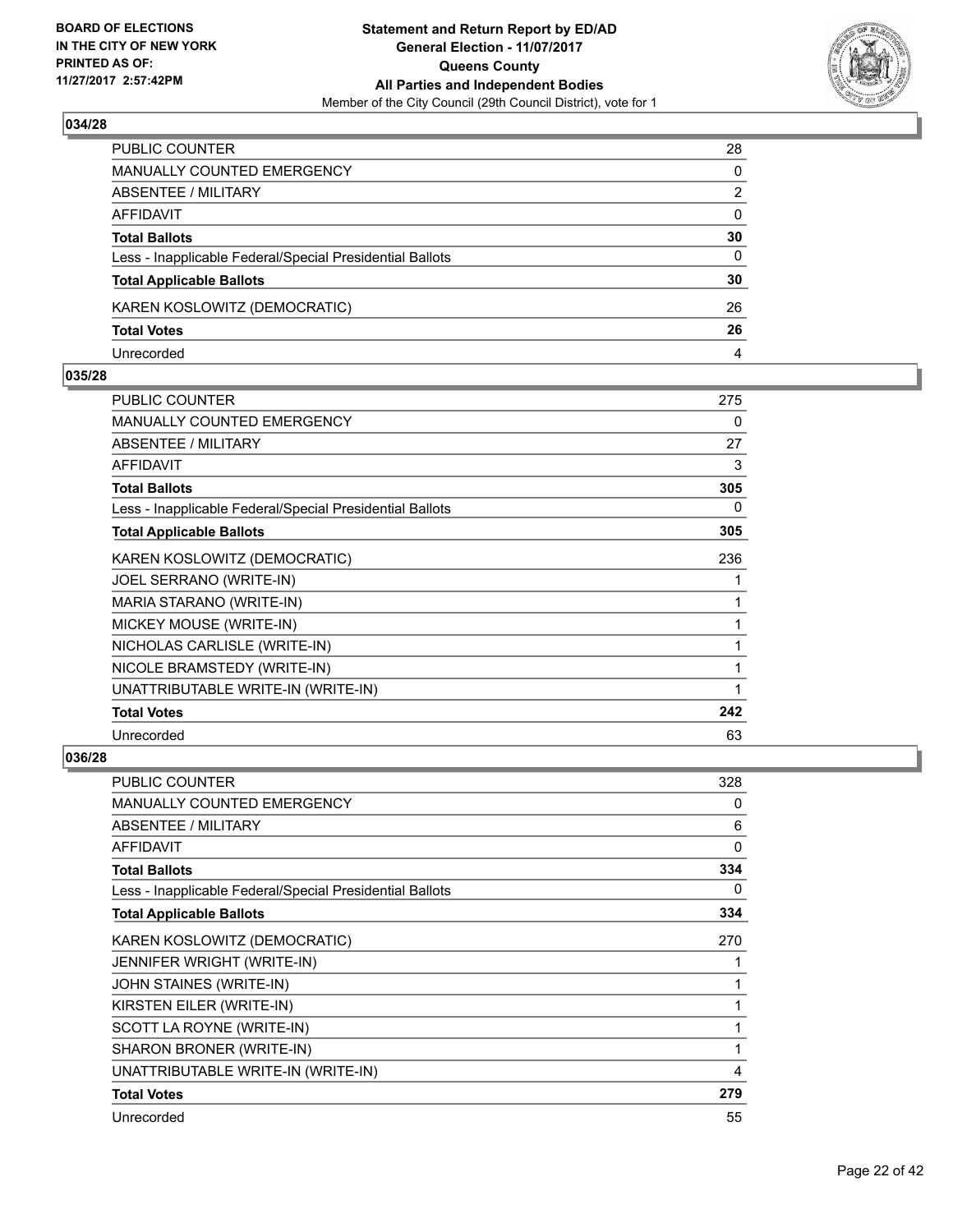

| PUBLIC COUNTER                                           | 251            |
|----------------------------------------------------------|----------------|
| MANUALLY COUNTED EMERGENCY                               | 0              |
| <b>ABSENTEE / MILITARY</b>                               | 5              |
| <b>AFFIDAVIT</b>                                         | 0              |
| <b>Total Ballots</b>                                     | 256            |
| Less - Inapplicable Federal/Special Presidential Ballots | 0              |
| <b>Total Applicable Ballots</b>                          | 256            |
| KAREN KOSLOWITZ (DEMOCRATIC)                             | 203            |
| ALAN MASLAR (WRITE-IN)                                   |                |
| BENJAMIN AARON SHAPIRO (WRITE-IN)                        | 1              |
| BO DIETL (WRITE-IN)                                      | 1              |
| BRIAN LEHRER (WRITE-IN)                                  | 1              |
| FIORELLA E. LEAL (WRITE-IN)                              | 1              |
| RONALD J. BRAUT (WRITE-IN)                               | 1              |
| STANLEY KIRSCHENBAUM (WRITE-IN)                          | 1              |
| UNATTRIBUTABLE WRITE-IN (WRITE-IN)                       | $\overline{2}$ |
| <b>Total Votes</b>                                       | 212            |
| Unrecorded                                               | 44             |

| <b>PUBLIC COUNTER</b>                                    | 228            |
|----------------------------------------------------------|----------------|
| MANUALLY COUNTED EMERGENCY                               | 0              |
| <b>ABSENTEE / MILITARY</b>                               | $\overline{7}$ |
| AFFIDAVIT                                                | 3              |
| <b>Total Ballots</b>                                     | 238            |
| Less - Inapplicable Federal/Special Presidential Ballots | 0              |
| <b>Total Applicable Ballots</b>                          | 238            |
| KAREN KOSLOWITZ (DEMOCRATIC)                             | 195            |
| <b>GEORGE PATAKI (WRITE-IN)</b>                          |                |
| LEO D. INNES (WRITE-IN)                                  |                |
| UNATTRIBUTABLE WRITE-IN (WRITE-IN)                       |                |
| YOON SHIN PARK (WRITE-IN)                                |                |
| <b>Total Votes</b>                                       | 199            |
| Unrecorded                                               | 39             |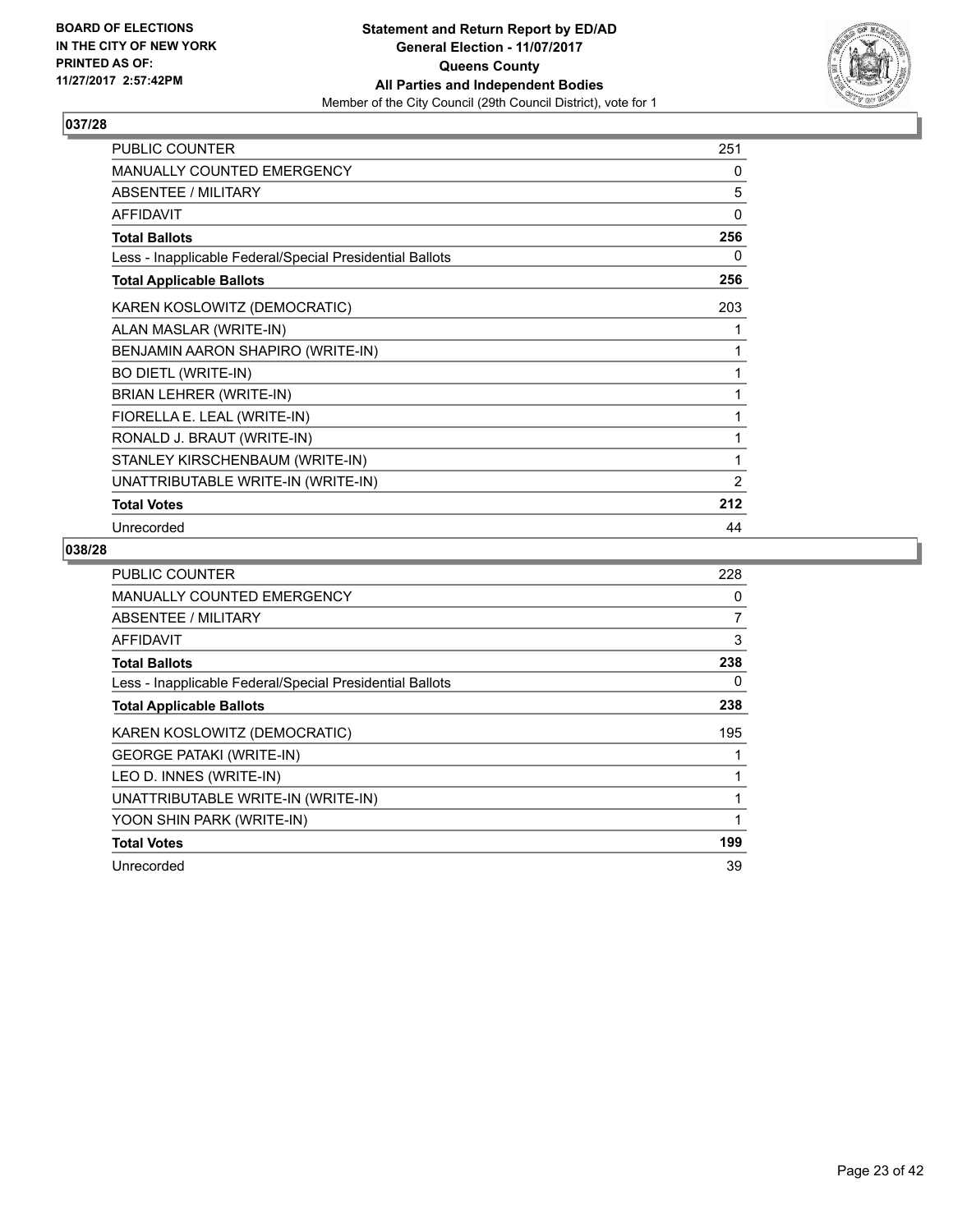

| PUBLIC COUNTER                                           | 172 |
|----------------------------------------------------------|-----|
| <b>MANUALLY COUNTED EMERGENCY</b>                        | 0   |
| ABSENTEE / MILITARY                                      | 14  |
| <b>AFFIDAVIT</b>                                         |     |
| <b>Total Ballots</b>                                     | 187 |
| Less - Inapplicable Federal/Special Presidential Ballots | 0   |
| <b>Total Applicable Ballots</b>                          | 187 |
| KAREN KOSLOWITZ (DEMOCRATIC)                             | 156 |
| BRENDA CARPENTER (WRITE-IN)                              |     |
| GAIL KATZ MENENDEZ (WRITE-IN)                            |     |
| <b>JIMMY STRAUSS (WRITE-IN)</b>                          |     |
| <b>Total Votes</b>                                       | 159 |
| Unrecorded                                               | 28  |

## **040/28**

| <b>PUBLIC COUNTER</b>                                    | 240 |
|----------------------------------------------------------|-----|
| <b>MANUALLY COUNTED EMERGENCY</b>                        | 0   |
| ABSENTEE / MILITARY                                      | 7   |
| <b>AFFIDAVIT</b>                                         | 0   |
| <b>Total Ballots</b>                                     | 247 |
| Less - Inapplicable Federal/Special Presidential Ballots | 0   |
| <b>Total Applicable Ballots</b>                          | 247 |
| KAREN KOSLOWITZ (DEMOCRATIC)                             | 201 |
| <b>CURTIS SLIWA (WRITE-IN)</b>                           |     |
| UNATTRIBUTABLE WRITE-IN (WRITE-IN)                       | 2   |
| <b>Total Votes</b>                                       | 204 |
| Unrecorded                                               | 43  |

| <b>PUBLIC COUNTER</b>                                    | 187 |
|----------------------------------------------------------|-----|
| <b>MANUALLY COUNTED EMERGENCY</b>                        | 0   |
| ABSENTEE / MILITARY                                      | 12  |
| AFFIDAVIT                                                | 2   |
| <b>Total Ballots</b>                                     | 201 |
| Less - Inapplicable Federal/Special Presidential Ballots | 0   |
| <b>Total Applicable Ballots</b>                          | 201 |
| KAREN KOSLOWITZ (DEMOCRATIC)                             | 151 |
| ARNOLD FOX (WRITE-IN)                                    |     |
| <b>GEORGE C. ANDERSON (WRITE-IN)</b>                     |     |
| JANICE CHEN (WRITE-IN)                                   | 1   |
| MAX CORTES (WRITE-IN)                                    | 1   |
| UNATTRIBUTABLE WRITE-IN (WRITE-IN)                       | 1   |
| <b>Total Votes</b>                                       | 156 |
| Unrecorded                                               | 45  |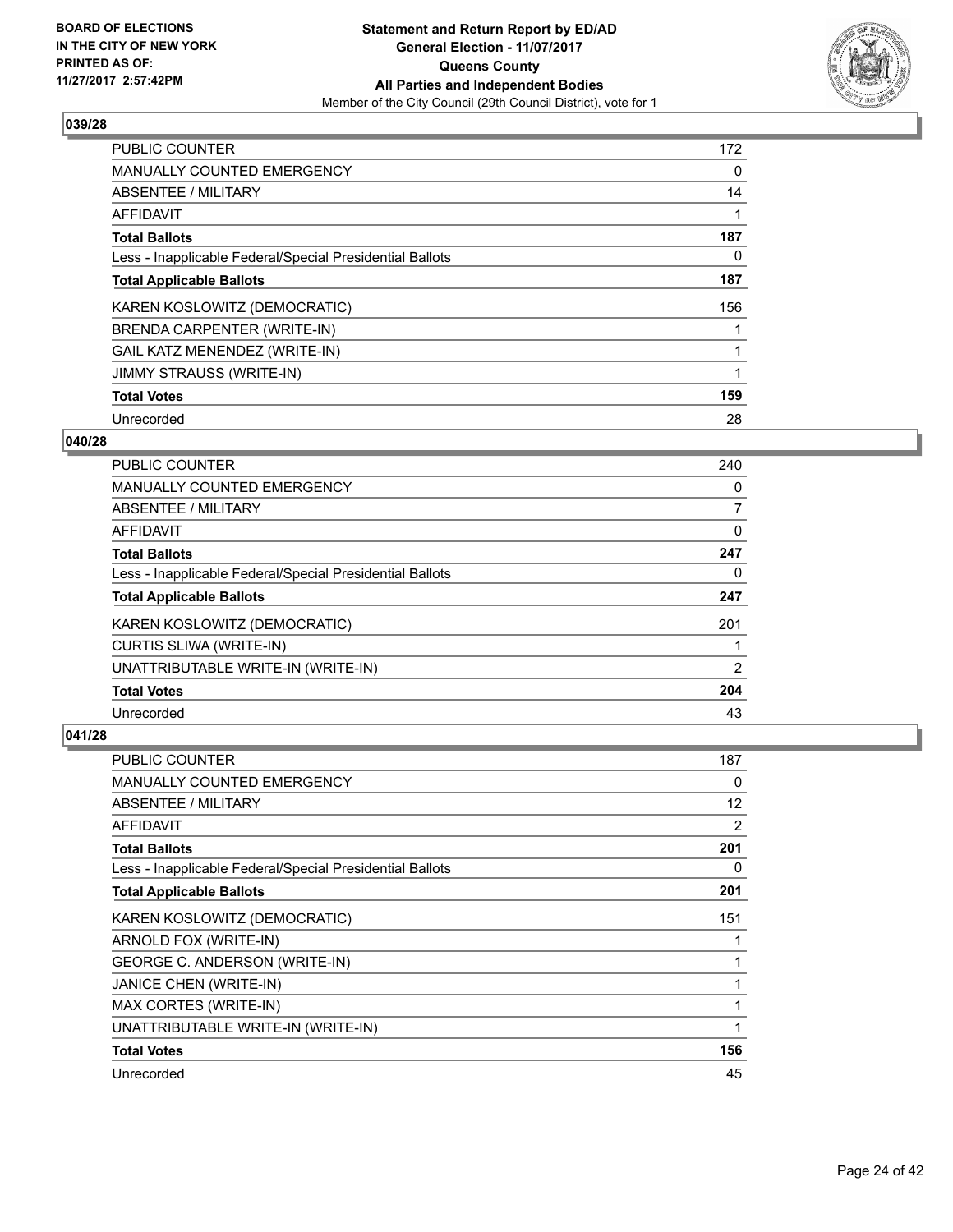

| <b>PUBLIC COUNTER</b>                                    | 280 |
|----------------------------------------------------------|-----|
| <b>MANUALLY COUNTED EMERGENCY</b>                        | 0   |
| ABSENTEE / MILITARY                                      | 15  |
| AFFIDAVIT                                                |     |
| <b>Total Ballots</b>                                     | 296 |
| Less - Inapplicable Federal/Special Presidential Ballots | 0   |
| <b>Total Applicable Ballots</b>                          | 296 |
| KAREN KOSLOWITZ (DEMOCRATIC)                             | 238 |
| <b>GARY SCLAR (WRITE-IN)</b>                             |     |
| <b>GENARO BASTOS (WRITE-IN)</b>                          |     |
| UNATTRIBUTABLE WRITE-IN (WRITE-IN)                       |     |
| <b>Total Votes</b>                                       | 241 |
| Unrecorded                                               | 55  |

## **043/28**

| 0   |
|-----|
| 2   |
| 2   |
| 200 |
| 0   |
| 200 |
| 163 |
|     |
| 164 |
| 36  |
|     |

| <b>PUBLIC COUNTER</b>                                    | 119 |
|----------------------------------------------------------|-----|
| MANUALLY COUNTED EMERGENCY                               | 0   |
| ABSENTEE / MILITARY                                      | 9   |
| <b>AFFIDAVIT</b>                                         | 3   |
| <b>Total Ballots</b>                                     | 131 |
| Less - Inapplicable Federal/Special Presidential Ballots | 0   |
| <b>Total Applicable Ballots</b>                          | 131 |
| KAREN KOSLOWITZ (DEMOCRATIC)                             | 98  |
| ELSIE STARK (WRITE-IN)                                   |     |
| <b>KEN LAO (WRITE-IN)</b>                                |     |
| UNATTRIBUTABLE WRITE-IN (WRITE-IN)                       |     |
| <b>Total Votes</b>                                       | 101 |
| Unrecorded                                               | 30  |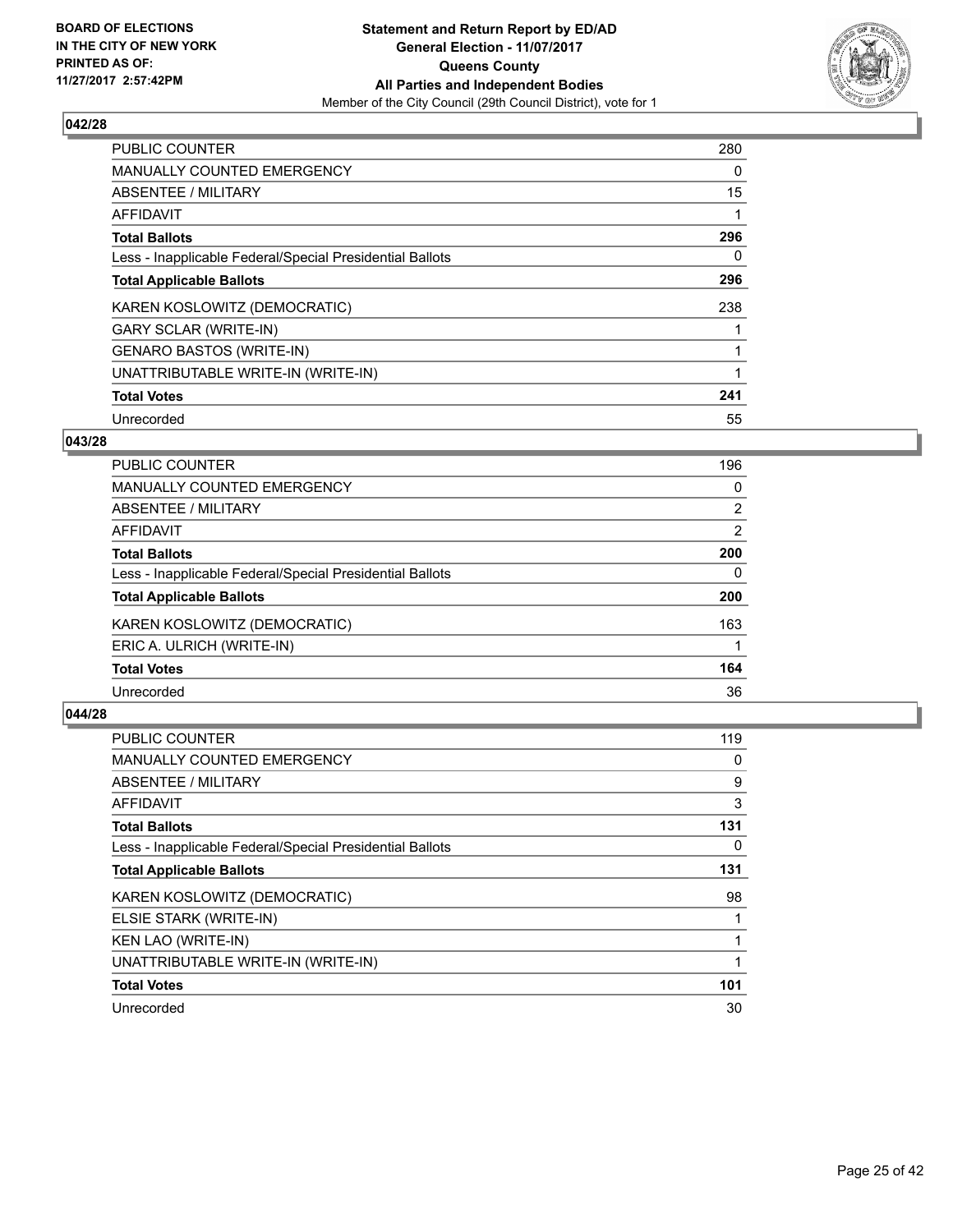

| <b>PUBLIC COUNTER</b>                                    | 202 |
|----------------------------------------------------------|-----|
| <b>MANUALLY COUNTED EMERGENCY</b>                        | 0   |
| ABSENTEE / MILITARY                                      | 24  |
| AFFIDAVIT                                                |     |
| <b>Total Ballots</b>                                     | 227 |
| Less - Inapplicable Federal/Special Presidential Ballots | 0   |
| <b>Total Applicable Ballots</b>                          | 227 |
| KAREN KOSLOWITZ (DEMOCRATIC)                             | 175 |
| <b>JOSEPH VALE (WRITE-IN)</b>                            |     |
|                                                          |     |
| MARC ADLER (WRITE-IN)                                    |     |
| ROBERT HOLDEN (WRITE-IN)                                 |     |
| SYLVIA ECKER (WRITE-IN)                                  |     |
| <b>Total Votes</b>                                       | 179 |

# **046/28**

| PUBLIC COUNTER                                           | 193 |
|----------------------------------------------------------|-----|
| <b>MANUALLY COUNTED EMERGENCY</b>                        | 0   |
| ABSENTEE / MILITARY                                      | 10  |
| <b>AFFIDAVIT</b>                                         | 2   |
| <b>Total Ballots</b>                                     | 205 |
| Less - Inapplicable Federal/Special Presidential Ballots | 0   |
| <b>Total Applicable Ballots</b>                          | 205 |
| KAREN KOSLOWITZ (DEMOCRATIC)                             | 158 |
| UNATTRIBUTABLE WRITE-IN (WRITE-IN)                       |     |
| <b>Total Votes</b>                                       | 159 |
| Unrecorded                                               | 46  |

| <b>PUBLIC COUNTER</b>                                    | 367 |
|----------------------------------------------------------|-----|
| <b>MANUALLY COUNTED EMERGENCY</b>                        | 0   |
| <b>ABSENTEE / MILITARY</b>                               | 11  |
| <b>AFFIDAVIT</b>                                         | 4   |
| <b>Total Ballots</b>                                     | 382 |
| Less - Inapplicable Federal/Special Presidential Ballots | 0   |
| <b>Total Applicable Ballots</b>                          | 382 |
| KAREN KOSLOWITZ (DEMOCRATIC)                             | 297 |
| BERNIE SANDERS (WRITE-IN)                                | 1   |
| DALIA KOHLER (WRITE-IN)                                  | 1   |
| ELIZABETH SHOR (WRITE-IN)                                | 1   |
| ETHAN FELDER (WRITE-IN)                                  | 1   |
| FRANK MAGGI (WRITE-IN)                                   | 1   |
| MICKEY MOUSE (WRITE-IN)                                  | 1   |
| MINNIE MOUSE (WRITE-IN)                                  | 1   |
| UNATTRIBUTABLE WRITE-IN (WRITE-IN)                       | 1   |
| <b>Total Votes</b>                                       | 305 |
| Unrecorded                                               | 77  |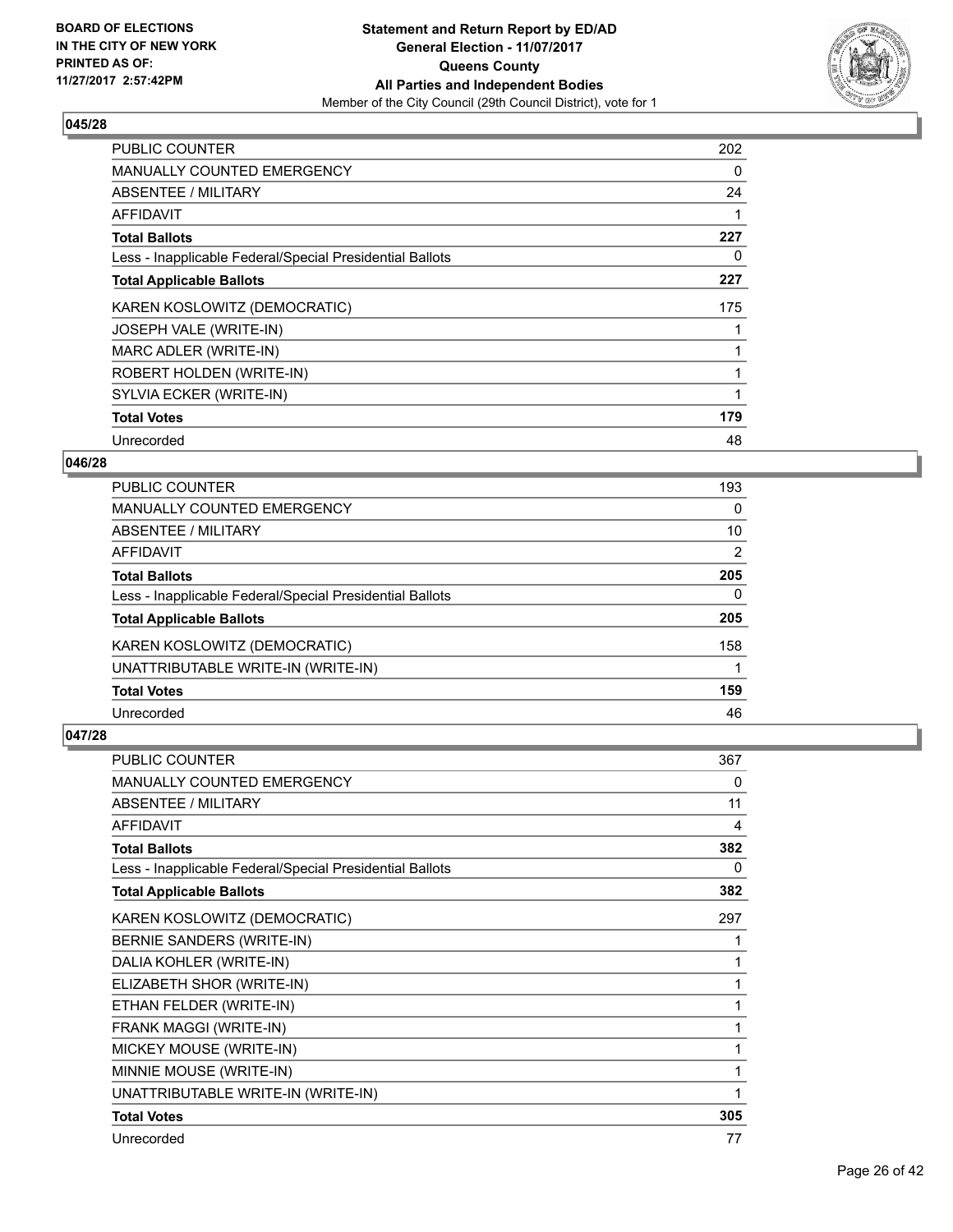

| <b>PUBLIC COUNTER</b>                                    | 319            |
|----------------------------------------------------------|----------------|
| <b>MANUALLY COUNTED EMERGENCY</b>                        | 0              |
| <b>ABSENTEE / MILITARY</b>                               | 17             |
| <b>AFFIDAVIT</b>                                         | $\overline{2}$ |
| <b>Total Ballots</b>                                     | 338            |
| Less - Inapplicable Federal/Special Presidential Ballots | 0              |
| <b>Total Applicable Ballots</b>                          | 338            |
| KAREN KOSLOWITZ (DEMOCRATIC)                             | 279            |
| ANDREW SOLOMON (WRITE-IN)                                | 1              |
| <b>ANTHONY WEINER (WRITE-IN)</b>                         | 1              |
| CHARLIE BROWN (WRITE-IN)                                 |                |
| DANIEL KOMOROSKI (WRITE-IN)                              |                |
| JON TORODASH (WRITE-IN)                                  | $\overline{2}$ |
| KATHRYN CHIN (WRITE-IN)                                  | 1              |
| UNATTRIBUTABLE WRITE-IN (WRITE-IN)                       | 1              |
| YOSEPH T. GOLDSTEIN (WRITE-IN)                           | 1              |
| <b>Total Votes</b>                                       | 288            |
| Unrecorded                                               | 50             |

# **049/28**

| <b>PUBLIC COUNTER</b>                                    | 171 |
|----------------------------------------------------------|-----|
| <b>MANUALLY COUNTED EMERGENCY</b>                        | 0   |
| <b>ABSENTEE / MILITARY</b>                               | 5   |
| AFFIDAVIT                                                | 1   |
| <b>Total Ballots</b>                                     | 177 |
| Less - Inapplicable Federal/Special Presidential Ballots | 0   |
| <b>Total Applicable Ballots</b>                          | 177 |
| KAREN KOSLOWITZ (DEMOCRATIC)                             | 139 |
| ALAN COHEN (WRITE-IN)                                    |     |
| UNATTRIBUTABLE WRITE-IN (WRITE-IN)                       | 1   |
| <b>Total Votes</b>                                       | 141 |
| Unrecorded                                               | 36  |

| <b>PUBLIC COUNTER</b>                                    | 212            |
|----------------------------------------------------------|----------------|
| <b>MANUALLY COUNTED EMERGENCY</b>                        | 0              |
| ABSENTEE / MILITARY                                      | 4              |
| AFFIDAVIT                                                | $\overline{2}$ |
| <b>Total Ballots</b>                                     | 218            |
| Less - Inapplicable Federal/Special Presidential Ballots | 0              |
| <b>Total Applicable Ballots</b>                          | 218            |
| KAREN KOSLOWITZ (DEMOCRATIC)                             | 168            |
| AMALIA FLOREZ (WRITE-IN)                                 |                |
| PETER M. HARGROVE (WRITE-IN)                             |                |
| <b>RUPERT GREEN (WRITE-IN)</b>                           |                |
| <b>Total Votes</b>                                       | 171            |
| Unrecorded                                               | 47             |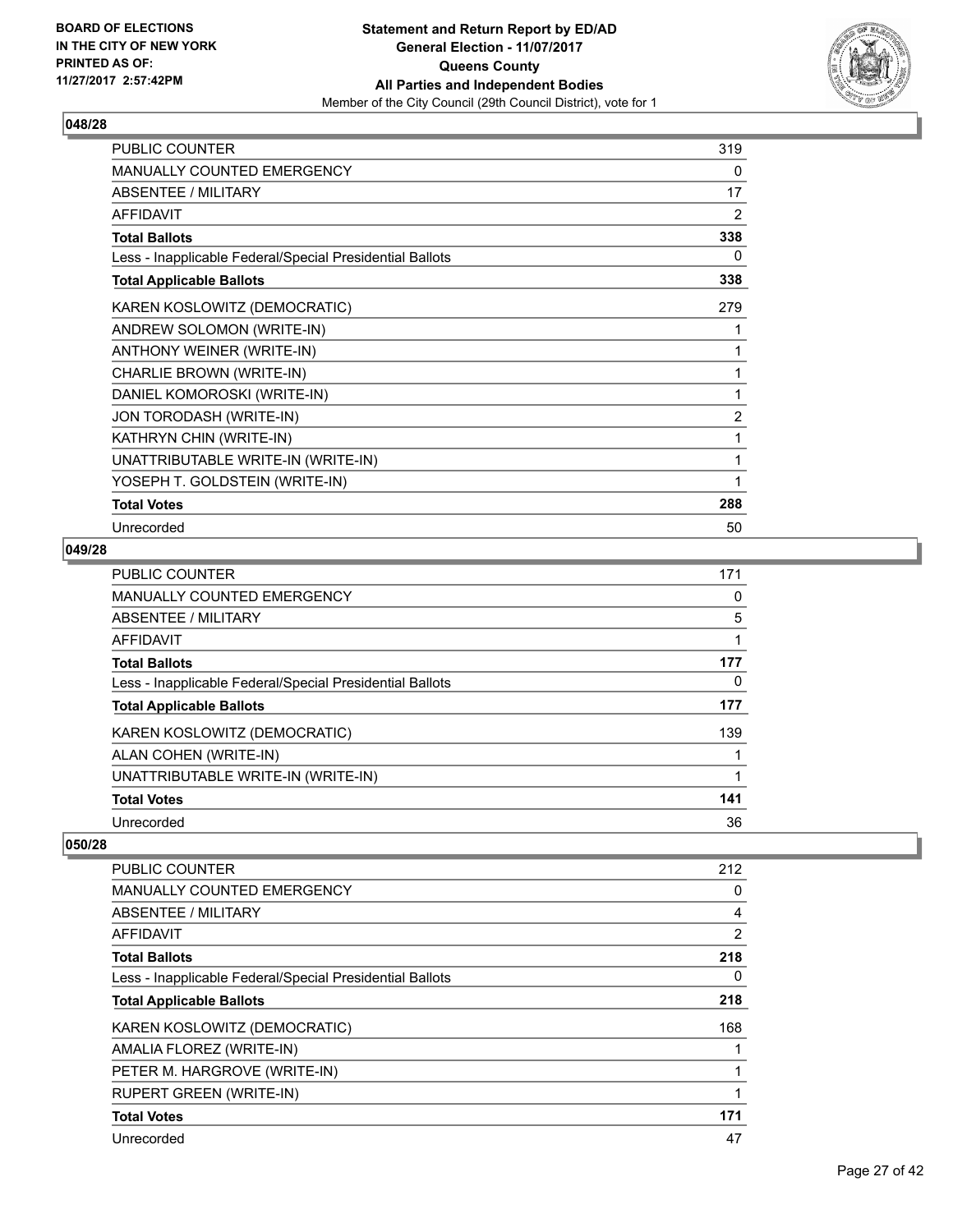

| <b>PUBLIC COUNTER</b>                                    | 203 |
|----------------------------------------------------------|-----|
| <b>MANUALLY COUNTED EMERGENCY</b>                        | 0   |
| ABSENTEE / MILITARY                                      | 7   |
| <b>AFFIDAVIT</b>                                         | 4   |
| <b>Total Ballots</b>                                     | 214 |
| Less - Inapplicable Federal/Special Presidential Ballots | 0   |
| <b>Total Applicable Ballots</b>                          | 214 |
| KAREN KOSLOWITZ (DEMOCRATIC)                             | 168 |
| JEREMY HERMAN (WRITE-IN)                                 |     |
| MALIEK BRANCH (WRITE-IN)                                 |     |
| UNATTRIBUTABLE WRITE-IN (WRITE-IN)                       | 1   |
| <b>Total Votes</b>                                       | 171 |
| Unrecorded                                               | 43  |

# **052/28**

| <b>PUBLIC COUNTER</b>                                    | 59             |
|----------------------------------------------------------|----------------|
| MANUALLY COUNTED EMERGENCY                               | 0              |
| ABSENTEE / MILITARY                                      | $\overline{2}$ |
| AFFIDAVIT                                                | 2              |
| <b>Total Ballots</b>                                     | 63             |
| Less - Inapplicable Federal/Special Presidential Ballots | 0              |
| <b>Total Applicable Ballots</b>                          | 63             |
| KAREN KOSLOWITZ (DEMOCRATIC)                             | 42             |
| ROBERT MARTINEZ (WRITE-IN)                               |                |
| <b>Total Votes</b>                                       | 43             |
| Unrecorded                                               | 20             |
|                                                          |                |

| <b>PUBLIC COUNTER</b>                                    | 157 |
|----------------------------------------------------------|-----|
| <b>MANUALLY COUNTED EMERGENCY</b>                        | 0   |
| ABSENTEE / MILITARY                                      | 8   |
| AFFIDAVIT                                                | 0   |
| <b>Total Ballots</b>                                     | 165 |
| Less - Inapplicable Federal/Special Presidential Ballots | 0   |
| <b>Total Applicable Ballots</b>                          | 165 |
| KAREN KOSLOWITZ (DEMOCRATIC)                             | 121 |
| OLIVER TAN (WRITE-IN)                                    |     |
| <b>Total Votes</b>                                       | 122 |
| Unrecorded                                               | 43  |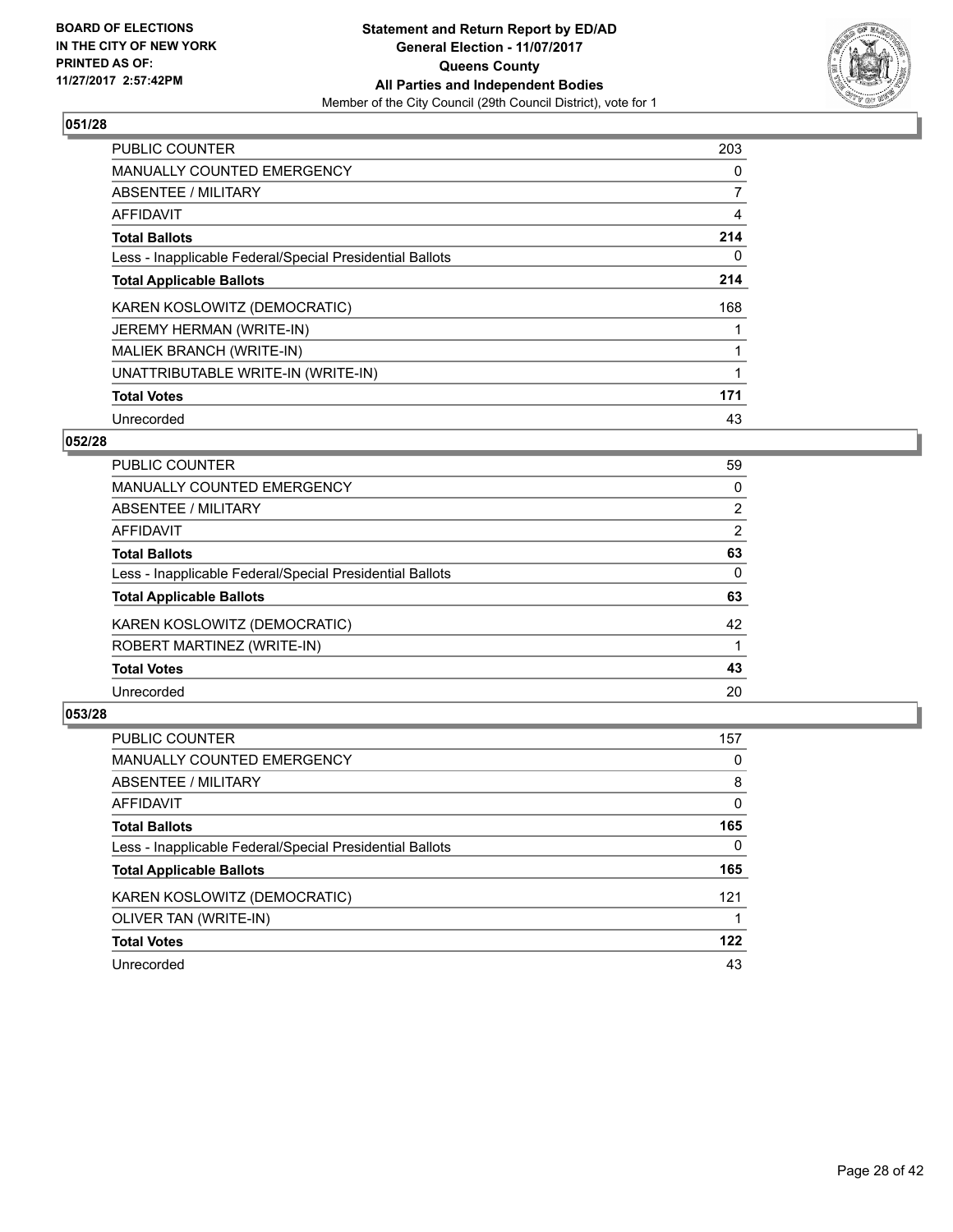

| PUBLIC COUNTER                                           | 118 |
|----------------------------------------------------------|-----|
| <b>MANUALLY COUNTED EMERGENCY</b>                        | 0   |
| <b>ABSENTEE / MILITARY</b>                               | 9   |
| AFFIDAVIT                                                |     |
| <b>Total Ballots</b>                                     | 128 |
| Less - Inapplicable Federal/Special Presidential Ballots | 0   |
| <b>Total Applicable Ballots</b>                          | 128 |
| KAREN KOSLOWITZ (DEMOCRATIC)                             | 97  |
| UNATTRIBUTABLE WRITE-IN (WRITE-IN)                       | 2   |
| <b>Total Votes</b>                                       | 99  |
| Unrecorded                                               | 29  |

## **055/28**

| <b>PUBLIC COUNTER</b>                                    | 41 |
|----------------------------------------------------------|----|
| <b>MANUALLY COUNTED EMERGENCY</b>                        | 0  |
| ABSENTEE / MILITARY                                      | 4  |
| AFFIDAVIT                                                | 0  |
| <b>Total Ballots</b>                                     | 45 |
| Less - Inapplicable Federal/Special Presidential Ballots | 0  |
| <b>Total Applicable Ballots</b>                          | 45 |
| KAREN KOSLOWITZ (DEMOCRATIC)                             | 27 |
| DONALD TRUMP (WRITE-IN)                                  |    |
| JAMES J KEVIN JR (WRITE-IN)                              |    |
| UNATTRIBUTABLE WRITE-IN (WRITE-IN)                       |    |
| <b>Total Votes</b>                                       | 30 |
| Unrecorded                                               | 15 |

| <b>PUBLIC COUNTER</b>                                    | 246 |
|----------------------------------------------------------|-----|
| <b>MANUALLY COUNTED EMERGENCY</b>                        | 0   |
| ABSENTEE / MILITARY                                      | 3   |
| AFFIDAVIT                                                | 3   |
| <b>Total Ballots</b>                                     | 252 |
| Less - Inapplicable Federal/Special Presidential Ballots | 0   |
| <b>Total Applicable Ballots</b>                          | 252 |
| KAREN KOSLOWITZ (DEMOCRATIC)                             | 196 |
| AMANDA C. TAM (WRITE-IN)                                 |     |
| MICHAEL ZEVON (WRITE-IN)                                 |     |
| UNATTRIBUTABLE WRITE-IN (WRITE-IN)                       |     |
| <b>Total Votes</b>                                       | 199 |
| Unrecorded                                               | 53  |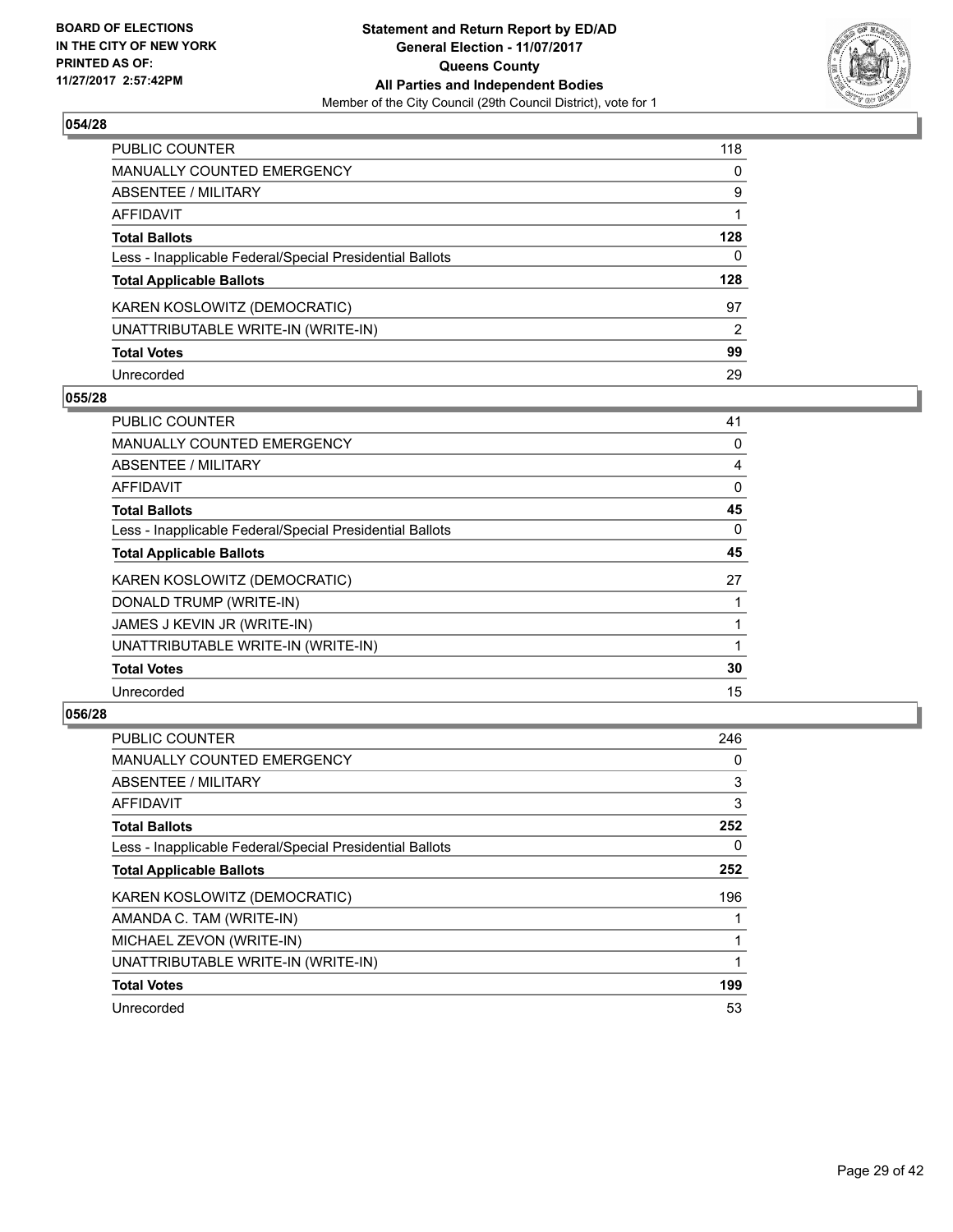

| <b>PUBLIC COUNTER</b>                                    | 145 |
|----------------------------------------------------------|-----|
| MANUALLY COUNTED EMERGENCY                               | 0   |
| ABSENTEE / MILITARY                                      | 6   |
| AFFIDAVIT                                                |     |
| <b>Total Ballots</b>                                     | 152 |
| Less - Inapplicable Federal/Special Presidential Ballots | 0   |
| <b>Total Applicable Ballots</b>                          | 152 |
| KAREN KOSLOWITZ (DEMOCRATIC)                             | 124 |
| MARK LEVIN (WRITE-IN)                                    |     |
| UNATTRIBUTABLE WRITE-IN (WRITE-IN)                       |     |
| <b>Total Votes</b>                                       | 126 |
| Unrecorded                                               | 26  |

#### **058/28**

| <b>PUBLIC COUNTER</b>                                    | 145 |
|----------------------------------------------------------|-----|
| MANUALLY COUNTED EMERGENCY                               | 0   |
| <b>ABSENTEE / MILITARY</b>                               | 5   |
| <b>AFFIDAVIT</b>                                         | 1   |
| <b>Total Ballots</b>                                     | 151 |
| Less - Inapplicable Federal/Special Presidential Ballots | 0   |
| <b>Total Applicable Ballots</b>                          | 151 |
| KAREN KOSLOWITZ (DEMOCRATIC)                             | 109 |
| DOREEN PLAVIN (WRITE-IN)                                 | 1   |
| ERIC BAYRANS (WRITE-IN)                                  | 1   |
| IVAN MOSSOP (WRITE-IN)                                   | 1   |
| JAMES BOND (WRITE-IN)                                    | 1   |
| MARK LICHTER (WRITE-IN)                                  | 1   |
| UNATTRIBUTABLE WRITE-IN (WRITE-IN)                       | 1   |
| <b>Total Votes</b>                                       | 115 |
| Unrecorded                                               | 36  |

| PUBLIC COUNTER                                           | 19 |
|----------------------------------------------------------|----|
| <b>MANUALLY COUNTED EMERGENCY</b>                        | 0  |
| <b>ABSENTEE / MILITARY</b>                               | 0  |
| AFFIDAVIT                                                | 0  |
| <b>Total Ballots</b>                                     | 19 |
| Less - Inapplicable Federal/Special Presidential Ballots | 0  |
| <b>Total Applicable Ballots</b>                          | 19 |
| KAREN KOSLOWITZ (DEMOCRATIC)                             | 14 |
| <b>Total Votes</b>                                       | 14 |
| Unrecorded                                               | 5  |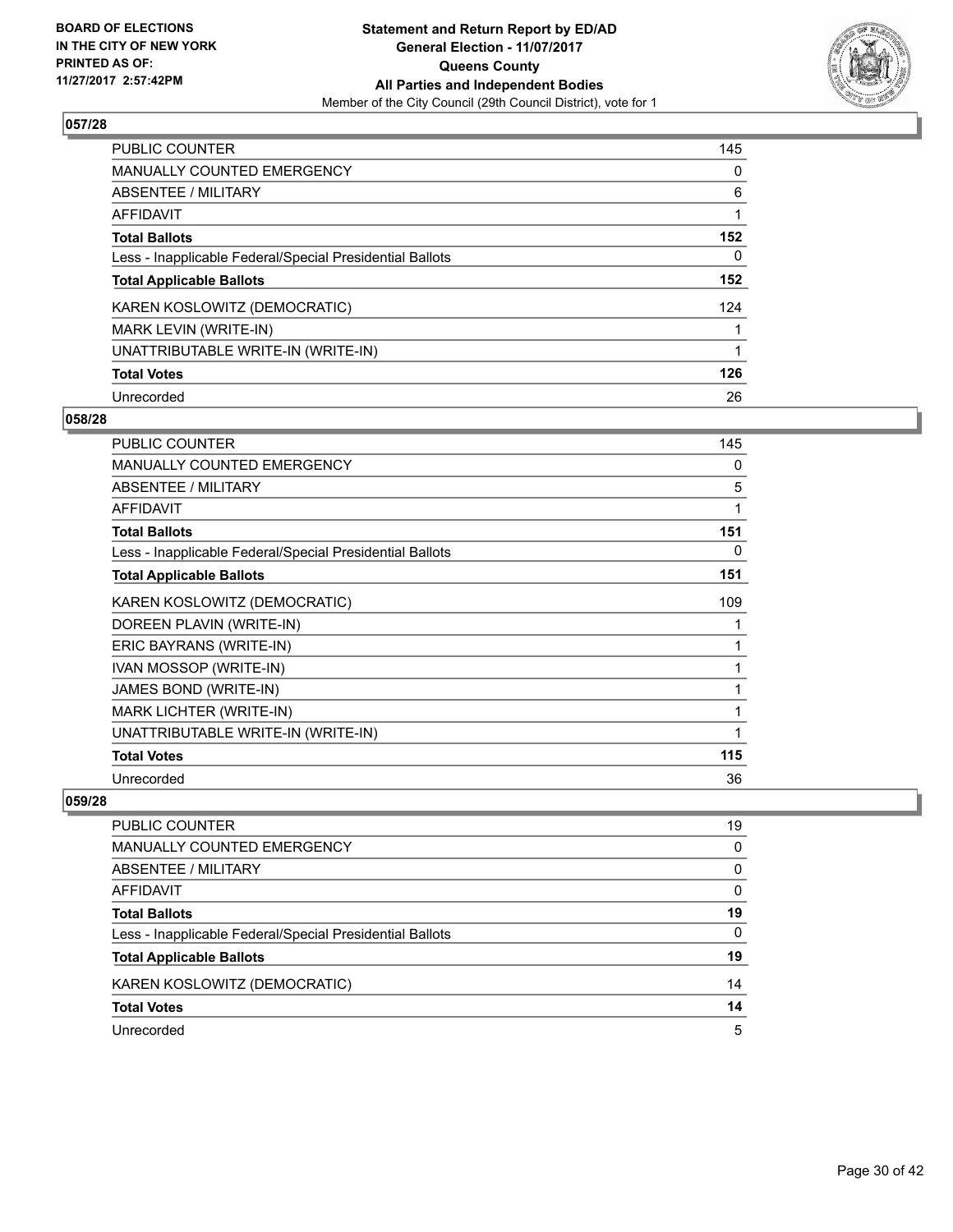

| <b>PUBLIC COUNTER</b>                                    | 140            |
|----------------------------------------------------------|----------------|
| <b>MANUALLY COUNTED EMERGENCY</b>                        | 0              |
| ABSENTEE / MILITARY                                      | 4              |
| <b>AFFIDAVIT</b>                                         | $\overline{2}$ |
| <b>Total Ballots</b>                                     | 146            |
| Less - Inapplicable Federal/Special Presidential Ballots | 0              |
| <b>Total Applicable Ballots</b>                          | 146            |
| KAREN KOSLOWITZ (DEMOCRATIC)                             | 113            |
| MARSHALL MATHERS (WRITE-IN)                              |                |
| UNATTRIBUTABLE WRITE-IN (WRITE-IN)                       |                |
| <b>Total Votes</b>                                       | 115            |
| Unrecorded                                               | 31             |

## **061/28**

| <b>PUBLIC COUNTER</b>                                    | 234 |
|----------------------------------------------------------|-----|
| <b>MANUALLY COUNTED EMERGENCY</b>                        | 0   |
| ABSENTEE / MILITARY                                      | 7   |
| <b>AFFIDAVIT</b>                                         | 3   |
| <b>Total Ballots</b>                                     | 244 |
| Less - Inapplicable Federal/Special Presidential Ballots | 0   |
| <b>Total Applicable Ballots</b>                          | 244 |
| KAREN KOSLOWITZ (DEMOCRATIC)                             | 171 |
| MARGARET S. CHIN (WRITE-IN)                              |     |
| UNATTRIBUTABLE WRITE-IN (WRITE-IN)                       |     |
| <b>Total Votes</b>                                       | 173 |
| Unrecorded                                               | 71  |

| <b>PUBLIC COUNTER</b>                                    | 152 |
|----------------------------------------------------------|-----|
| <b>MANUALLY COUNTED EMERGENCY</b>                        | 0   |
| ABSENTEE / MILITARY                                      | 3   |
| <b>AFFIDAVIT</b>                                         | 0   |
| <b>Total Ballots</b>                                     | 155 |
| Less - Inapplicable Federal/Special Presidential Ballots | 0   |
| <b>Total Applicable Ballots</b>                          | 155 |
| KAREN KOSLOWITZ (DEMOCRATIC)                             | 112 |
| MICKEY MOUSE (WRITE-IN)                                  |     |
| UNATTRIBUTABLE WRITE-IN (WRITE-IN)                       |     |
| <b>Total Votes</b>                                       | 114 |
| Unrecorded                                               | 41  |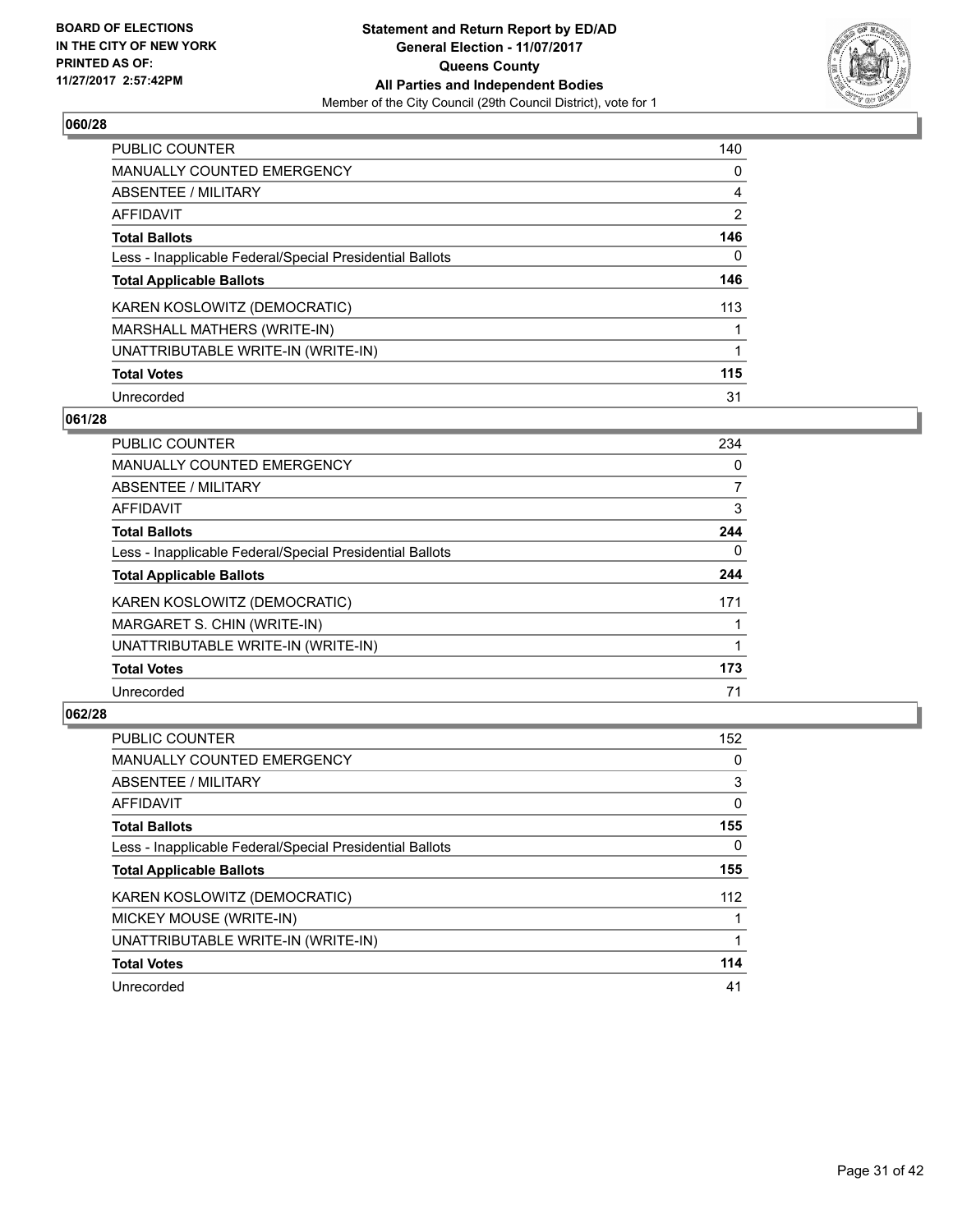

| <b>PUBLIC COUNTER</b>                                    | 234 |
|----------------------------------------------------------|-----|
| <b>MANUALLY COUNTED EMERGENCY</b>                        | 0   |
| ABSENTEE / MILITARY                                      | 10  |
| <b>AFFIDAVIT</b>                                         | 0   |
| <b>Total Ballots</b>                                     | 244 |
| Less - Inapplicable Federal/Special Presidential Ballots | 0   |
| <b>Total Applicable Ballots</b>                          | 244 |
| KAREN KOSLOWITZ (DEMOCRATIC)                             | 174 |
| LINDA EBRAHAM (WRITE-IN)                                 |     |
| MICKEY MOUSE (WRITE-IN)                                  |     |
| UNATTRIBUTABLE WRITE-IN (WRITE-IN)                       | 2   |
| <b>Total Votes</b>                                       | 178 |
| Unrecorded                                               | 66  |

## **064/28**

| 191 |
|-----|
| 0   |
| 5   |
| 4   |
| 200 |
| 0   |
| 200 |
| 134 |
| 2   |
| 136 |
| 64  |
|     |

| <b>PUBLIC COUNTER</b>                                    | 249 |
|----------------------------------------------------------|-----|
| <b>MANUALLY COUNTED EMERGENCY</b>                        | 0   |
| ABSENTEE / MILITARY                                      | 2   |
| <b>AFFIDAVIT</b>                                         | 4   |
| <b>Total Ballots</b>                                     | 255 |
| Less - Inapplicable Federal/Special Presidential Ballots | 0   |
| <b>Total Applicable Ballots</b>                          | 255 |
| KAREN KOSLOWITZ (DEMOCRATIC)                             | 174 |
| DANIEL ZOLBERG (WRITE-IN)                                |     |
| <b>GERARD ROSATO (WRITE-IN)</b>                          | 1   |
| JAMES J KEVIN JR (WRITE-IN)                              | 1   |
| LAURA GROW-NYBERG (WRITE-IN)                             | 1   |
| MELINDA KATZ (WRITE-IN)                                  | 1   |
| UNATTRIBUTABLE WRITE-IN (WRITE-IN)                       | 2   |
| <b>Total Votes</b>                                       | 181 |
| Unrecorded                                               | 74  |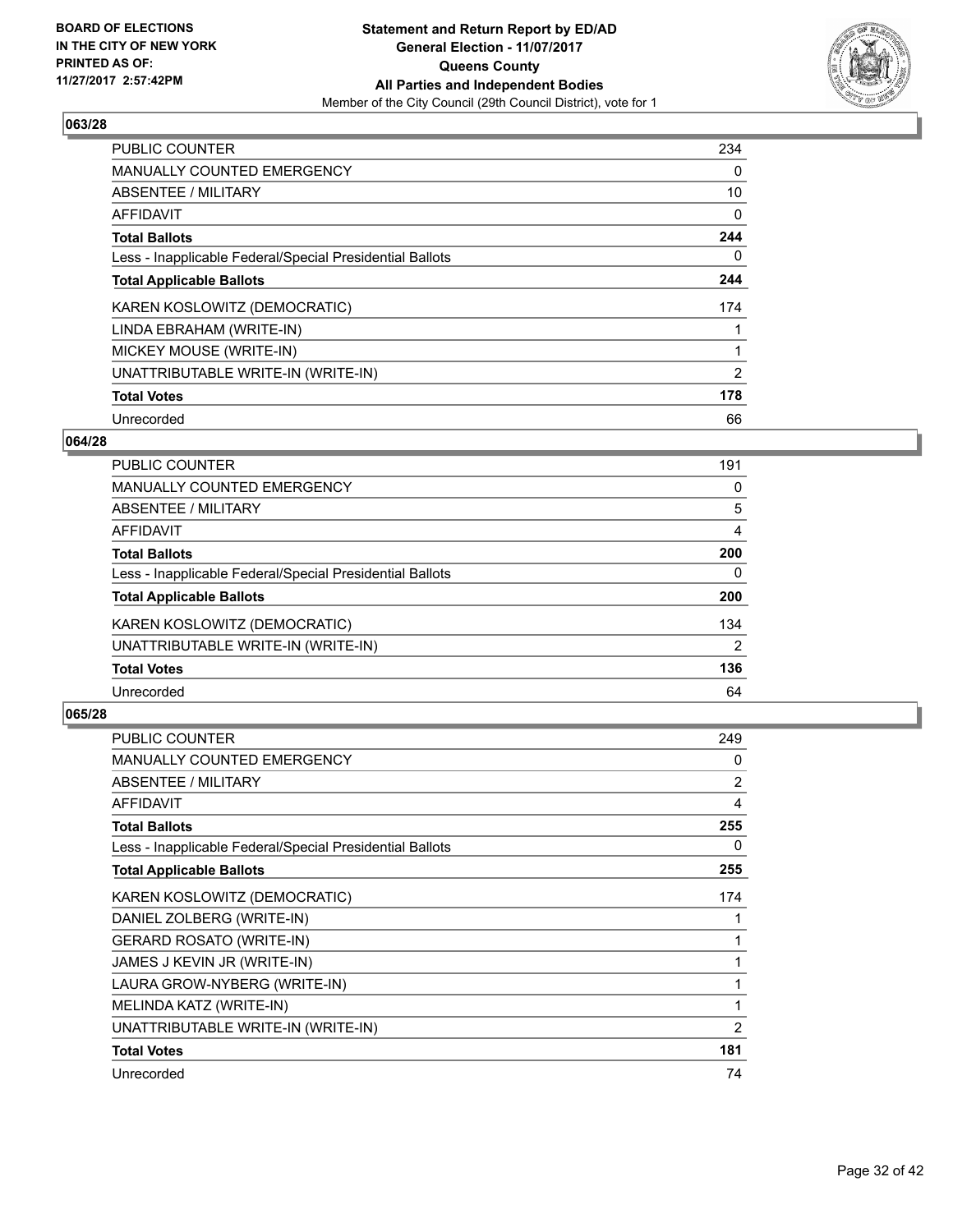

| <b>PUBLIC COUNTER</b>                                    | 293            |
|----------------------------------------------------------|----------------|
| <b>MANUALLY COUNTED EMERGENCY</b>                        | 0              |
| <b>ABSENTEE / MILITARY</b>                               | 6              |
| <b>AFFIDAVIT</b>                                         | $\overline{2}$ |
| <b>Total Ballots</b>                                     | 301            |
| Less - Inapplicable Federal/Special Presidential Ballots | 0              |
| <b>Total Applicable Ballots</b>                          | 301            |
| KAREN KOSLOWITZ (DEMOCRATIC)                             | 218            |
| BARRY FARBER (WRITE-IN)                                  | 1              |
| DIMITRI SPANOS (WRITE-IN)                                | 1              |
| JOHN LENNON (WRITE-IN)                                   | 1              |
| MICKEY MOUSE (WRITE-IN)                                  | $\overline{2}$ |
| SAM BACHMAN (WRITE-IN)                                   | 1              |
| SARAH S. PAYNE (WRITE-IN)                                | 1              |
| VADIM KAGANOVSICY (WRITE-IN)                             | 1              |
| WILLIAM KREGLER (WRITE-IN)                               | 1              |
| <b>Total Votes</b>                                       | 227            |
| Unrecorded                                               | 74             |

| <b>PUBLIC COUNTER</b>                                    | 300      |
|----------------------------------------------------------|----------|
| MANUALLY COUNTED EMERGENCY                               | 0        |
| ABSENTEE / MILITARY                                      | 16       |
| <b>AFFIDAVIT</b>                                         | $\Omega$ |
| <b>Total Ballots</b>                                     | 316      |
| Less - Inapplicable Federal/Special Presidential Ballots | 0        |
| <b>Total Applicable Ballots</b>                          | 316      |
| KAREN KOSLOWITZ (DEMOCRATIC)                             | 239      |
| AUDREY PHEFFER (WRITE-IN)                                |          |
| CARYN HERMAN (WRITE-IN)                                  |          |
| MICHAEL MANGINO (WRITE-IN)                               | 1        |
| MICKEY MOUSE (WRITE-IN)                                  | 1        |
| ROBERT HOLDEN (WRITE-IN)                                 | 2        |
| UNATTRIBUTABLE WRITE-IN (WRITE-IN)                       | 3        |
| <b>Total Votes</b>                                       | 248      |
| Unrecorded                                               | 68       |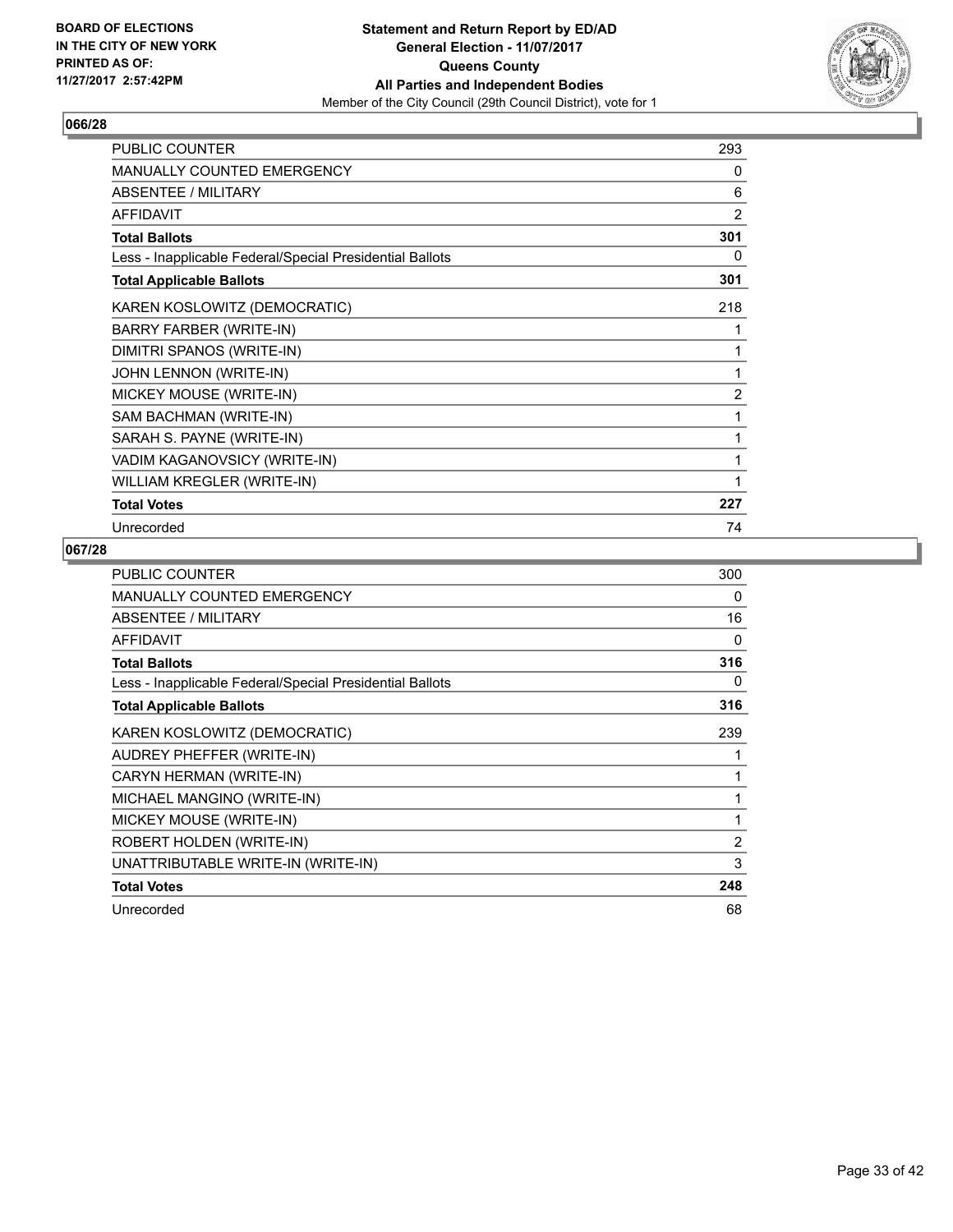

| PUBLIC COUNTER                                           | 359            |
|----------------------------------------------------------|----------------|
| <b>MANUALLY COUNTED EMERGENCY</b>                        | 0              |
| <b>ABSENTEE / MILITARY</b>                               | 10             |
| <b>AFFIDAVIT</b>                                         | 1              |
| <b>Total Ballots</b>                                     | 370            |
| Less - Inapplicable Federal/Special Presidential Ballots | 0              |
| <b>Total Applicable Ballots</b>                          | 370            |
| KAREN KOSLOWITZ (DEMOCRATIC)                             | 266            |
| <b>BOURI KIM (WRITE-IN)</b>                              | 1              |
| DAFFY DUCK (WRITE-IN)                                    | 1              |
| DONALD TRUMP JR (WRITE-IN)                               | 1              |
| ERIC BERNARDIN (WRITE-IN)                                | 1              |
| <b>GREG GUTFELD (WRITE-IN)</b>                           | 1              |
| JOHN ATTANAS (WRITE-IN)                                  | 1              |
| KEVIN KEHOE (WRITE-IN)                                   | 1              |
| MICKEY MOUSE (WRITE-IN)                                  | 1              |
| TEVIN GRANT (WRITE-IN)                                   | 1              |
| TIA VEENAN (WRITE-IN)                                    | 1              |
| UNATTRIBUTABLE WRITE-IN (WRITE-IN)                       | $\overline{2}$ |
| <b>Total Votes</b>                                       | 278            |
| Unrecorded                                               | 92             |

| <b>PUBLIC COUNTER</b>                                    | 334 |
|----------------------------------------------------------|-----|
| <b>MANUALLY COUNTED EMERGENCY</b>                        | 0   |
| <b>ABSENTEE / MILITARY</b>                               | 10  |
| AFFIDAVIT                                                | 4   |
| <b>Total Ballots</b>                                     | 348 |
| Less - Inapplicable Federal/Special Presidential Ballots | 0   |
| <b>Total Applicable Ballots</b>                          | 348 |
| KAREN KOSLOWITZ (DEMOCRATIC)                             | 233 |
| <b>BEAZE PITIGER (WRITE-IN)</b>                          |     |
| MICHAEL O'SULLIVAN (WRITE-IN)                            |     |
| MICKEY MOUSE (WRITE-IN)                                  |     |
| <b>MUZZY ROSEN BLATT (WRITE-IN)</b>                      |     |
| <b>Total Votes</b>                                       | 237 |
| Unrecorded                                               | 111 |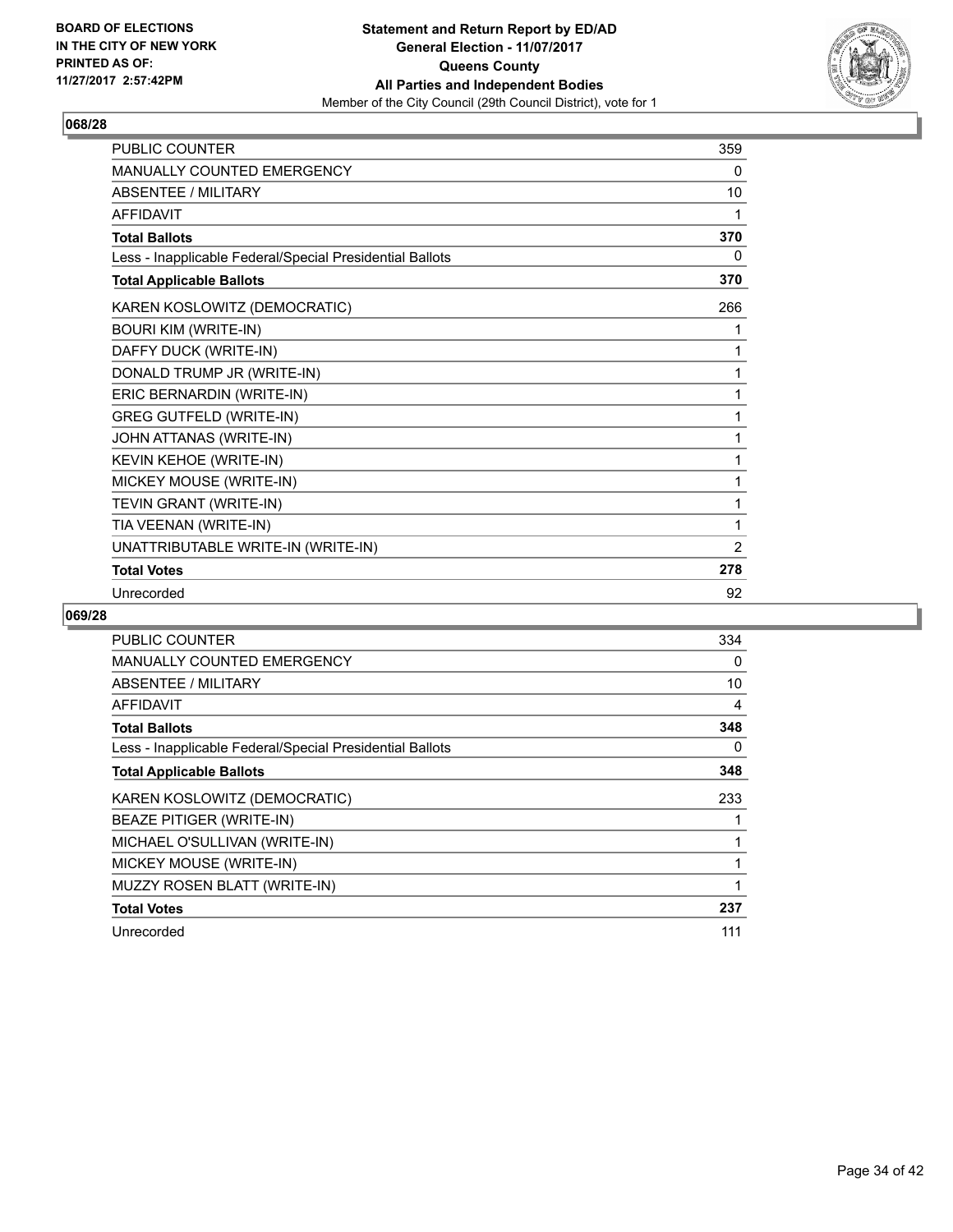

| <b>PUBLIC COUNTER</b>                                    | 90 |
|----------------------------------------------------------|----|
| <b>MANUALLY COUNTED EMERGENCY</b>                        | 0  |
| <b>ABSENTEE / MILITARY</b>                               | 7  |
| <b>AFFIDAVIT</b>                                         |    |
| <b>Total Ballots</b>                                     | 98 |
| Less - Inapplicable Federal/Special Presidential Ballots | 0  |
| <b>Total Applicable Ballots</b>                          | 98 |
| KAREN KOSLOWITZ (DEMOCRATIC)                             | 59 |
| JAMES HUANG (WRITE-IN)                                   |    |
| MICHAEL CONIGLIARO (WRITE-IN)                            |    |
| RENEE RIVERA (WRITE-IN)                                  |    |
| <b>Total Votes</b>                                       | 62 |
| Unrecorded                                               | 36 |

# **081/28**

| <b>PUBLIC COUNTER</b>                                    | 293 |
|----------------------------------------------------------|-----|
| <b>MANUALLY COUNTED EMERGENCY</b>                        | 0   |
| ABSENTEE / MILITARY                                      | 10  |
| AFFIDAVIT                                                | 4   |
| <b>Total Ballots</b>                                     | 307 |
| Less - Inapplicable Federal/Special Presidential Ballots | 0   |
| <b>Total Applicable Ballots</b>                          | 307 |
| KAREN KOSLOWITZ (DEMOCRATIC)                             | 227 |
| BRYN WELE (WRITE-IN)                                     |     |
| CYNTHIA MANDELBAUM (WRITE-IN)                            |     |
| MATTHEW D HUNTER III (WRITE-IN)                          | 2   |
| <b>Total Votes</b>                                       | 231 |
| Unrecorded                                               | 76  |

| <b>PUBLIC COUNTER</b>                                    | 156            |
|----------------------------------------------------------|----------------|
| <b>MANUALLY COUNTED EMERGENCY</b>                        | 0              |
| <b>ABSENTEE / MILITARY</b>                               | 3              |
| AFFIDAVIT                                                | $\overline{2}$ |
| <b>Total Ballots</b>                                     | 161            |
| Less - Inapplicable Federal/Special Presidential Ballots | 0              |
| <b>Total Applicable Ballots</b>                          | 161            |
| KAREN KOSLOWITZ (DEMOCRATIC)                             | 119            |
| ERIC SAINTAG (WRITE-IN)                                  |                |
| MELINDA KATZ (WRITE-IN)                                  |                |
| PATRICK MENASCHE (WRITE-IN)                              |                |
| UNATTRIBUTABLE WRITE-IN (WRITE-IN)                       | 2              |
| ZEV SCHRAMM (WRITE-IN)                                   | 1              |
| <b>Total Votes</b>                                       | 125            |
| Unrecorded                                               | 36             |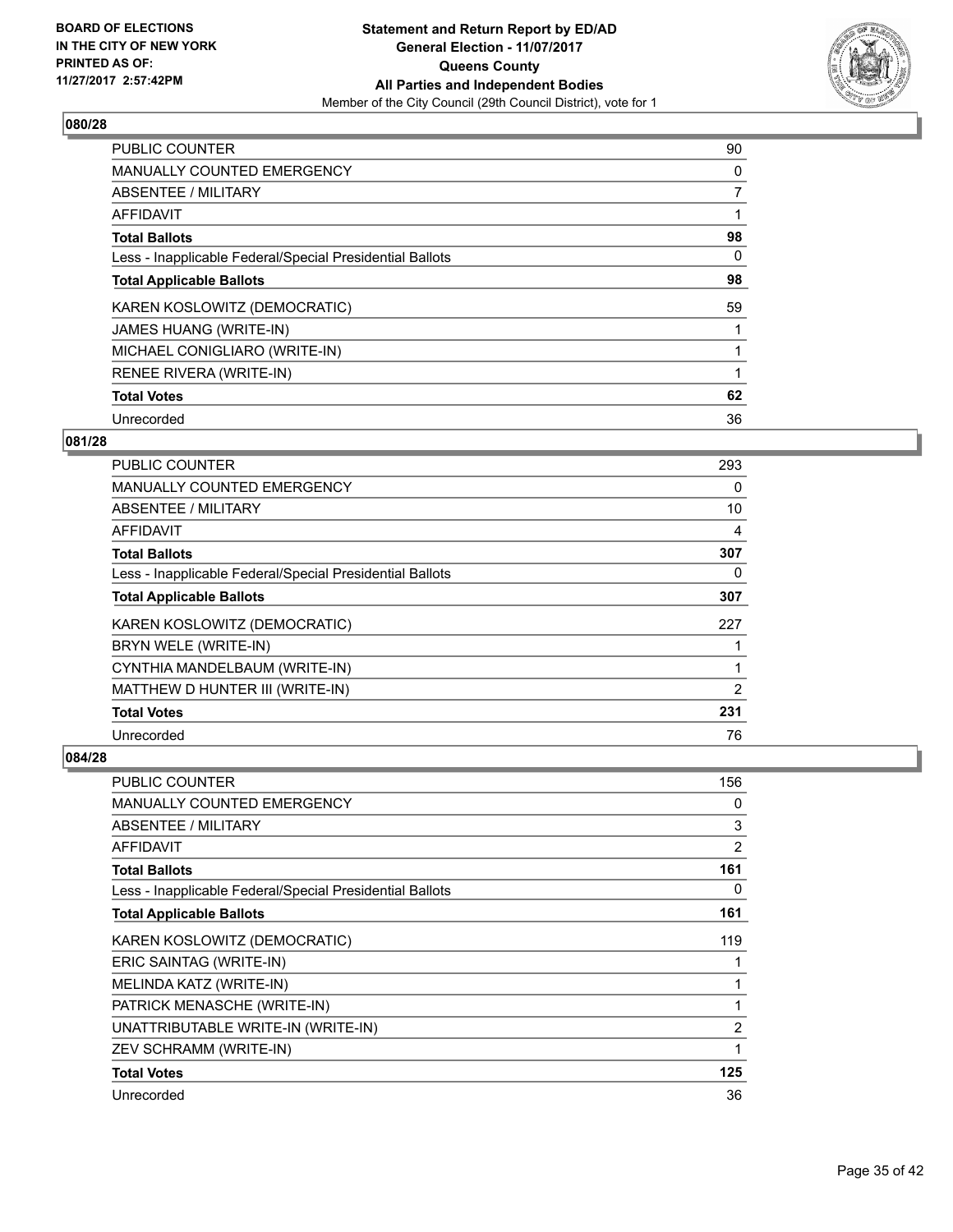

| PUBLIC COUNTER                                           | 22              |
|----------------------------------------------------------|-----------------|
| MANUALLY COUNTED EMERGENCY                               | 0               |
| ABSENTEE / MILITARY                                      | 0               |
| AFFIDAVIT                                                | 2               |
| <b>Total Ballots</b>                                     | 24              |
| Less - Inapplicable Federal/Special Presidential Ballots | $\Omega$        |
| <b>Total Applicable Ballots</b>                          | 24              |
| KAREN KOSLOWITZ (DEMOCRATIC)                             | 12 <sup>2</sup> |
| <b>Total Votes</b>                                       | $12 \,$         |
| Unrecorded                                               | 12              |

#### **086/28**

| <b>PUBLIC COUNTER</b>                                    | 186 |
|----------------------------------------------------------|-----|
| MANUALLY COUNTED EMERGENCY                               | 0   |
| ABSENTEE / MILITARY                                      | 6   |
| AFFIDAVIT                                                | 1   |
| <b>Total Ballots</b>                                     | 193 |
| Less - Inapplicable Federal/Special Presidential Ballots | 0   |
| <b>Total Applicable Ballots</b>                          | 193 |
| KAREN KOSLOWITZ (DEMOCRATIC)                             | 120 |
| CATHY BRUNO (WRITE-IN)                                   |     |
| IVAN MOSSOP (WRITE-IN)                                   | 1   |
| JIMMY MCMILLAN (WRITE-IN)                                | 1   |
| <b>Total Votes</b>                                       | 123 |
| Unrecorded                                               | 70  |
|                                                          |     |

| <b>PUBLIC COUNTER</b>                                    | 251 |
|----------------------------------------------------------|-----|
| MANUALLY COUNTED EMERGENCY                               | 0   |
| ABSENTEE / MILITARY                                      | 5   |
| <b>AFFIDAVIT</b>                                         | 0   |
| <b>Total Ballots</b>                                     | 256 |
| Less - Inapplicable Federal/Special Presidential Ballots | 0   |
| <b>Total Applicable Ballots</b>                          | 256 |
| KAREN KOSLOWITZ (DEMOCRATIC)                             | 192 |
| ARI SILVERSTEN (WRITE-IN)                                | 1   |
| <b>BART PIPEINSKI (WRITE-IN)</b>                         | 1   |
| DARON BENBENSITI (WRITE-IN)                              |     |
| ERIC A. ULRICH (WRITE-IN)                                | 1   |
| MARTIN A. ROWLAND (WRITE-IN)                             | 1   |
| MAX GRUNNER (WRITE-IN)                                   |     |
| MICKEY ROONEY (WRITE-IN)                                 | 1   |
| <b>Total Votes</b>                                       | 199 |
| Unrecorded                                               | 57  |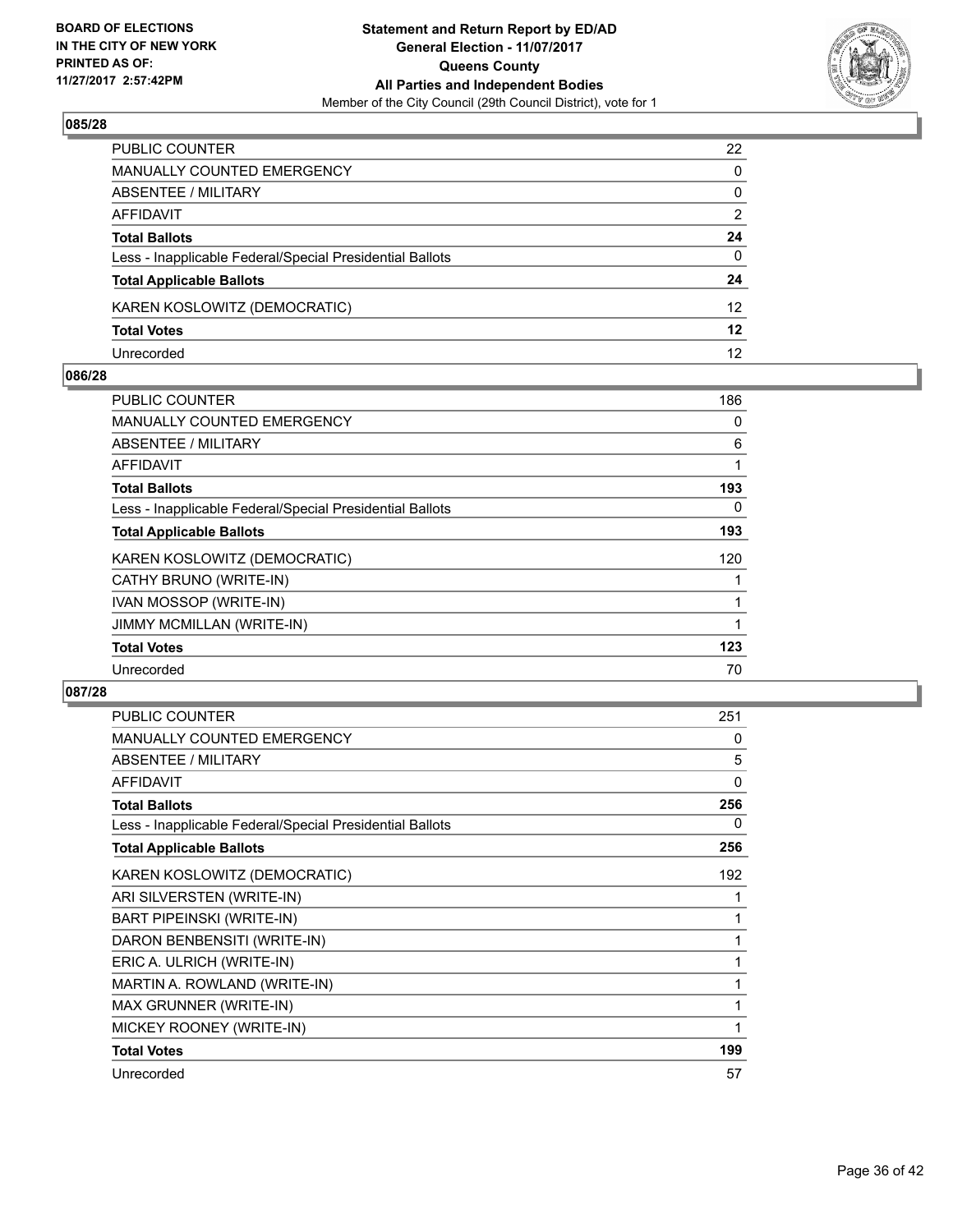

| <b>PUBLIC COUNTER</b>                                    | 143            |
|----------------------------------------------------------|----------------|
| <b>MANUALLY COUNTED EMERGENCY</b>                        | 0              |
| ABSENTEE / MILITARY                                      | 10             |
| <b>AFFIDAVIT</b>                                         | $\overline{2}$ |
| <b>Total Ballots</b>                                     | 155            |
| Less - Inapplicable Federal/Special Presidential Ballots | 0              |
| <b>Total Applicable Ballots</b>                          | 155            |
| KAREN KOSLOWITZ (DEMOCRATIC)                             | 127            |
| MAI BUTTZ (WRITE-IN)                                     |                |
| PRIAM MADDEN (WRITE-IN)                                  |                |
| <b>Total Votes</b>                                       | 129            |
| Unrecorded                                               | 26             |

| <b>PUBLIC COUNTER</b>                                    | 165            |
|----------------------------------------------------------|----------------|
| <b>MANUALLY COUNTED EMERGENCY</b>                        | 0              |
| ABSENTEE / MILITARY                                      | $\overline{2}$ |
| AFFIDAVIT                                                | $\overline{2}$ |
| <b>Total Ballots</b>                                     | 169            |
| Less - Inapplicable Federal/Special Presidential Ballots | 0              |
| <b>Total Applicable Ballots</b>                          | 169            |
| KAREN KOSLOWITZ (DEMOCRATIC)                             | 108            |
| <b>JOSEPH CROWLEY (WRITE-IN)</b>                         |                |
| UNATTRIBUTABLE WRITE-IN (WRITE-IN)                       | 3              |
| <b>Total Votes</b>                                       | 112            |
| Unrecorded                                               | 57             |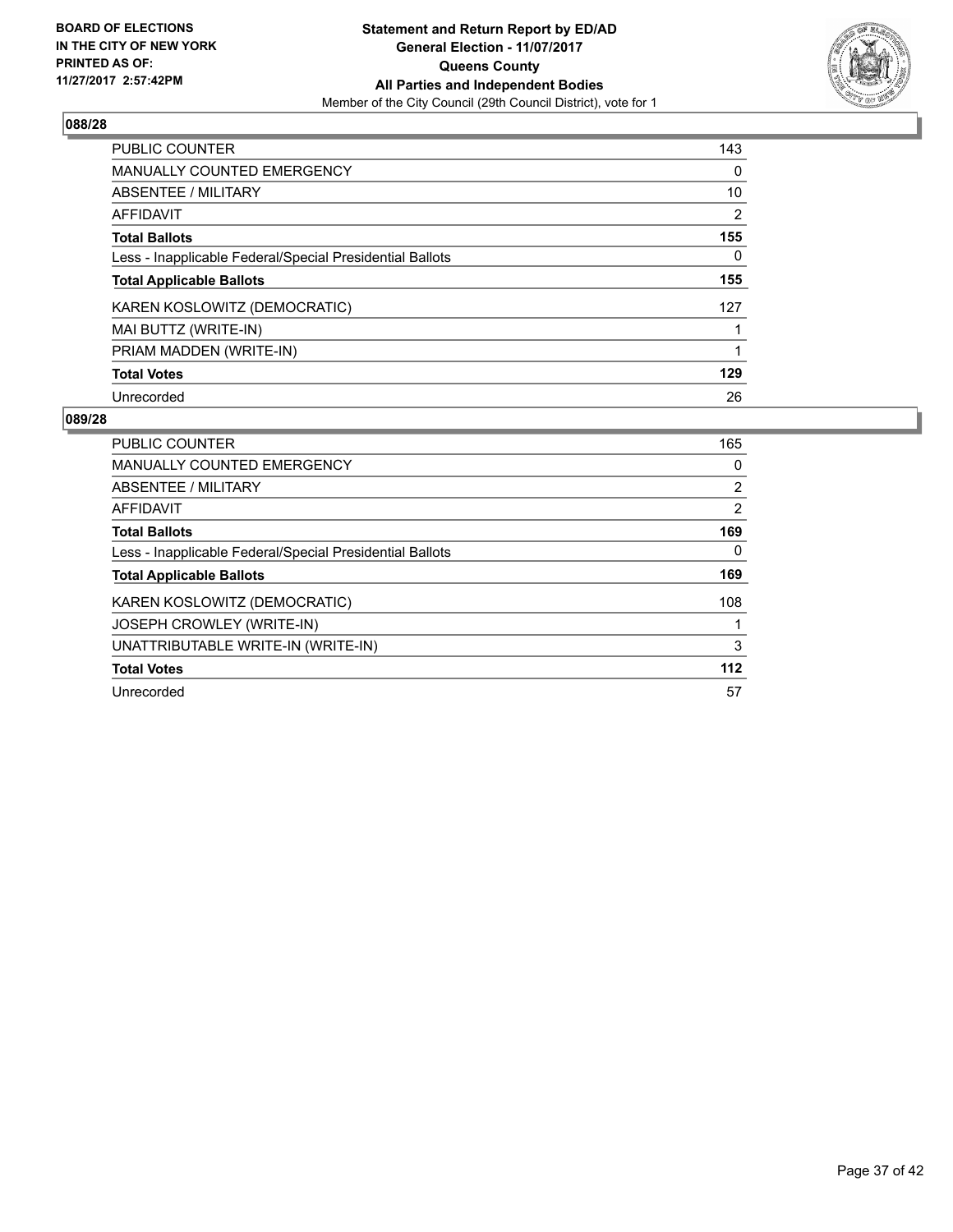

| PUBLIC COUNTER                                           | 65       |
|----------------------------------------------------------|----------|
| <b>MANUALLY COUNTED EMERGENCY</b>                        | $\Omega$ |
| <b>ABSENTEE / MILITARY</b>                               | 2        |
| AFFIDAVIT                                                |          |
| <b>Total Ballots</b>                                     | 68       |
| Less - Inapplicable Federal/Special Presidential Ballots | 0        |
| <b>Total Applicable Ballots</b>                          | 68       |
| KAREN KOSLOWITZ (DEMOCRATIC)                             | 47       |
| <b>Total Votes</b>                                       | 47       |
| Unrecorded                                               | 21       |

#### **002/30**

| PUBLIC COUNTER                                           | 144 |
|----------------------------------------------------------|-----|
| MANUALLY COUNTED EMERGENCY                               | 0   |
| ABSENTEE / MILITARY                                      | 62  |
| AFFIDAVIT                                                |     |
| <b>Total Ballots</b>                                     | 207 |
| Less - Inapplicable Federal/Special Presidential Ballots | 0   |
| <b>Total Applicable Ballots</b>                          | 207 |
| KAREN KOSLOWITZ (DEMOCRATIC)                             | 144 |
| ROBERT HOLDEN (WRITE-IN)                                 | 3   |
| <b>Total Votes</b>                                       | 147 |
| Unrecorded                                               | 60  |
|                                                          |     |

| PUBLIC COUNTER                                           | 5 |
|----------------------------------------------------------|---|
| MANUALLY COUNTED EMERGENCY                               | 0 |
| ABSENTEE / MILITARY                                      | 0 |
| AFFIDAVIT                                                | 0 |
| <b>Total Ballots</b>                                     | 5 |
| Less - Inapplicable Federal/Special Presidential Ballots | 0 |
| <b>Total Applicable Ballots</b>                          | 5 |
| KAREN KOSLOWITZ (DEMOCRATIC)                             | 5 |
| <b>Total Votes</b>                                       | 5 |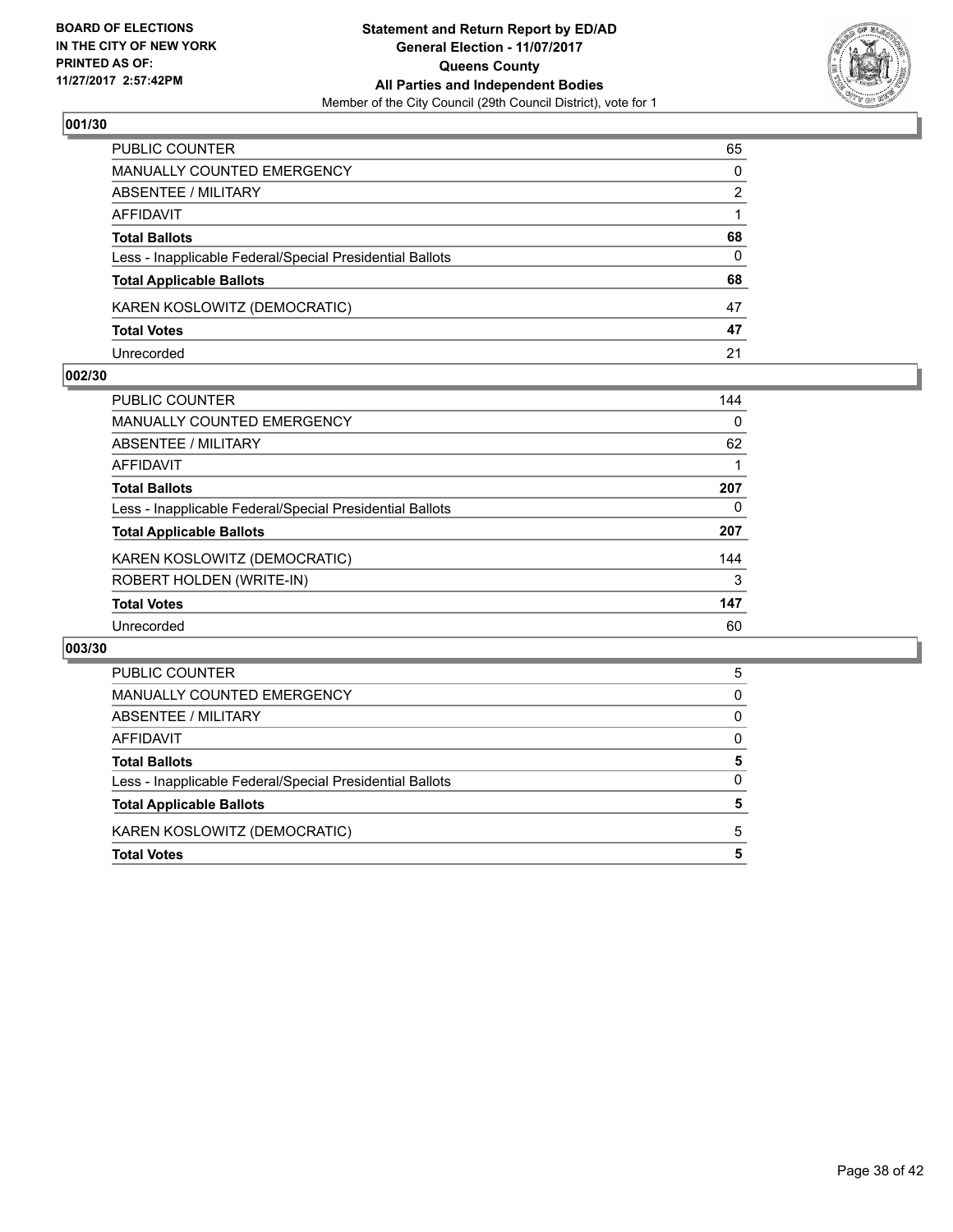

| PUBLIC COUNTER                                           | 145 |
|----------------------------------------------------------|-----|
| MANUALLY COUNTED EMERGENCY                               | 0   |
| <b>ABSENTEE / MILITARY</b>                               | 6   |
| <b>AFFIDAVIT</b>                                         | 0   |
| <b>Total Ballots</b>                                     | 151 |
| Less - Inapplicable Federal/Special Presidential Ballots | 0   |
| <b>Total Applicable Ballots</b>                          | 151 |
| KAREN KOSLOWITZ (DEMOCRATIC)                             | 75  |
| BILL HOLDEN (WRITE-IN)                                   | 1   |
| <b>BOB HOLDEN (WRITE-IN)</b>                             | 1   |
| ELIZABETH CROWLEY (WRITE-IN)                             | 1   |
| IVANKA TRUMP (WRITE-IN)                                  | 1   |
| JOSEPH DELITRI (WRITE-IN)                                | 1   |
| MICHAEL EICHORST (WRITE-IN)                              | 1   |
| ROBERT HOLDEN (WRITE-IN)                                 | 4   |
| UNATTRIBUTABLE WRITE-IN (WRITE-IN)                       | 1   |
| <b>Total Votes</b>                                       | 86  |
| Unrecorded                                               | 65  |

# **032/30**

| PUBLIC COUNTER                                           | 38 |
|----------------------------------------------------------|----|
| MANUALLY COUNTED EMERGENCY                               | 0  |
| ABSENTEE / MILITARY                                      | 0  |
| AFFIDAVIT                                                | 0  |
| Total Ballots                                            | 38 |
| Less - Inapplicable Federal/Special Presidential Ballots | 0  |
| <b>Total Applicable Ballots</b>                          | 38 |
| KAREN KOSLOWITZ (DEMOCRATIC)                             | 29 |
| MONTGOMERY BURNS (WRITE-IN)                              |    |
| <b>Total Votes</b>                                       | 30 |
| Unrecorded                                               | 8  |

| PUBLIC COUNTER                                           | 55 |
|----------------------------------------------------------|----|
| MANUALLY COUNTED EMERGENCY                               | 0  |
| ABSENTEE / MILITARY                                      | 0  |
| AFFIDAVIT                                                |    |
| <b>Total Ballots</b>                                     | 56 |
| Less - Inapplicable Federal/Special Presidential Ballots | 0  |
| <b>Total Applicable Ballots</b>                          | 56 |
| KAREN KOSLOWITZ (DEMOCRATIC)                             | 40 |
| <b>Total Votes</b>                                       | 40 |
| Unrecorded                                               | 16 |
|                                                          |    |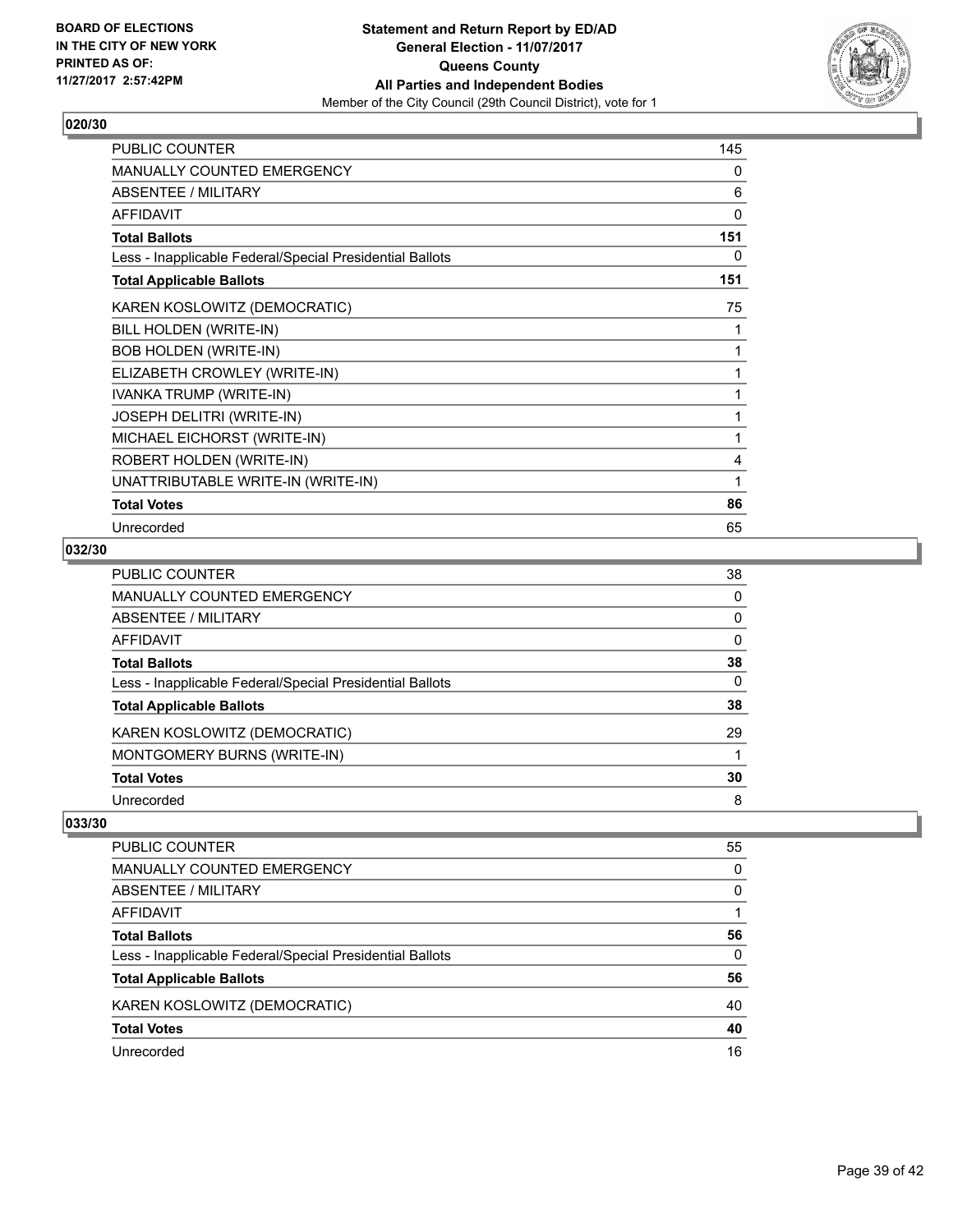

| PUBLIC COUNTER                                           | 155 |
|----------------------------------------------------------|-----|
| <b>MANUALLY COUNTED EMERGENCY</b>                        | 0   |
| ABSENTEE / MILITARY                                      | 0   |
| <b>AFFIDAVIT</b>                                         | 0   |
| <b>Total Ballots</b>                                     | 155 |
| Less - Inapplicable Federal/Special Presidential Ballots | 0   |
| <b>Total Applicable Ballots</b>                          | 155 |
| KAREN KOSLOWITZ (DEMOCRATIC)                             | 117 |
| ALANIS MORRISETTE (WRITE-IN)                             |     |
| <b>Total Votes</b>                                       | 118 |
| Unrecorded                                               | 37  |

#### **024/35**

| <b>PUBLIC COUNTER</b>                                    | 191 |
|----------------------------------------------------------|-----|
| MANUALLY COUNTED EMERGENCY                               | 0   |
| ABSENTEE / MILITARY                                      | 3   |
| AFFIDAVIT                                                |     |
| <b>Total Ballots</b>                                     | 195 |
| Less - Inapplicable Federal/Special Presidential Ballots | 0   |
| <b>Total Applicable Ballots</b>                          | 195 |
| KAREN KOSLOWITZ (DEMOCRATIC)                             | 147 |
| UNATTRIBUTABLE WRITE-IN (WRITE-IN)                       |     |
| <b>Total Votes</b>                                       | 148 |
| Unrecorded                                               | 47  |

| PUBLIC COUNTER                                           | 152 |
|----------------------------------------------------------|-----|
| <b>MANUALLY COUNTED EMERGENCY</b>                        | 0   |
| ABSENTEE / MILITARY                                      | 3   |
| AFFIDAVIT                                                | 3   |
| <b>Total Ballots</b>                                     | 158 |
| Less - Inapplicable Federal/Special Presidential Ballots | 0   |
| <b>Total Applicable Ballots</b>                          | 158 |
| KAREN KOSLOWITZ (DEMOCRATIC)                             | 115 |
| <b>CURTIS SLIWA (WRITE-IN)</b>                           |     |
| NOUBEEU SMITH (WRITE-IN)                                 | 2   |
| UNATTRIBUTABLE WRITE-IN (WRITE-IN)                       | 1   |
| <b>Total Votes</b>                                       | 119 |
| Unrecorded                                               | 39  |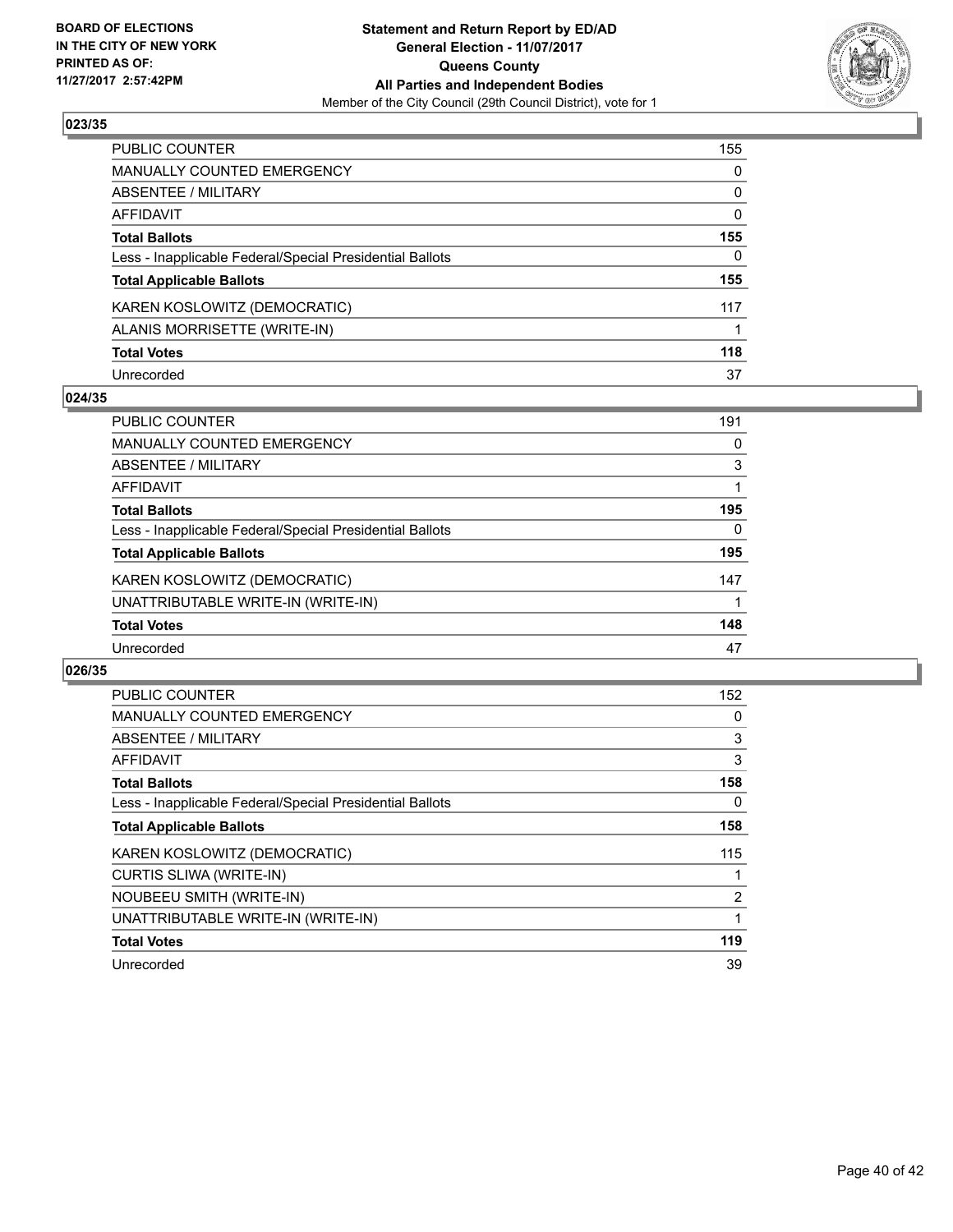

| PUBLIC COUNTER                                           | 144          |
|----------------------------------------------------------|--------------|
| <b>MANUALLY COUNTED EMERGENCY</b>                        | $\Omega$     |
| <b>ABSENTEE / MILITARY</b>                               | 5            |
| AFFIDAVIT                                                | $\mathbf{0}$ |
| <b>Total Ballots</b>                                     | 149          |
| Less - Inapplicable Federal/Special Presidential Ballots | $\Omega$     |
| <b>Total Applicable Ballots</b>                          | 149          |
| KAREN KOSLOWITZ (DEMOCRATIC)                             | 114          |
| <b>Total Votes</b>                                       | 114          |
| Unrecorded                                               | 35           |

#### **030/35**

| 68           |
|--------------|
| 0            |
| $\mathbf{0}$ |
|              |
| 69           |
| $\mathbf{0}$ |
| 69           |
| 51           |
| 51           |
| 18           |
|              |

# **062/35**

| <b>Total Votes</b>                                       | o |
|----------------------------------------------------------|---|
| KAREN KOSLOWITZ (DEMOCRATIC)                             | 0 |
| <b>Total Applicable Ballots</b>                          |   |
| Less - Inapplicable Federal/Special Presidential Ballots | 0 |
| <b>Total Ballots</b>                                     | 0 |
| AFFIDAVIT                                                | 0 |
| ABSENTEE / MILITARY                                      | 0 |
| MANUALLY COUNTED EMERGENCY                               | 0 |
| <b>PUBLIC COUNTER</b>                                    | 0 |

| <b>PUBLIC COUNTER</b>                                    | 162 |
|----------------------------------------------------------|-----|
| <b>MANUALLY COUNTED EMERGENCY</b>                        | 0   |
| <b>ABSENTEE / MILITARY</b>                               | 4   |
| AFFIDAVIT                                                | 0   |
| <b>Total Ballots</b>                                     | 166 |
| Less - Inapplicable Federal/Special Presidential Ballots | 0   |
| <b>Total Applicable Ballots</b>                          | 166 |
| KAREN KOSLOWITZ (DEMOCRATIC)                             | 125 |
| UNATTRIBUTABLE WRITE-IN (WRITE-IN)                       |     |
| <b>Total Votes</b>                                       | 126 |
| Unrecorded                                               | 40  |